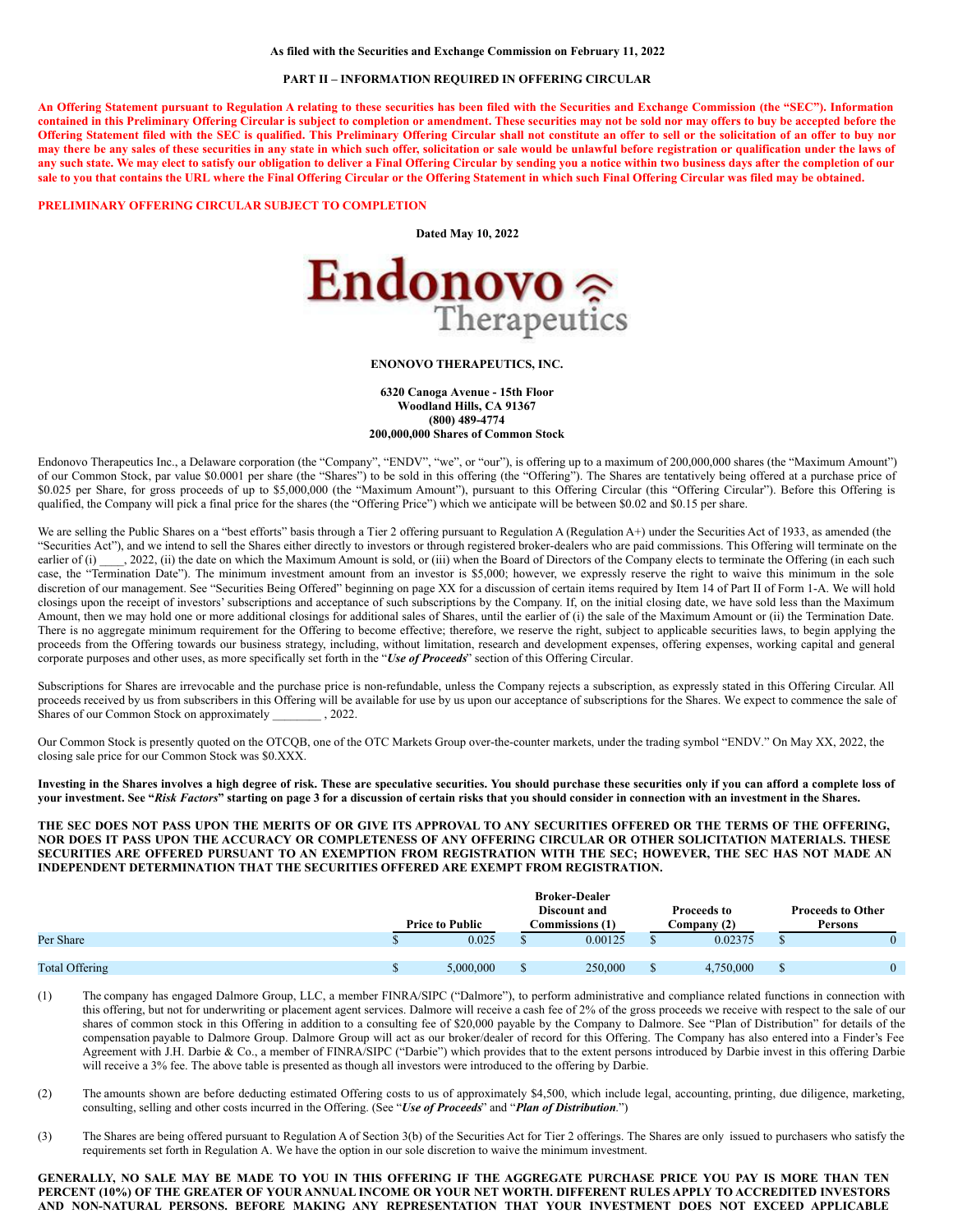# THRESHOLDS, WE ENCOURAGE YOU TO REVIEW RULE 251(D)(2)(I)(C) OF REGULATION A+. FOR GENERAL INFORMATION ON INVESTING, WE **ENCOURAGE YOU TO REFER TO WWW.INVESTOR.GOV.**

This Offering Circular contains all of the representations by us concerning this Offering, and no person shall make different or broader statements than those contained herein. Investors are cautioned not to rely upon any information not expressly set forth in this Offering Circular.

The securities underlying this Offering Circular may not be sold until qualified by the Securities and Exchange Commission. This Offering Circular is not an offer to sell, nor soliciting an offer to buy, any Shares in any state or other jurisdiction in which such sale is prohibited.

The Company is following the "*Offering Circular*" format of disclosure under Regulation A+.

**The date of this Preliminary Offering Circular is May \_\_, 2022.**

# **IMPORTANT INFORMATION ABOUT THIS OFFERING CIRCULAR**

We are offering to sell, and seeking offers to buy, our securities only in jurisdictions where such offers and sales are permitted. Please carefully read the information in this Offering Circular and any accompanying offering circular supplements, which we refer to collectively as the Offering Circular. You should rely only on the information contained in this Offering Circular. We have not authorized anyone to provide you with any information other than the information contained in this Offering Circular. The information contained in this Offering Circular is accurate only as of its date or as of the respective dates of any documents or other information incorporated herein by reference, regardless of the time of its delivery or of any sale or delivery of our securities. Neither the delivery of this Offering Circular nor any sale or delivery of our securities shall, under any circumstances, imply that there has been no change in our affairs since the date of this Offering Circular. This Offering Circular will be updated and made available for delivery to the extent required by the federal securities laws.

This Offering Circular is part of an Offering Statement that we filed with the SEC using a continuous offering process pursuant to Rule 251(d)(3)(i)(F) under the Securities Act. Periodically, we may provide an offering circular supplement that would add, update or change information contained in this Offering Circular. Any statement that we make in this Offering Circular will be modified or superseded by any inconsistent statement made by us in a subsequent offering circular supplement. The Offering Statement we filed with the SEC includes exhibits that provide more detailed descriptions of the matters discussed in this Offering Circular. You should read this Offering Circular and the related exhibits filed with the SEC and any offering circular supplement, together with additional information contained in our annual reports, semi-annual reports and other reports that we will file periodically with the SEC. The offering statement and all supplements and reports that we have filed or will file in the future can be read at the SEC website, *www.sec.gov*.

Unless otherwise indicated, data contained in this Offering Circular concerning the business of the Company are based on information from various public sources. Although we believe that these data are generally reliable, such information is inherently imprecise, and our estimates and expectations based on these data involve a number of assumptions and limitations. As a result, you are cautioned not to give undue weight to such data, estimates or expectations.

In this Offering Circular, unless the context indicates otherwise, references to the "Company," "ENDV," "we," "our," and "us" refer to the activities of and the assets and liabilities of the business and operations of Endonovo Therapeutics, Inc.

ii

# NASAA UNIFORM LEGEND

FOR RESIDENTS OF ALL STATES: THE PRESENCE OF A LEGEND FOR ANY GIVEN STATE REFLECTS ONLY THAT A LEGEND MAY BE REQUIRED BY THAT STATE AND SHOULD NOT BE CONSTRUED TO MEAN AN OFFER OR SALE MAY BE MADE IN A PARTICULAR STATE. IF YOU ARE UNCERTAIN AS TO WHETHER OR NOT OFFERS OR SALES MAY BE LAWFULLY MADE IN ANY GIVEN STATE, YOU ARE HEREBY ADVISED TO CONTACT THE COMPANY. THE SECURITIES DESCRIBED IN THIS OFFERING CIRCULAR HAVE NOT BEEN REGISTERED UNDER ANY STATE SECURITIES LAWS (COMMONLY CALLED 'BLUE SKY' LAWS).

IN MAKING AN INVESTMENT DECISION INVESTORS MUST RELY ON THEIR OWN EXAMINATION OF THE PERSON OR ENTITY CREATING THE SECURITIES AND THE TERMS OF THE OFFERING, INCLUDING THE MERITS AND RISKS INVOLVED. THESE SECURITIES HAVE NOT BEEN **RECOMMENDED BY ANY FEDERAL OR STATE SECURITIES COMMISSION OR REGULATORY AUTHORITY. FURTHERMORE, THE FOREGOING AUTHORITIES HAVE NOT CONFIRMED THE ACCURACY OR DETERMINED THE ADEQUACY OF THIS DOCUMENT. ANY REPRESENTATION TO THE CONTRARY IS A CRIMINAL OFFENSE.**

THESE SECURITIES ARE SUBJECT TO RESTRICTIONS ON TRANSFERABILITY AND RESALE AND MAY NOT BE TRANSFERRED OR RESOLD EXCEPT AS PERMITTED UNDER THE SECURITIES ACT, AS AMENDED, AND THE APPLICABLE STATE SECURITIES LAWS, PURSUANT TO REGISTRATION OR EXEMPTION THEREFROM. INVESTORS SHOULD BE AWARE THAT THEY MAY BE REQUIRED TO BEAR THE FINANCIAL RISKS OF THIS INVESTMENT FOR AN INDEFINITE PERIOD OF TIME.

# PATRIOT ACT RIDER

The Investor hereby represents and warrants that Investor is not, nor is it acting as an agent, representative, intermediary or nominee for, a person identified on the list of blocked persons maintained by the Office of Foreign Assets Control, U.S. Department of Treasury. In addition, the Investor has complied with all applicable U.S. laws, regulations, directives, and executive orders relating to anti-money laundering , including but not limited to the following laws: (1) the Uniting and Strengthening America by Providing Appropriate Tools Required to Intercept and Obstruct Terrorism Act of 2001, Public Law 107-56, and (2) Executive Order 13224 (Blocking Property and Prohibiting Transactions with Persons Who Commit, Threaten to Commit, or Support Terrorism) of September 23, 2001.

# **NO DISQUALIFICATION EVENT ("BAD BOY" DECLARATION)**

NONE OF THE COMPANY, ANY OF ITS PREDECESSORS, ANY AFFILIATED ISSUER, ANY DIRECTOR, EXECUTIVE OFFICER, OTHER OFFICER OF **THE COMPANY PARTICIPATING IN THE OFFERING CONTEMPLATED HEREBY, ANY BENEFICIAL OWNER OF 20% OR MORE OF THE** COMPANY'S OUTSTANDING VOTING EQUITY SECURITIES, CALCULATED ON THE BASIS OF VOTING POWER, NOR ANY PROMOTER (AS THAT TERM IS DEFINED IN RULE 405 UNDER THE SECURITIES ACT OF 1933) CONNECTED WITH THE COMPANY IN ANY CAPACITY AT THE TIME OF SALE (EACH, AN "ISSUER COVERED PERSON") IS SUBJECT TO ANY OF THE "BAD ACTOR" DISQUALIFICATIONS DESCRIBED IN RULE 506(D)(1)(I) TO (VIII) UNDER THE SECURITIES ACT OF 1933 (A "DISQUALIFICATION EVENT"), EXCEPT FOR A DISQUALIFICATION EVENT COVERED BY RULE 506(D)(2) OR (D)(3) UNDER THE SECURITIES ACT. THE COMPANY HAS EXERCISED REASONABLE CARE TO DETERMINE WHETHER ANY ISSUER **COVERED PERSON IS SUBJECT TO A DISQUALIFICATION EVENT.**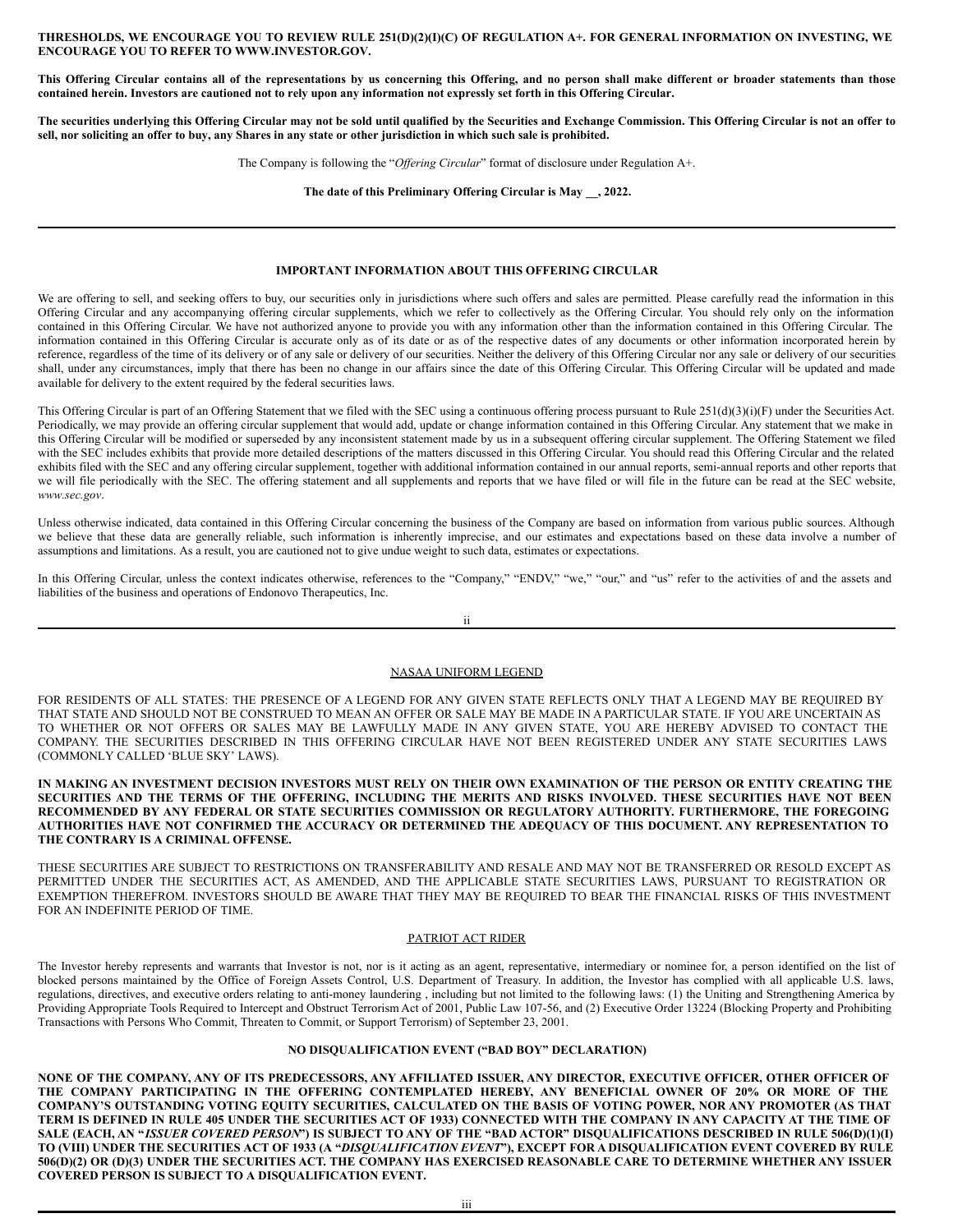# **ABOUT THIS OFFERING CIRCULAR**

This offering circular is part of Form A-1 that we filed with the SEC under the Securities Act. This offering circular does not contain all of the information included in the registration statement. For further information, we refer you to the Form 1-A, including its exhibits, filed with the SEC. Statements contained in this offering circular about the contents of any document are not necessarily complete. If SEC rules require that a document be filed as an exhibit to the Form 1-A, please see such document for a complete description of these matters. You should carefully read this offering circular, together with the additional information described under the headings " *Where You Can Find More Information*."

Neither we nor the placement agent have authorized anyone to provide you with any information or to make any representations other than that contained in this offering circular or in any free writing offering circular we may authorize to be delivered or made available to you. We take no responsibility for, and can provide no assurance as to the reliability of, any other information that others may give you. Neither we nor the placement agent are making an offer to sell securities in any jurisdiction in which the offer or sale is not permitted. The information in this offering circular is accurate only as of the date on the front cover of this offering circular, regardless of the time of delivery of this offering circular or of any sale of our shares of common stock and the information in any free writing offering circular that we may provide to you in connection with this offering is accurate only as of the date of that free writing offering circular. Our business, financial condition, results of operations and prospects may have changed since those dates.

**For investors outside the United States:** We have not and the placement agent has not, done anything that would permit this offering, or possession or distribution of this offering circular, in any jurisdiction where action for that purpose is required, other than in the United States. Persons who come into possession of this offering circular in jurisdictions outside the United States are required to inform themselves about and to observe any restrictions as to this offering and the distribution of this offering circular applicable to those jurisdictions.

Unless otherwise indicated, information contained in this offering circular concerning our industry and the markets in which we operate, including our general expectations and market position, market opportunity and market share, is based on information from our own management estimates and research, as well as from industry and general publications and research, surveys and studies conducted by third parties. Management estimates are derived from publicly available information, our knowledge of our industry and assumptions based on such information and knowledge, which we believe to be reasonable. In addition, assumptions and estimates of our and our industry's future performance are necessarily subject to a high degree of uncertainty and risk due to a variety of factors, including those described in "*Risk Factors*." These and other factors could cause our future performance to differ materially from our assumptions and estimates. See "*Cautionary Notice Regarding Forward-Looking Statements*."

This offering circular contains summaries of certain provisions contained in some of the documents described herein, but reference is made to the actual documents for complete information. All of the summaries are qualified in their entirety by the actual documents. Copies of some of the documents referred to herein have been, or will be, filed or incorporated by reference as exhibits to the Form 1-A of which this offering circular is a part, and you may obtain copies of those documents as described below under the heading "*Where You Can Find More Information*."

All product and company names are trademarks of their respective owners. Solely for convenience, trademarks and trade names referred to in this offering circular, including logos, artwork and other visual displays, may appear without the ® or TM symbols, but such references are not intended to indicate, in any way, that their respective owners will not assert, to the fullest extent under applicable law, their rights thereto. We do not intend our use or display of other companies' trade names or trademarks to imply a relationship with, or endorsement or sponsorship of us by, any other companies.

Throughout this offering circular, the terms "we," "us," "our," and "our Company" and "the Company" refer to Endonovo Therapeutics, Inc., a Delaware corporation, and/or its related subsidiaries, as the context may require.

## Corporate Information

Our principal executive offices are located at 6320 Canoga Avenue, 15th Floor, Woodland Hills, CA 91367, and our telephone number is (800) 489-4774. We maintain a website at www.endonovo.com. Information contained on or accessible through our website is not, and should not be considered, part of, or incorporated by reference into, this offering circular.

**The Offering**

|                                                                          | THE OTIETHIS                                                                                                                                                                                                                                                                                                                                                                                                                            |
|--------------------------------------------------------------------------|-----------------------------------------------------------------------------------------------------------------------------------------------------------------------------------------------------------------------------------------------------------------------------------------------------------------------------------------------------------------------------------------------------------------------------------------|
| Shares offered by us                                                     | Up to 200,000,000 shares at \$0.XX per share on a best efforts basis.                                                                                                                                                                                                                                                                                                                                                                   |
| Total shares of common stock outstanding immediately after this offering | shares of common stock, assuming that all of the Shares offered by this offering circular is sold<br>in this offering.                                                                                                                                                                                                                                                                                                                  |
| Use of Proceeds                                                          | We intend to use the net proceeds of this offering for general corporate purposes, which includes,<br>among other purposes, the settlement and repayment of secured debt, funding and expansion of<br>pre-clinical trials and clinical trials, obtaining medical insurance reimbursement, medical<br>marketing and expansion into additional lines of business including the specialty construction<br>business. See "Use of Proceeds." |
| <b>Existing Trading Market</b>                                           | Our common stock is currently quoted on the OTCQB, one of the OTC Markets Group over-the-<br>counter markets, under the trading symbol "ENDV".                                                                                                                                                                                                                                                                                          |
| <b>Risk Factors</b>                                                      | Investing in our securities involves a high degree of risk. You should carefully review and<br>consider "Risk Factors" beginning on page 3 of this offering circular.                                                                                                                                                                                                                                                                   |
| Dividend Policy                                                          | We have never declared or paid any cash dividends on our common stock. We do not anticipate<br>paying any cash dividends in the foreseeable future.                                                                                                                                                                                                                                                                                     |
|                                                                          |                                                                                                                                                                                                                                                                                                                                                                                                                                         |

# **DETERMINATION OF OFFERING PRICE**

This Offering is a self-underwritten offering, which means that it does not involve the participation of an underwriter to market. Our Offering Price is arbitrary with no relation to value of the Company.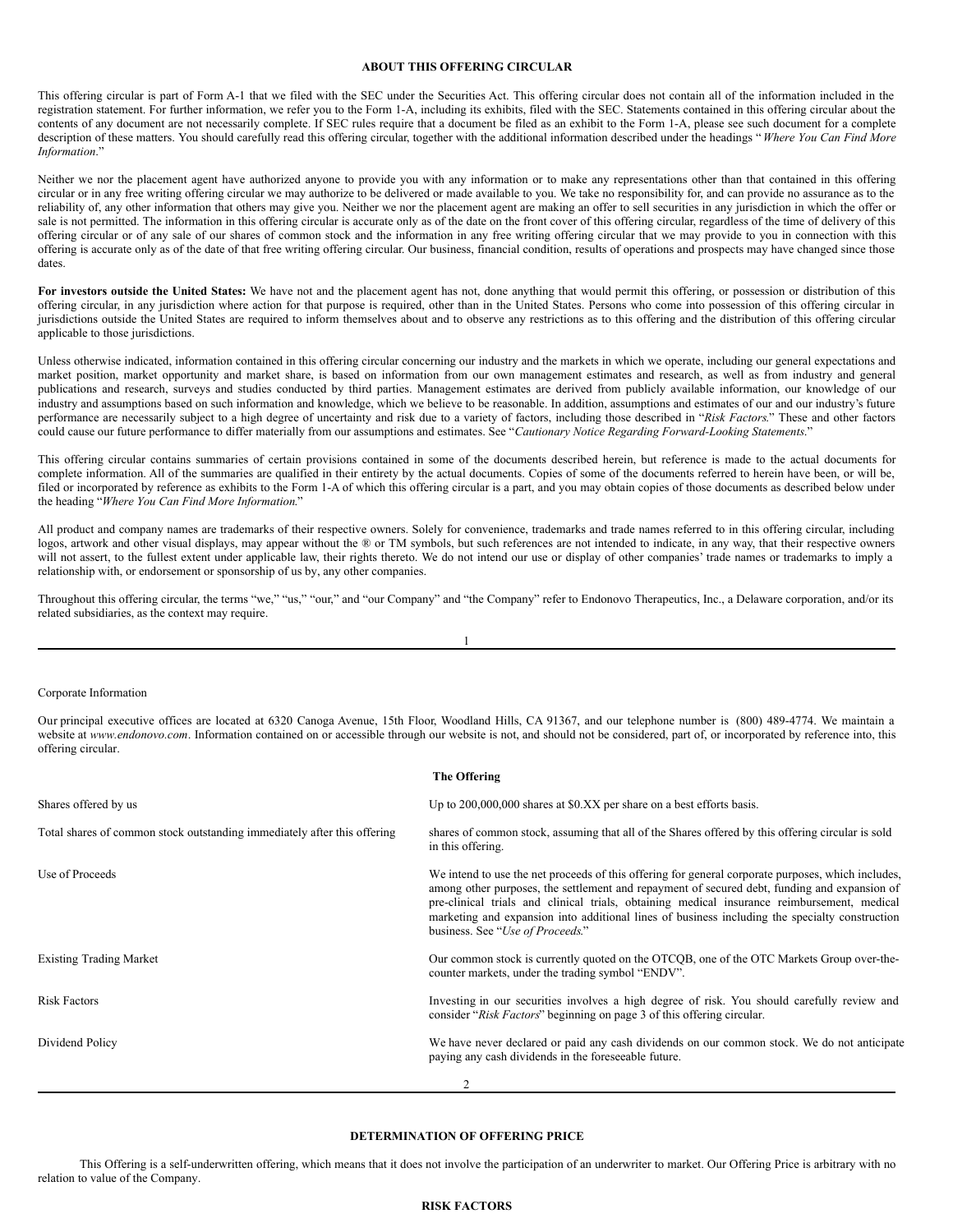An investment our common stock is highly speculative and involves a high degree of risk. The risk factors described below summarize some of the material risks inherent in an investment in us. These risk factors are not presented in any particular order of significance. Each prospective investor should carefully consider the following risk factors inherent in and affecting our business and the Offering before making an investment decision. You should also refer to the other information set forth in this Offering Circular *and to the risk factors in our SEC filings.*

## *Risks Relating to our Financial Condition*

We are a company with a limited operating history and have not generated significant revenues to date. We may never generate significant revenues. Our predecessor company, Hanover Asset Management, Inc. was incorporated in November 2008 in California. For the purpose of reincorporating in Delaware, we merged with a newly incorporated successor company, now called Endonovo Therapeutics, Inc., in July 2011. We have incurred losses since our inception. As of December 31, 2021, we had a total accumulated deficit of \$(56,443,416). While we have begun to realize revenues from the sale of SofPulse® devices, these revenues have fluctuated and been adversely affected by the COVID Pandemic. Accordingly, it is impossible for us meaningfully project the revenue levels that might be achieved or whether and when we might become profitable. In order to increase the market of our devices and to capitalize on the potential of our intellectual property, we must conduct clinical trials, obtain FDA approvals and seek recognition of our therapies within the healthcare industry including third party payors. We must also attract, retain, and motivate qualified personnel. There can be no assurance that we will be successful in addressing such risks, and the failure to do so could lead to an inability to meet our financial obligations and therefore result in bankruptcy and the loss of your entire investment in our common shares.

# Our internal controls are not effective, which could cause our financial reporting to be unreliable and lead to misinformation being disseminated to the public.

Our management is responsible for establishing and maintaining adequate internal control over financial reporting. As defined in Exchange Act Rule 13a-15(f), internal control over financial reporting is a process designed by, or under the supervision of, the principal executive and principal financial officer and effected by the board of directors, management and other personnel, to provide reasonable assurance regarding the reliability of financial reporting and the preparation of financial statements for external purposes in accordance with generally accepted accounting principles and includes those policies and procedures that: (i) pertain to the maintenance of records that in reasonable detail accurately and fairly reflect the transactions and dispositions of the assets of the Company; (ii) provide reasonable assurance that transactions are recorded as necessary to permit preparation of financial statements in accordance with generally accepted accounting principles, and that receipts and expenditures of the Company are being made only in accordance with authorizations of management and directors of the Company, and (iii) provide reasonable assurance regarding prevention or timely detection of unauthorized acquisition, use or disposition of the Company's assets that could have a material effect on the financial statements.

3

#### **We currently have a limited executive management group managing the financial controls of the Company.**

We have a Chief Executive Officer, Alan Collier, who is responsible for monitoring and ensuring compliance with our internal control procedures. As a result, our internal controls may be inadequate or ineffective, which could cause our financial reporting to be unreliable and lead to misinformation being disseminated to the public. Investors relying upon the reporting may make an uninformed investment decision.

# *Risks Relating to our Present Business and our Present Industry*

# **We may encounter numerous difficulties frequently encountered by companies in the early stage of operations.**

We have a limited operating history upon which an investor can evaluate our current business and future prospects. Any potential investor must consider the risks and difficulties frequently encountered by early-stage companies. Historically, there has been a high failure rate among early-stage companies. Our future performance will depend upon a number of factors, including our ability to:

- generate revenues and implement our business plan and growth strategy;
- attract and retain marketing and commercial sponsors;
- aggressively counter and respond to actions by our competitors;
- maintain adequate control of our expenses;
- attract, retain and motivate qualified personnel;
- react to member preferences and demands;
- maintain regulatory compliance; and
- generate sufficient working capital through our operations or through issuance of additional debt or equity financing, and to continue as a going concern.

We cannot assure investors that we will successfully address any of these factors, and our failure to do so could have a material adverse effect on our business, financial condition, results of operations and future prospects**.**

# The loss of the services of our key management and personnel or the failure to attract additional key personnel could adversely affect our ability to operate our **business.**

A loss of one or more of our current officers or key employees or consultants could severely and negatively impact our operations. We have no present intention of obtaining key-man life insurance on any of our executive officers or management. Additionally, competition for highly skilled technical, managerial and other personnel is intense. As our business develops, we might not be able to attract, hire, train, retain and motivate the highly skilled managers and employees we need to be successful. If we fail to attract and retain the necessary technical and managerial personnel, our business will suffer and might fail.

#### **Our limited operating history could delay our growth and result in the loss of your investment.**

We were incorporated in 2011. However, our prospects must be considered in light of the risks, expenses and difficulties frequently encountered by companies in their growth stage of development. Such risks include, but are not limited to, dependence on the growth of use of technology and services, complete product development, clinical trials and obtain industry acceptance while responding to competitive developments and attracting, retaining, and motivating qualified personnel. There can be no assurance that we will be successful in addressing such risks, and the failure to do so could lead to an inability to meet our financial obligations and therefore result in bankruptcy and the loss of your entire investment in our common shares. In November 2017 we acquired substantial intellectual property related to our electroceutial business from Rio Grande Neurosciences, Inc. However, we will be required to allocate our limited resources effectively to complete required clinical trials and obtain market acceptance for our products.

# **Our ability to implement and manage growth strategy is uncertain.**

We plan on expanding the market segments in which we acquire approval of medical indications. Implementation of our growth strategy may impose significant strain on our management, operating systems and financial resources. Failure by the Company to manage its growth, or unexpected difficulties encountered during expansion into different markets, could have a materially adverse impact on our results of operations or financial condition. Our ability to continue to operate our business depends upon a number of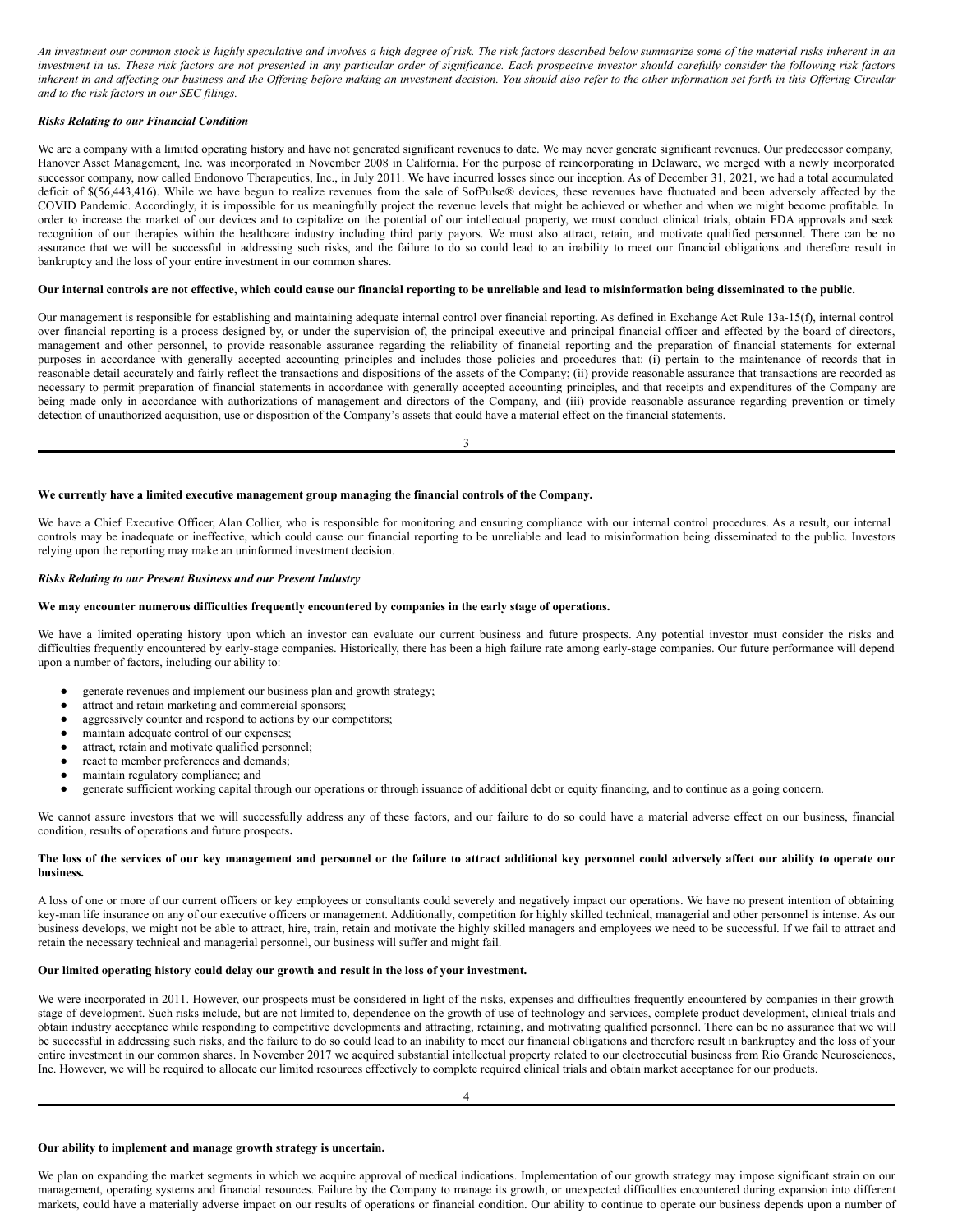factors, including (i) generating sufficient funds for operations, (ii) our executive management team and our financial and accounting controls, and (iii) staffing, training and retaining skilled on-site management personnel. Certain of these factors are beyond our control and may be affected by the economy or actions taken by competing companies. Further, there can be no assurance that our market analysis and proprietary business data will continue to support our current marketing plans.

# We may not be able to retain our key personnel or attract additional personnel, which could affect our ability to complete necessary clinical trials and obtain approvals so that we can generate revenue sufficient to continue as a going concern diminishing your return on investment.

Our performance is substantially dependent on the services and on the performance of our Management. Endonovo Therapeutics is, and will be, heavily dependent on the skill, acumen and services of our key executives. Our performance also depends on our ability to attract, hire, retain and motivate our officers and key employees. The loss of the services of our executives could result in lost revenue depending on the length of time and effort required to find qualified replacements. We have not entered into long-term employment agreements with all of our key personnel and currently have no "Key Employee" life insurance policies.

# Our future success may also depend on our ability to identify, attract, hire, train, retain and motivate other highly skilled technical, managerial, marketing and **customer service personnel.**

Competition for such personnel is intense, and there can be no assurance that we will be able to successfully attract, assimilate or retain sufficiently qualified personnel. If we are unable to attract, retain, and train the necessary technical, managerial, marketing and customer service personnel, our expectations of increasing our clientele could be hindered, and the profitability of Endonovo Therapeutics reduced.

# As the Company intends to be conducting international business transactions, it will be exposed to local business risks in different countries, which could have a **material adverse effect on its financial condition or results of operations.**

The Company intends to promote and sell its products internationally by virtue of the global access to its products line and it expects to have customers located in several countries. The Company's international operations will be subject to risks inherent in doing business in foreign countries, including, but not necessarily limited to:

- New and different legal and regulatory requirements in local jurisdictions;
- Potentially adverse tax consequences, including imposition or increase of taxes on transactions or withholding and other taxes on remittances and other payments by subsidiaries;
- Risk of nationalization of private enterprises by foreign governments;
- Legal restrictions on doing business in or with certain nations, certain parties and/or certain products; and,
- Local economic, political and social conditions, including the possibility of hyperinflationary conditions and political instability.

The Company may not be successful in developing and implementing policies and strategies to address the foregoing factors in a timely and effective manner in the locations where it will do business. Consequently, the occurrence of one or more of the foregoing factors could have a material adverse effect on its base operations and upon its financial condition and results of operations.

| I<br>I<br>$\sim$ |  |
|------------------|--|

Since our products may be available over the Internet in foreign countries and the Company may have customers residing in foreign countries, foreign jurisdictions may require it to qualify to do business in their country. It will be required to comply with certain laws and regulations of each country in which it conducts business, including laws and regulations currently in place or which may be enacted related to Internet services available to the residents of each country from online sites **located elsewhere.**

The Company's operations in developing markets could expose it to political, economic and regulatory risks that are greater than those it may face in established markets. Further, its international operations may require it to comply with additional United States and international regulations.

For example, it may be required to comply with the Foreign Corrupt Practices Act, or "FCPA," which prohibits companies or their agents and employees from providing anything of value to a foreign official or agent thereof for the purposes of influencing any act or decision of these individuals in their official capacity to help obtain or retain business, direct business to any person or corporate entity or obtain any unfair advantage. The Company may operate in some nations that have experienced significant levels of governmental corruption. Its employees, agents and contractors, including companies to which it outsources business operations, may take actions in violation of its policies and legal requirements. Such violations, even if prohibited by its policies and procedures, could have an adverse effect on its business and reputation. Any failure by the Company to ensure that its employees and agents comply with the FCPA and applicable laws and regulations in foreign jurisdictions could result in substantial civil and criminal penalties or restrictions on its ability to conduct business in certain foreign jurisdictions, and its results of operations and financial condition could be materially and adversely affected.

# We may be subject to litigation that will be costly to defend or pursue and uncertain in its outcome.

Our business relies in large part on granted patents which we own. However, the grant of a patent does not ensure that litigation will not arise where the validity of the patent is challenged or that the patent will not be found by a court to infringe upon patents held by others. Furthermore, any litigation relating to our patent rights is likely to be expensive and may require a significant amount of management's time and attention, at the expense of other aspects of our business. The outcome of litigation is always uncertain, and in some cases could include judgments against us that require us to pay damages, enjoin us from certain activities, or otherwise affect our legal or contractual rights, which could have a significant adverse effect on our business and financial condition.

#### We may not be able to obtain third-party reimbursement or favorable product pricing, which would reduce our ability to operate profitably.

Our ability to successfully commercialize certain of our proposed products may depend to a significant degree on reimbursement of the costs of such products and related services at acceptable levels from government authorities and other organizations. We cannot assure you that reimbursement in the United States or foreign countries will be available for any products we may develop or, if available, will not be decreased in the future, or that reimbursement amounts will not reduce the demand for, or the price of, our products with a consequent harm to our business. We cannot predict what additional regulation or legislation may be enacted in the future or what effect such regulation or legislation may have on our business. If additional regulations are overly onerous or expensive makes our business more expensive or burdensome than originally anticipated, we may be forced to significantly downsize our business plans or completely abandon our business model.

# We have not adopted various corporate governance measures, and as a result, stockholders may have limited protections against interested director transactions, **conflicts of interest and similar matters.**

Federal legislation, including the Sarbanes-Oxley Act of 2002, has resulted in the adoption of various corporate governance measures designed to promote the integrity of corporate management and the securities markets. Because our securities are not yet listed on a national securities exchange, we are not required to adopt these corporate governance measures and have not done so voluntarily in order to avoid incurring the additional costs associated with such measures. Furthermore, the absence of the governance measures referred to above with respect to our Company may leave our stockholders with more limited protection in connection with interested director transactions, conflicts of interest and similar matters.

## Certain provisions of Delaware law applicable to Endonovo could also delay a merger, tender offer, or proxy contest or make one more difficult.

As a Delaware corporation, we are subject to Delaware law, including Section 203 of the Delaware General Corporation Law. In general, Section 203 prohibits a Delaware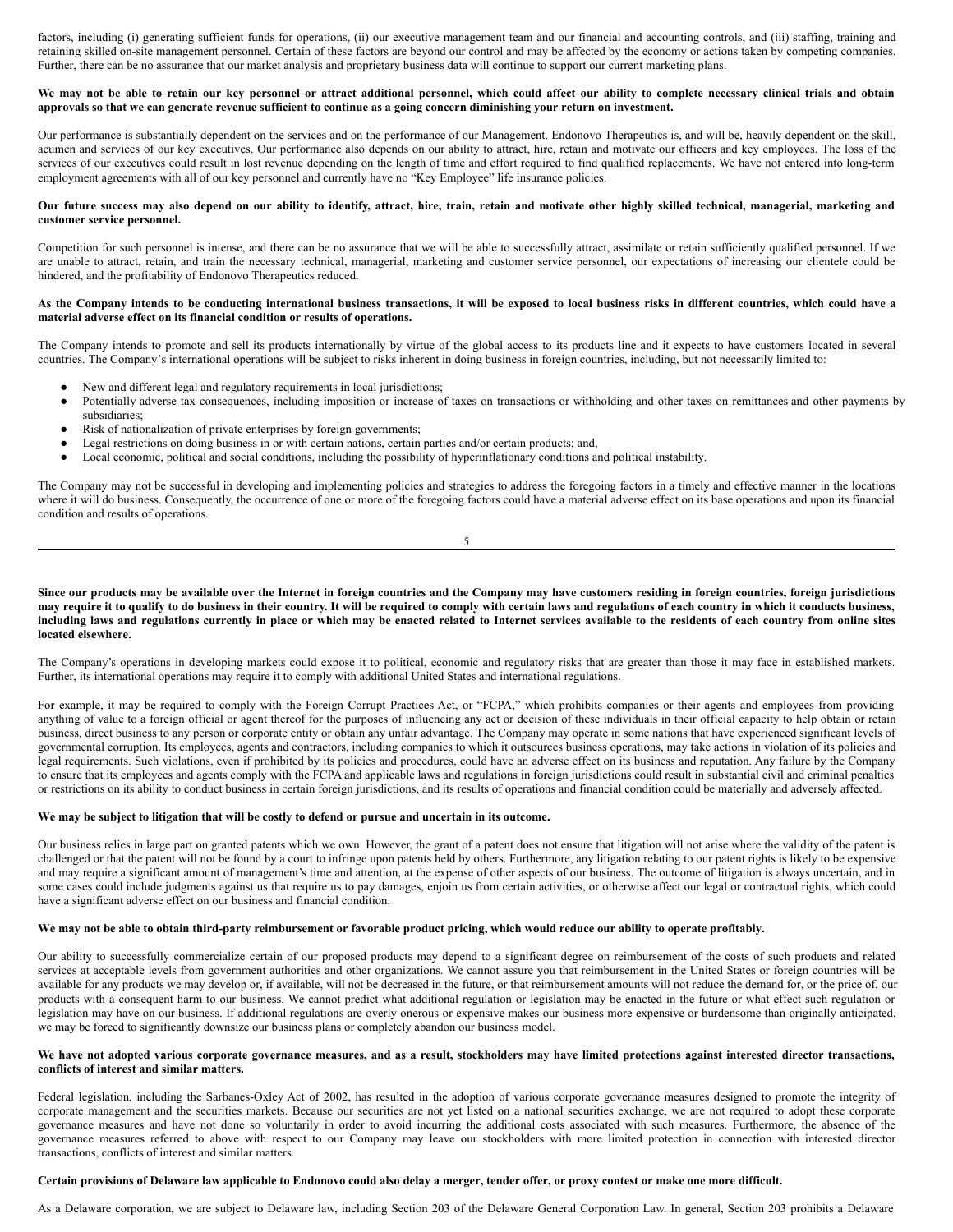corporation from engaging in any business combination with any interested stockholder for a period of three years following the date that the stockholder became an interested stockholder unless certain specific requirements are met as set forth in Section 203. These provisions, alone or together, could have the effect of deterring or delaying changes in incumbent management, proxy contests or changes in control.

6

# *Risks Relating to Our Reliance on Third Parties*

# **Because our Business Involves Medical Technology, Our Business Tends to be Capital Intensive.**

We are likely to require additional capital to maintain operations or expand our business. We have not made any arrangements to obtain any additional financing. Any additional financing may only be available on terms unfavorable to us and disadvantageous to our shareholders**.**

# **The Protection from our Future Patents is Uncertain.**

We will rely on patents and trade secrets for the protection of our intellectual property. The issuance of a patent by the Patent Office does not ensure that the patent will be upheld if it is challenged in litigation or that the patent will not be found to infringe upon patents validly issued to others. We could be exposed to substantial litigation expense defending their intellectual property as well as liability to others.

# **Our Products may Become Technologically Obsolete.**

The medical products market is characterized by extensive research and development activities. New developments are expected to continue at a rapid pace and there can be no assurance that new discoveries will not render our products, processes and devices uneconomical or obsolete. The likelihood of success for our products must be considered in light of the problems, expenses, difficulties, complications and delays frequently encountered in connection with the development of new medical processes, devices and products and their level of acceptance by the medical community.

# **We may Encounter Liabilities Involving Customers and Third Parties.**

The sale of medical devices can result in claims for injury if a product causes harm or fails to perform as promised. Although we have not been subject to any such claim, no assurance can be given that such claims will not be made in the future or that we can obtain any insurance coverage. If we were subject to an uncovered claim, our assets could be greatly reduced.

# **Government Regulations May Result in Costs and Delays.**

The development, testing, production and marketing of our future products are subject to regulation by the FDA as devices under 1976 Medical Device Amendments to the Federal Food, Drug and Cosmetic Act. Additionally, our products may be subject to regulation by similar agencies in other states and foreign countries. While we believe that we have complied with all applicable laws and regulations, continued compliance with such laws or regulations, including any new laws or regulations, might impose additional costs on us which could adversely affect its financial performance and results of operations.

# We depend on our collaborators to help us develop and test our devices, and our ability to develop and commercialize our devices may be impaired or delayed if **collaborations are unsuccessful.**

Our strategy for the development, testing and commercialization of our devices may require that we enter into collaborations with consultants, corporate partners, licensors, licensees and others. We are dependent upon the subsequent success of these other parties in performing their respective responsibilities and the continued cooperation of our partners. Our collaborators may not cooperate with us or perform their obligations under our agreements with them. We cannot control the amount and timing of our collaborators' resources that will be devoted to our research and development activities related to our collaborative agreements with them. Our collaborators may choose to pursue existing or alternative technologies in preference to those being developed in collaboration with us.

Under agreements with collaborators, we may rely significantly on such collaborators to, among other things, design prototypes for and value our intellectual property, and market for us any commercial products that result from our collaborations.

|--|

With respect to any additional clinical studies for our products which are required by the FDA or with respect to Clinical Trials relating to the development of our core technology for other applications, we rely on clinical investigators and clinical sites, some of which are private practices, and some of which are research university- or government-affiliated, to enroll patients in our Clinical Trials. We may rely on: pathologists and pathology laboratories; a contract research organization to assist in monitoring, collection of data, and ensuring FDA Good Clinical Practices ("GCP") are observed at our sites; a consultant biostatistician; and other third parties to manage the trial and to perform related data collection and analysis.

However, we may not be able to control the amount and timing of resources that clinical sites and other third parties may devote to our Clinical Trials. If these clinical investigators and clinical sites fail to enroll a sufficient number of patients in our Clinical Trials, or if the clinical sites fail to comply adequately with the clinical protocols, we will be unable to complete these trials, which could prevent us from obtaining regulatory approvals for our products or other products developed from our core technology. Our agreements with clinical investigators and clinical sites for clinical testing place substantial responsibilities on these parties and, if these parties fail to perform as expected, our trials could be delayed or terminated.

If these clinical investigators, clinical sites or other third parties do not carry out their contractual duties or obligations or fail to meet expected deadlines, or if the quality or accuracy of the clinical data they obtain are compromised due to their failure to adhere to our clinical protocols or for other reasons, our Clinical Trials may be extended, delayed or terminated, and we may be unable to obtain regulatory approval for, or successfully commercialize, our products or other products developed from our core technology.

In addition to the foregoing, any initial or additional clinical studies for any of our products which are required by the FDA and any Clinical Trials relating to the development of our core technology for other applications may be delayed or halted for numerous other reasons, including, but not limited to, the following:

- the FDA, an Institutional Review Board ("IRB") or other regulatory authorities place our clinical trial on hold;
- patients do not enroll in Clinical Trials at the rate we expect;
- patient follow-up is not at the rate we expect;
- IRBs and third-party clinical investigators delay or reject our trial protocol;
- third-party organizations do not perform data collection and analysis in a timely or accurate manner;
- regulatory inspections of our Clinical Trials or manufacturing facilities, among other things, require us to undertake corrective action or suspend or terminate our Clinical Trials, or invalidate our Clinical Trials;
- changes in governmental regulations or administrative actions; and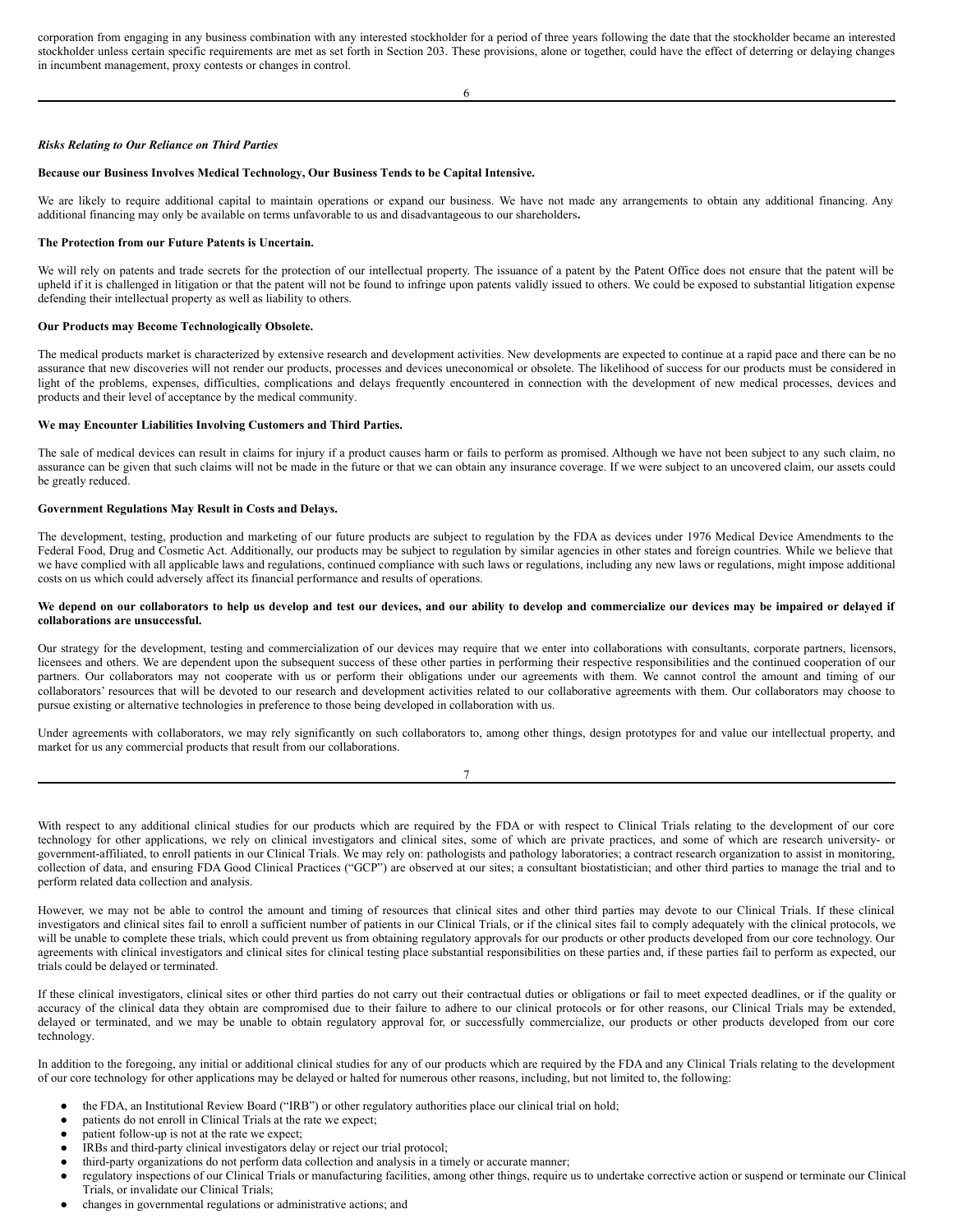the interim or final results of the clinical trial are inconclusive or unfavorable as to safety or effectiveness.

If our products are approved for reimbursement, we anticipate experiencing significant pressures on pricing.

#### **We may not develop a substantial number of commercialized products.**

We are a development stage company and currently have one commercialized product, the SofPulse®. We believe that the patents that we have acquired will allow us to develop additional devices and prove usefulness for other applications. However, while we believe we will achieve the desired clinical results, commercialization of each of our products remains subject to certain significant risks. Our efforts may not lead to commercially successful products for a number of reasons, including:

8

- we may not be able to obtain regulatory approvals for our devices, or the approved indication may be narrower than we seek;
- any of our devices may not prove to be safe and effective in Clinical Trials to the FDA's satisfaction;
- physicians may not receive any reimbursement from third-party payers, or the level of reimbursement may be insufficient to support widespread adoption of our devices;
- we may experience delays in our continuing development program;
- any products that are approved by regulators may not be accepted in the marketplace by physicians or patients;
- we may not have adequate financial or other resources to complete the continued development or to commence the commercialization of our devices and we will not have adequate financial or other resources to achieve significant commercialization of our devices;
- we may not be able to manufacture our products in commercial quantities or at an acceptable cost; and
- rapid technological change may make our technology and products obsolete.

If we are unable to obtain regulatory approval for or successfully commercialize our products, we will be unable to generate revenue outside of our present approved device, the SofPulse®.

# **Non-FDA Government Regulation May Affect our Results.**

The advertising of our devices will be subject to both FDA and Federal Trade Commission regulations. In addition, the sale and marketing of our devices will be subject to a complex system of federal and state laws and regulations intended to deter, detect, and respond to fraud and abuse in the healthcare system. These laws and regulations restrict and may prohibit pricing, discounting, commissions and other commercial practices that may be typical outside of the healthcare business. In particular, anti-kickback and selfreferral laws and regulations will limit our flexibility in crafting promotional programs and other financial arrangements in connection with the sale of our products and related services, especially with respect to physicians seeking reimbursement through Medicare or Medicaid. These federal laws include, by way of example, the following:

- the anti-kickback statute prohibits certain business practices and relationships that might affect the provision and cost of healthcare services reimbursable under Medicare, Medicaid and other federal healthcare programs, including the payment or receipt of remuneration for the referral of patients whose care will be paid by Medicare or other federal healthcare programs;
- the physician self-referral prohibition, commonly referred to as the Stark Law, which prohibits referrals by physicians of Medicare or Medicaid patients to providers of a broad range of designated healthcare services in which the physicians or their immediate family members have ownership interests or with which they have certain other financial arrangements;
- the anti-inducement law, which prohibits providers from offering anything to a Medicare or Medicaid beneficiary to induce that beneficiary to use items or services covered by either program;
- the Civil False Claims Act, which prohibits any person from knowingly presenting or causing to be presented false or fraudulent claims for payment by the federal government, including the Medicare and Medicaid programs; and
- the Civil Monetary Penalties Law, which authorizes the US Department of Health and Human Services ("HHS") to impose civil penalties administratively for fraudulent or abusive acts.

Sanctions for violating these federal laws include criminal and civil penalties that range from punitive sanctions, damage assessments, money penalties, imprisonment, denial of Medicare and Medicaid payments, or exclusion from the Medicare and Medicaid programs, or both. These laws also impose an affirmative duty on those receiving Medicare or Medicaid funding to ensure that they do not employ or contract with persons excluded from the Medicare and other government programs.

Many states have adopted or are considering legislative proposals similar to the federal fraud and abuse laws, some of which extend beyond the Medicare and Medicaid programs to prohibit the payment or receipt of remuneration for the referral of patients and physician self-referrals regardless of whether the service was reimbursed by Medicare or Medicaid. Many states have also adopted or are considering legislative proposals to increase patient protections, such as limiting the use and disclosure of patientspecific health information. These state laws typically impose criminal and civil penalties similar to the federal laws.

| I<br>I<br>ł<br>۰. |
|-------------------|
| ۰,                |

In the ordinary course of their business, medical device manufacturers and suppliers have been and are subject regularly to inquiries, investigations and audits by federal and state agencies that oversee these laws and regulations. Recent federal and state legislation has greatly increased funding for investigations and enforcement actions, which have increased dramatically over the past several years. This trend is expected to continue. Private enforcement of healthcare fraud also has increased, due in large part to amendments to the Civil False Claims Act in 1986 that were designed to encourage private persons to sue on behalf of the government. These whistleblower suits by private persons, known as qui tam relaters, may be filed by almost anyone, including physicians and their employees and patients, our employees, and even competitors. The Health Insurance Portability and Accountability Act of 1996 ("HIPAA"), in addition to its privacy provisions, created a series of new healthcare-related crimes**.**

#### **Our Clinical Trials could be delayed by factors over which we have little control.**

The start or conduct of a clinical trial can be delayed by a number of factors that may include, but are not limited to, government sequestration that could limit the availability of federal grants or delay in the approval and compliance process of where our clinical trial will be conducted. As a result, the purchase of equipment necessary to prepare and optimize the prototype for the clinical trial could be delayed.

# The FDA may require additional Clinical Trials and any adverse results in such Clinical Trials, or difficulties in conducting such Clinical Trials, could have a **material adverse effect on our business.**

While we are undertaking the Clinical Trials we believe to be compliant with FDA regulations, for new devices. The occurrence of unexpected findings in connection with any initial or subsequent clinical trial required by the FDA may prevent or delay obtaining approval. In addition subsequent clinical studies would require the expenditure of additional company resources and could be a long and expensive process subject to unexpected delays. Any adverse results in such Clinical Trials, or difficulties in conducting such Clinical Trials, could have a material adverse effect on our business.

## **If any additional products are approved by the FDA, they may be approved only for narrow indications.**

Even if approved, our devices may not be approved for the indications that are necessary or desirable for successful commercialization.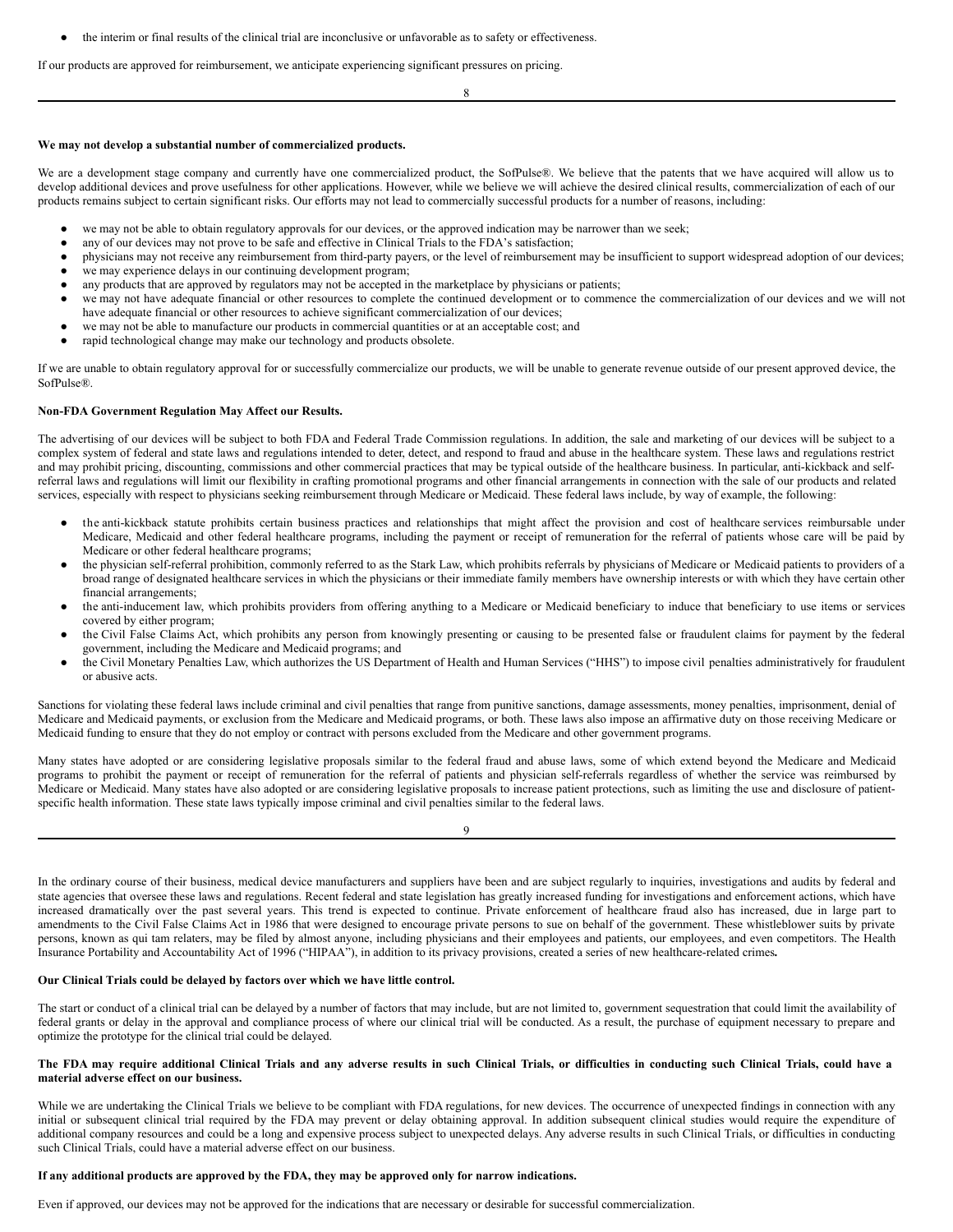If we wish to modify any of our devices after receiving FDA approval, including changes in indications or other modifications that could affect safety and effectiveness, additional approvals could be required from the FDA, we may be required to submit extensive pre-clinical and clinical data, depending on the nature of the changes. Any request by the FDA for additional data, or any requirement by the FDA that we conduct additional clinical studies, could delay the commercialization of our devices and require us to make substantial additional research, development and other expenditures. We may not obtain the necessary regulatory approvals to market our devices in the U.S. or anywhere else. Any delay in, or failure to receive or maintain, approval for our proprietary square wave form device and/or cell-free therapies could prevent us from generating revenue or achieving profitability, and our business, financial condition, and results of operations would be materially adversely affected.

## **Management of our Company is within the control of our sole director who is also our CEO.**

All decisions with respect to the management of the Company will be made by our board of directors and our officers, who will beneficially own X % of our common stock and 25,000 shares super voting of Preferred AA, as calculated in accordance with Rule 13d-3 promulgated under the Securities Exchange Act of 1934. Holders of the common stock who purchase in this offering will not obtain majority control of the Company. Therefore, management will retain the power to elect all of the board of directors who shall, in turn, have the power to appoint the officers of the Company and to determine, in accordance with their fiduciary duties and the business judgment rule, the direction, objectives and policies of the Company including, without limitation, the purchase of businesses or assets; the sale of all or a substantial portion of the assets of the Company; the merger or consolidation of the Company with another corporation; raising additional capital through financing and/or equity sources; the retention of cash reserves for future product development, expansion of our business and/or acquisitions; the filing of Form 1-As with the Securities and Exchange Commission for offerings of our capital stock; and transactions which may cause or prevent a change in control of the Company or its winding up and dissolution. Accordingly, no investor should purchase the common stock we are offering unless such investor is willing to entrust all aspects of the management of the Company to one individual.

#### 10

# Our reliance on the activities of our non-employee consultants whose activities are not wholly within our control, may lead to delays in development of proposed **products or in the development of our business.**

We rely extensively upon and have relationships with consultants. These consultants are not our employees and may have commitments to, or consulting or advisory contracts with, other entities that may limit their availability to us. We have limited control over the activities of these consultants and, except as otherwise required by our collaboration and consulting agreements to the extent they exist, can expect only limited amounts of their time to be dedicated to our activities.

#### **The outbreak of Corona Virus has negatively impacted our business.**

In December 2019, a novel strain of coronavirus was reported to have surfaced in Wuhan, China, which has and is continuing to spread throughout China and other parts of the world, including the United States. On January 30, 2020, the World Health Organization declared the outbreak of the coronavirus disease (COVID-19) a "Public Health Emergency of International Concern." On January 31, 2020, U.S. Health and Human Services Secretary Alex M. Azar II declared a public health emergency for the United States to aid the U.S. healthcare community in responding to COVID-19, and on March 11, 2020 the World Health Organization characterized the outbreak as a "pandemic". The significant outbreak of COVID-19 has resulted in a widespread health crisis that has adversely affect the economies and financial markets worldwide, and has adversely affected our business, results of operations and financial condition. While we are unable to quantify the impact, we are aware that our sales representatives' activities have been substantially curtailed by their being unable to access hospital staff and administration in the customary manner. Management hopes that the pandemic abates and that we are able to reestablish an active sales representative network.

# **Our Proposed Additional Operations, should they be realized, also involve significant risks.**

The Company has been investigating several acquisitions in the construction industry. All of the proposed targets are profitable and generate cash flow. The Company has entered into a non-binding letter of intent with one acquisition target, but has not entered into any definitive binding agreements to acquire any target. Even if we are successful in acquiring a target, no assurance can be given that we would be able to operate such company profitably. Present management has no experience in operating a construction company and the construction industry has its own set of risks.

# **Risks Related to Common Stock**

#### The large number of shares eligible for immediate and future sales may depress the price of our stock.

As of the date of this offering circular we have shares of common stock outstanding. shares are "free trading" and may serve to overhang the market and depress the price of our common stock.

# "Penny Stock" rules may make buying or selling our common stock difficult. Limitations upon Broker-Dealers Effecting Transactions in "Penny Stocks"

Trading in our common stock is subject to material limitations as a consequence of regulations which limit the activities of broker-dealers effecting transactions in "penny stocks." Pursuant to Rule 3a51-1 under the Exchange Act, our common stock is a "penny stock" because it (i) is not listed on any national securities exchange or The NASDAQ Stock Market™, (ii) has a market price of less than \$5.00 per share, and (iii) its issuer (the Company) has net tangible assets less than \$2,000,000 (if the issuer has been in business for at least three (3) years) or \$5,000,000 (if the issuer has been in business for less than three (3) years).

Rule 15g-9 promulgated under the Exchange Act imposes limitations upon trading activities on "penny stocks", which makes selling our common stock more difficult compared to selling securities which are not "penny stocks." Rule 15a-9 restricts the solicitation of sales of "penny stocks" by broker-dealers unless the broker first (i) obtains from the purchaser information concerning his financial situation, investment experience and investment objectives, (ii) reasonably determines that the purchaser has sufficient knowledge and experience in financial matters that the person is capable of evaluating the risks of investing in "penny stocks", and (iii) delivers and receives back from the purchaser a manually signed written statement acknowledging the purchaser's investment experience and financial sophistication.

Rules 15g-2 through 15g-6 promulgated under the Exchange Act require broker-dealers who engage in transactions in "penny stocks" first to provide their customers with a series of disclosures and documents, including (i) a standardized risk disclosure document identifying the risks inherent in investing in "penny stocks", (ii) all compensation received by the broker-dealer in connection with the transaction, (iii) current quotation prices and other relevant market data, and (iv) monthly account statements reflecting the fair market value of the securities.

There can be no assurance that any broker-dealer which initiates quotations for the Common Stock will continue to do so, and the loss of any such broker-dealer likely would have a material adverse effect on the market price of our common stock.

# **FINRA sales practice requirements may also limit a stockholder's ability to buy and sell our stock.**

In addition to the "penny stock" rules described below, FINRA has adopted rules that require that in recommending an investment to a customer, a broker-dealer must have reasonable grounds for believing that the investment is suitable for that customer. Prior to recommending speculative low priced securities to their non-institutional customers,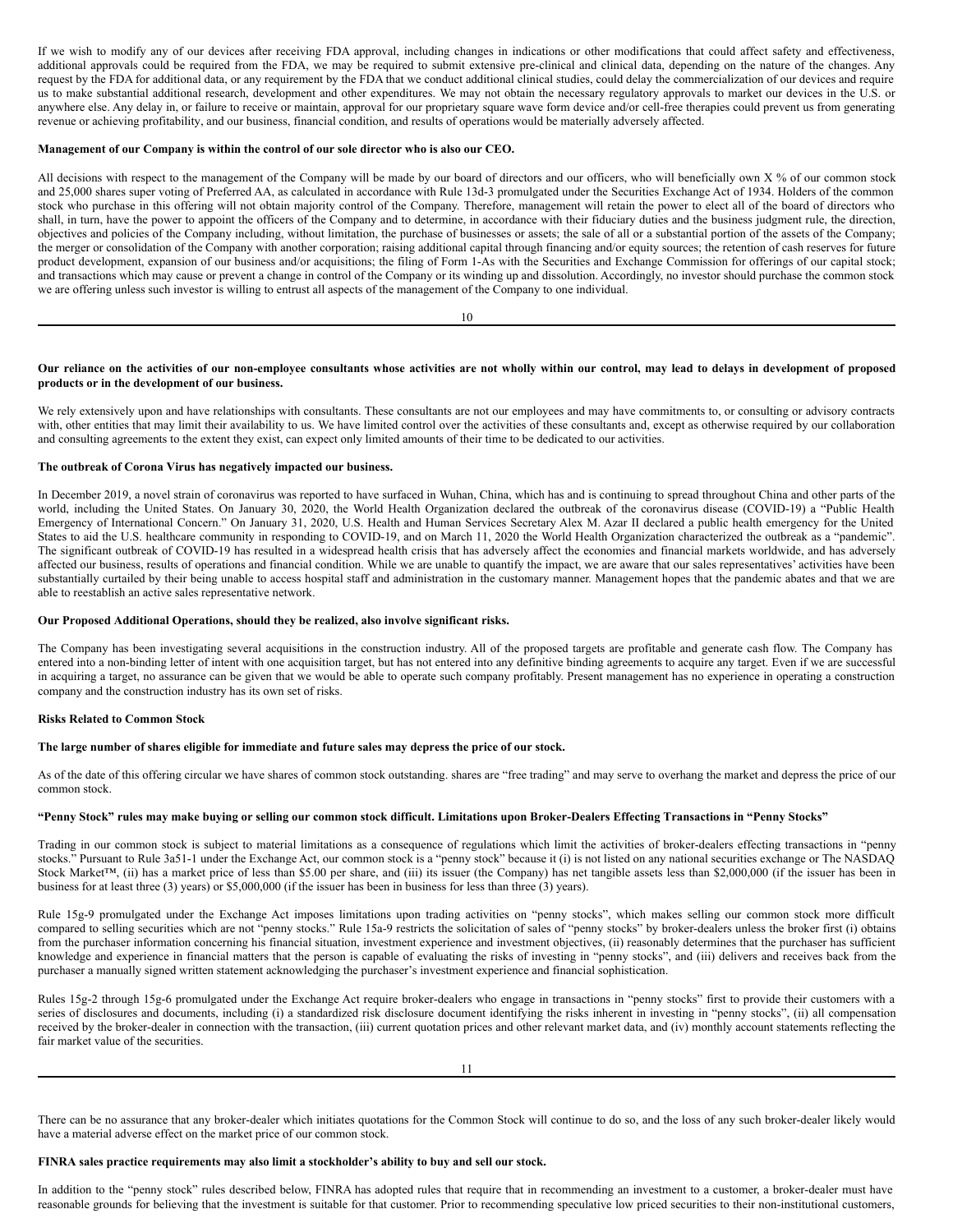broker-dealers must make reasonable efforts to obtain information about the customer's financial status, tax status, investment objectives and other information. Under interpretations of these rules, FINRA believes that there is a high probability that speculative low priced securities will not be suitable for at least some customers. The FINRA requirements make it more difficult for broker-dealers to recommend that their customers buy our common stock, which may limit your ability to buy and sell our stock and have an adverse effect on the market for our shares.

Because our common stock is deemed a low-priced "penny stock," it will be cumbersome for brokers and dealers to trade in our common stock, making the market for our common stock less liquid and negatively affect the price of our stock.

We will be subject to certain provisions of the Securities Exchange Act of 1934 (the "Exchange Act"), commonly referred to as the "penny stock" rules as defined in Rule 3a51-1. A penny stock is generally defined to be any equity security that has a market price less than \$5.00 per share, subject to certain exceptions. Since our stock is deemed to be a penny stock, trading is subject to additional sales practice requirements of broker-dealers. These require a broker-dealer to:

- Deliver to the customer, and obtain a written receipts for, a disclosure document;
- Disclose certain price information about the stock;
- Disclose the amount of compensation received by the broker-dealer or any associated person of the broker-dealer;
- Send monthly statements to customers with market and price information about the penny stock; and
- In some circumstances, approve the purchaser's account under certain standards and deliver written statements to the customer with information specified in the rules.

Consequently, penny stock rules and FINRA rules may restrict the ability or willingness of broker-dealers to trade and/or maintain a market in our common stock. Also, prospective investors may not want to get involved with the additional administrative requirements, which may have a material adverse effect on the trading of our shares.

# **We Have Paid No Dividends**

We never have paid any dividends on our common stock and we do not intend to pay any dividends in the foreseeable future.

12

# We have the right to issue shares of preferred stock. If we were to issue preferred stock, it is likely to have rights, preferences and privileges that may adversely affect the common stock. Our CEO has, by virtue of his preferred stock ownership, voting control over all matters.

We are authorized to issue 5,000,000 shares of "blank check" preferred stock, with such rights, preferences and privileges as may be determined from time-to-time by our board of directors. We currently have 25,000 shares of Series AA Super Voting Preferred Stock outstanding which will have majority voting power for the foreseeable future, all of which is held by our CEO and sole director. Our board of directors is empowered, without shareholder approval, to issue preferred stock in one or more series, and to fix for any series the dividend rights, dissolution or liquidation preferences, redemption prices, conversion rights, voting rights, and other rights, preferences and privileges for the preferred stock. The issuance of shares of preferred stock, depending on the rights, preferences and privileges attributable to the preferred stock, could adversely reduce the voting rights and powers of the common stock and the portion of the Company's assets allocated for distribution to common stock holders in a liquidation event, and could also result in dilution in the book value per share of the common stock we are offering. The preferred stock could also be utilized, under certain circumstances, as a method for raising additional capital or discouraging, delaying or preventing a change in control of the Company, to the detriment of the investors in the common stock offered hereby. We cannot assure you that the Company will not, under certain circumstances, issue shares of its preferred stock.

## We may allocate the net proceeds from this offering in ways which differ from our estimates based on our current plans and assumptions discussed in the section **titled "Use of Proceeds" and with which you may not agree.**

The allocation of net proceeds of the offering set forth in the "Use of Proceeds" section below represents our estimates based upon our current plans and assumptions regarding industry and general economic conditions, our future revenues and expenditures. The amounts and timing of our actual expenditures will depend on numerous factors, including market conditions, cash generated by our operations, business developments and related rate of growth. We may find it necessary or advisable to use portions of the proceeds from this offering for other purposes. Circumstances that may give rise to a change in the use of proceeds and the alternate purposes for which the proceeds may be used are discussed in the section entitled "Use of Proceeds" below. You may not have an opportunity to evaluate the economic, financial or other information on which we base our decisions on how to use our proceeds. As a result, you and other shareholders may not agree with our decisions. See "Use of Proceeds" for additional information.

# Management will have substantial discretion over the use of the proceeds of this Offering and may not choose to use it effectively.

We plan to use the proceeds from this Offering as set forth in the section entitled "Use of Proceeds." Our management will have significant flexibility in applying the net proceeds of this Offering and may apply the proceeds in ways with which you do not agree. The failure of our management to apply these funds effectively could materially harm our business.

# Limitations on director and officer liability and indemnification of our officers and directors by us may discourage stockholders from bringing suit against a director.

Endonovo Therapeutics' Articles of Incorporation and Bylaws provide, with certain exceptions as permitted by governing state law, that a director or officer shall not be personally liable to us or our stockholders for breach of fiduciary duty as a director, except for acts or omissions

13

# **USE OF PROCEEDS**

We estimate that our net proceeds from this offering, net of expenses, will be approximately \$4,745,500 in the event all of the Shares are sold.

We intend to use \$1,500,000 of the net proceeds of this offering to repay our secured lender pursuant to a settlement agreement and any additional amounts for general corporate purposes, which includes, among other purposes, the marketing efforts for our products, manufacturing, pre-clinical and clinical trials, obtaining medical insurance reimbursement and expansion into additional lines of business including the specialty construction industry. A portion of the proceeds may be applied to further these efforts.

Our expected use of net proceeds from the offering represents our current intentions based upon our present plans and business condition. Investors are cautioned, however, that expenditures may vary substantially from these uses. Investors will be relying on the judgment of our management, who will have broad discretion regarding the application of the proceeds of this offering. The amounts and timing of our actual expenditures will depend upon numerous factors, including the amount of cash generated by our operations, the amount of competition and other operational factors. We may find it necessary or advisable to use portions of the proceeds from this offering for other purposes.

# **PLAN OF DISTRIBUTION**

Currently, we plan to have our sole director and executive officer sell the shares in this Offering. He will receive no discounts or commissions. Our executive officer will deliver this Offering Circular to those persons who he believes might have interest in purchasing all or a part of this Offering. We may generally solicit investors, including, but not limited to, the use of social media, newscasts, advertisements, roadshows and the like.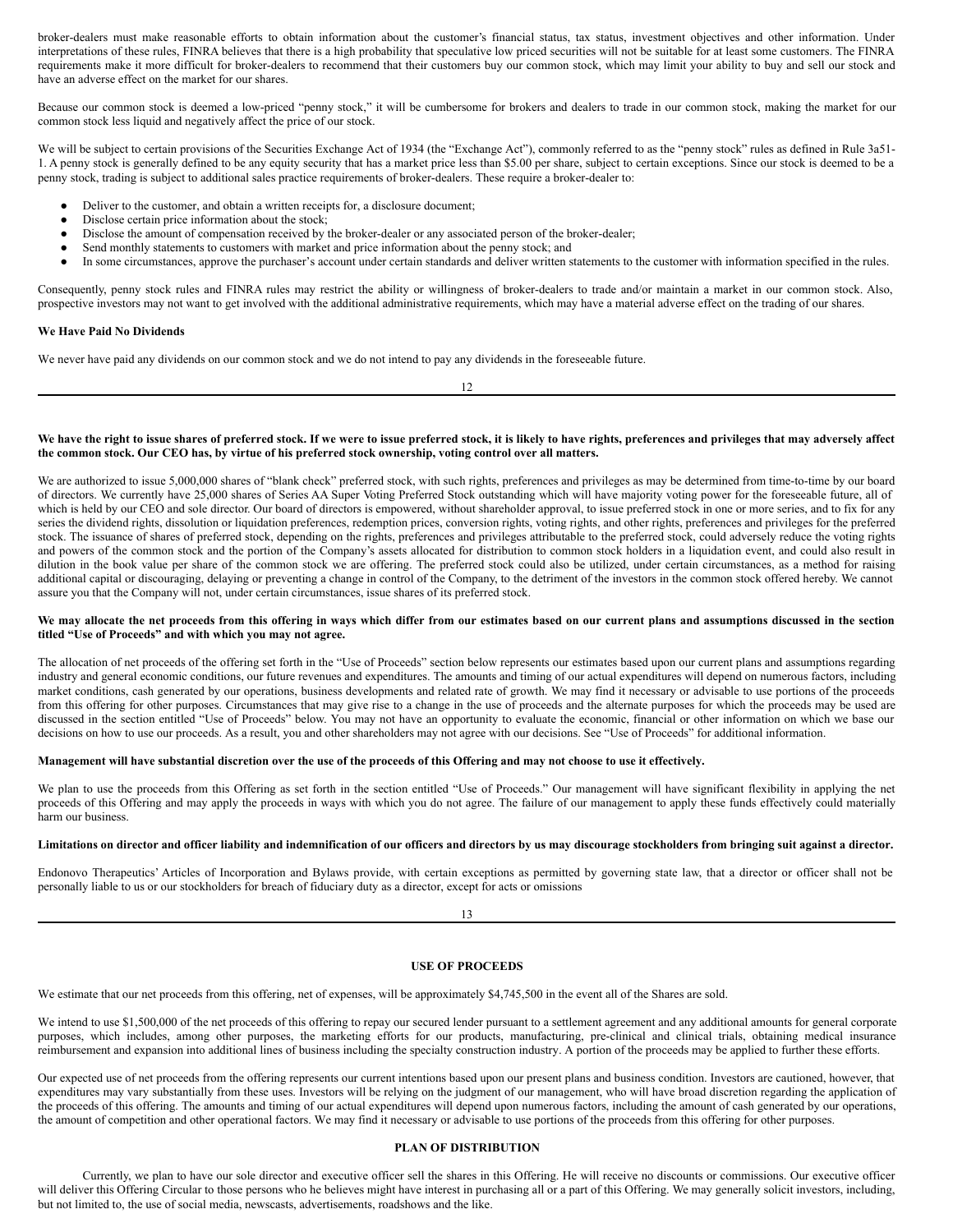Our sole director and officer will not register as a broker-dealer under Section 15 of the Securities Exchange Act of 1934 in reliance upon Rule 3a4-1. Rule 3a4-1 sets forth those conditions under which a person associated with an issuer may participate in the Offering of the issuer's securities and not be deemed to be a broker-dealer. The conditions are that: the person meets the conditions of paragraph (a)(4)(ii) of Rule 3a4-1 of the Exchange Act, in that he (i) primarily performs, or is intended primarily to perform at the end of the offering, substantial duties for or on behalf of the issuer otherwise than in connection with transactions in securities; and (ii) is not a broker or dealer, or an associated person of a broker or dealer, within the preceding 12 months; and (iii) does not participate in selling and Offering of securities for any issuer more than once every 12 months other than in reliance on paragraphs (a)(4)(i) or (a)(4)(iii) of Rule 3a4-1 of the Exchange Act.

#### 14

Our sole officer and director is not statutorily disqualified, is not being compensated, and is not associated with a broker-dealer. He is and will continue to hold his positions as officer and director following the completion of the Offering and have not been during the past 12 months and is currently not a broker or a dealer or associated with brokers or dealers. He has not nor will he participate in the sale of securities of any issuer more than once every 12 months.

Our Common Stock is not listed on any national securities exchange or the NASDAQ stock market. However, our stock is quoted on the OTC:QB under the symbol "ENDV." Recently there has been limited trading volume. There is no guarantee that an active trading market will develop in our securities. Accordingly, our shares should be considered highly illiquid, which inhibits investors' ability to resell their shares.

Upon this Offering Circular being qualified by the SEC, the Company may offer and sell shares from time to time until all of the shares registered are sold; however, this Offering will terminate one year from the qualification date of this amended Offering Circular, unless extended or terminated by the Company. The Company may terminate this Offering at any time and may also extend the Offering term by 90 days.

There can be no assurances that we will sell any or all of the securities. All shares will be offered on a "best efforts" basis.

All of the foregoing and following may affect the marketability of our securities. Should any fundamental change occur regarding the status or other matters concerning the selling shareholders or us, we will file an amendment to this Offering Circular disclosing such matters.

# Generally, no sale may be made to you in this Offering if the aggregate purchase price you pay is more than 10% of the greater of your annual income or net worth. Different rules apply to accredited investors and non-natural persons. Before making any representation that your investment does not exceed applicable thresholds, we encourage you to review Rule 251(d)(2)(i)(C) of Regulation A. For general information on investing, we encourage you to refer to www.investor.gov.

We are offering up to 200,000,000 shares of our Common Stock for a tentative price of \$0.025 per share, for a total of up to \$5,000,000 in gross offering proceeds, assuming all securities are sold. There is no minimum investment established for investors and no minimum Offering amount. We may sell significantly fewer shares of common stock than those offered hereby. All accepted subscription funds will be immediately available for our use. We may, in our sole discretion, choose to accept the cancelation of debt owed by us as consideration for shares of common stock offered hereby. Any shares of Common Stock sold for debt cancellation shall be subject to the same terms and conditions as other shares sold hereunder, including the purchase price for such shares.

All subscription agreements and checks are irrevocable until accepted or rejected by the Company and should be delivered to us at the address provided in the subscription agreement. A subscription agreement executed by a subscriber is not binding on us until it is accepted on our behalf by our CEO or by specific resolution of our Board of Directors. We may accept or reject any subscription, in whole or in part, in its sole discretion.

We will deliver stock certificates to the purchasers within five days from request by a shareholder; otherwise shareholders' shares may be noted and held in our corporate shareholder register.

Effective February, 2022, Dalmore Group has agreed to act as our broker of record in connection with the sale of our Common Stock, subject to the terms and conditions of a Broker-Dealer Agreement dated February, 2022. Pursuant to the agreement, Dalmore Group's role in the offering is limited to serving as the broker of record, including providing investor qualification recommendations (e.g., "Know Your Customer" and anti-money-laundering checks) and coordinating with third-party providers to ensure adequate review and compliance. Dalmore Group will have access to the subscription information provided by investors and will serve as broker of record for the Offering. Dalmore Group will not solicit any investors on our behalf, act as underwriter or provide investment advice or investment recommendations to any investor.

15

Dalmore Group is a broker-dealer registered with the Commission and a member of FINRA and SIPC and is registered in each state where we sell shares of our Common Stock. Dalmore Group will receive a brokerage fee but will not purchase any interests and, therefore, will not be eligible to receive any discounts, commissions or any underwriting or finder's fees in connection with this Offering.

We paid Dalmore Group a consulting fee of \$20,000 as well as an advance of \$5,000 for expenses and \$1,250 for the FINRA corporate filing fee. In addition, we agreed to indemnify Dalmore Group and each of its affiliates and their respective representatives and agents for any loss, liability, judgment, arbitration award, settlement, damage or cost (which we refer to as losses) incurred in any third-party suit, action, claim or demand (which we refer to, collectively, as a proceeding) to the extent they are based upon our breach of any provision of Broker-Dealer Agreement, our wrongful acts or omissions or this Offering. Dalmore Group agreed to indemnify us and each of our affiliates and their and our representatives and agents from any losses arising out of any proceeding to the extent they are based upon Dalmore Group's breach of the agreement or the wrongful acts or omissions of Dalmore Group or Dalmore Group's failure to comply with any applicable federal, state or local laws, regulators or codes in the performance of its obligations under the agreement.

The Broker-Dealer Agreement has a 12-month term beginning February 2022 and will renew automatically for successive 2-months terms unless either party provides notice of non-renewal at least 30 days prior to the expiration of the then-current term. Additionally, the agreement may be terminated by either party for breach, misrepresentation, failure to comply with legal requirements or insolvency.

On March 15, 2022 we entered into a Finder's Fee Agreement with J. H. Darbie & Co. ("Darbie") pursuant to which we will compensate Darbie in the amount of 3% of investments by parties introduced to us by Darbie who invest in this offering. The Finder's Fee Agreement provides for certain indemnifications of Darbie and has a 120 day term.

# **OTC Markets Considerations**

The OTC Markets is separate and distinct from the New York Stock Exchange and Nasdaq stock market or other national exchange. Neither the New York Stock Exchange nor Nasdaq has a business relationship with issuers of securities quoted on the OTC Markets. The SEC's order handling rules, which apply to New York Stock Exchange and Nasdaq-listed securities, do not apply to securities quoted on the OTC Markets.

Although other national stock markets have rigorous listing standards to ensure the high quality of their issuers and can delist issuers for not meeting those standards; the OTC Markets has no listing standards. Rather, it is the market maker who chooses to quote a security on the system, files the application, and is obligated to comply with keeping information about the issuer in its files.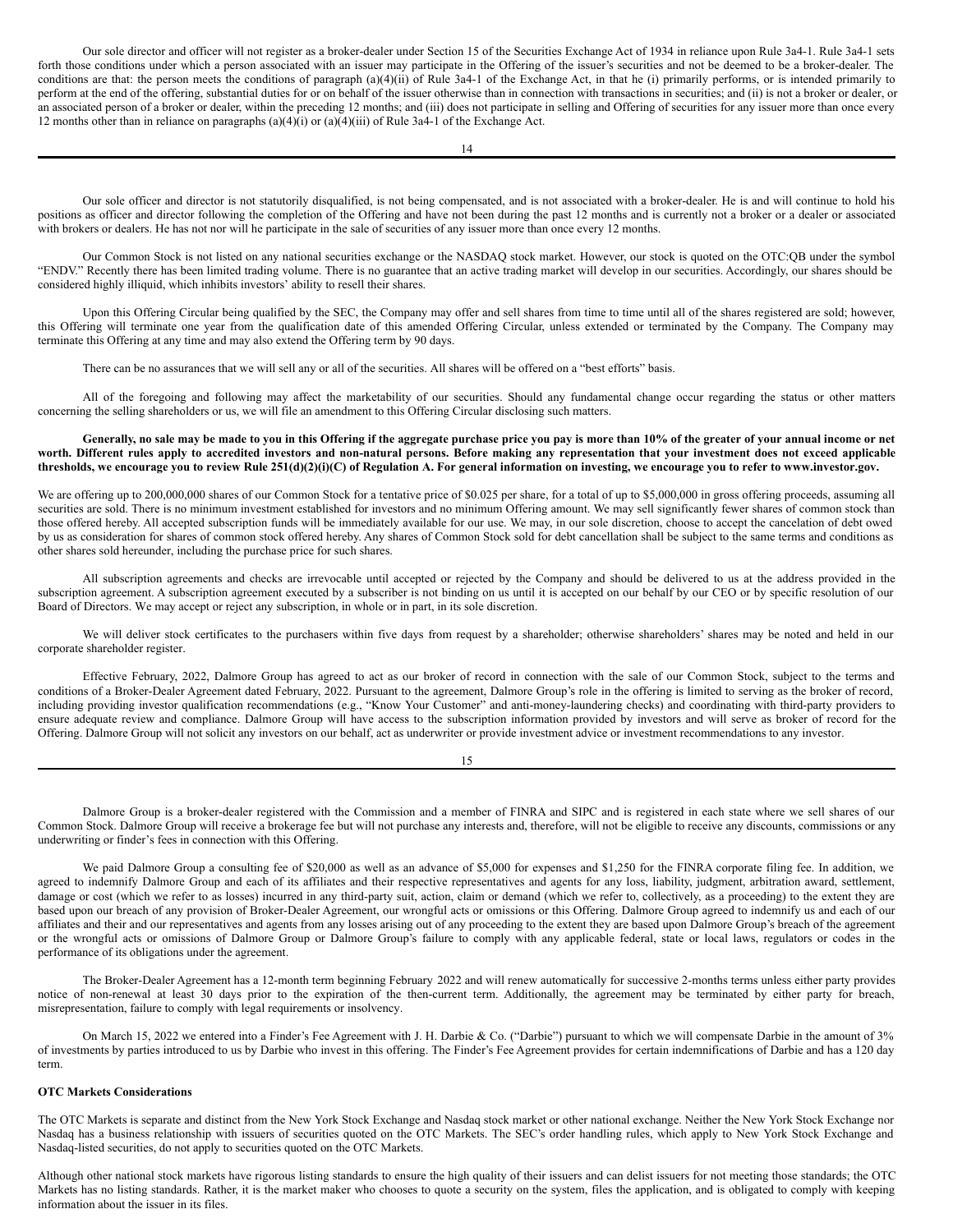Investors may have greater difficulty in getting orders filled than if we were on Nasdaq or other exchanges. Trading activity in general is not conducted as efficiently and effectively on OTC Markets as with exchange-listed securities. Also, because OTC Markets stocks are usually not followed by analysts, there may be lower trading volume than New York Stock Exchange and Nasdaq-listed securities.

16

## **MARKET INFORMATION**

# **MARKET FOR COMMON EQUITY AND RELATED STOCKHOLDER MATTERS**

The Company's Common Stock is currently trading on the OTCQB market under the symbol "ENDV". The following sets forth the high and low closing prices of the Company's Common Stock in the US for the three most recent quarters and each quarter during the preceding two fiscal years. All prices quoted have, where applicable, been adjusted to reflect a 1,000 for one reverse stock split affected December 20, 2019.

The prices for the Company's common stock quoted by brokers are not necessarily a reliable indication of the value of the Company's common stock.

#### **Holders of Common Equity**:

On May XX, 2022 there were approximately 438 shareholders of record of the Company's common stock. The number of record holders was determined from the records of our transfer agent and does not include beneficial owner's common stock whose shares are held in the names of various securities brokers, dealers and registered clearing agencies. The transfer agent of our common stock is Equity Stock Transfer, 237 W 37th Street - Suite 601, New York, NY 10018. The phone number of the transfer agent is (212) 575-5757.

#### **Dividends:**

Cash dividend: The Company has not declared or paid a cash dividend to common stock shareholders since the Company's inception. The Board of Directors presently intends to retain any earnings to finance company operations and does not expect to authorize cash dividends to common shareholders in the foreseeable future. Any payment of cash dividends in the future will depend upon Company's earnings, capital requirements and other factors.

## **DILUTION**

If you invest in our common stock and warrants, your interest will be diluted immediately to the extent of the difference between the public offering price per unit and the asadjusted net tangible book value per share after this offering.

The net tangible book value (deficit) of our common stock as of December 31, 2021 was approximately \$[●], or approximately \$[●] per share. Net tangible book value per share represents the amount of our total tangible assets less total liabilities divided by the total number of our shares of common stock outstanding as of September 30, 2021.

After giving effect to the sale of 200,000,000 Shares in this offering at the offering price of \$0.XX per Share, our as adjusted net tangible book value as of December 31, 2021 would have been approximately \$, or approximately \$ per share. This represents an immediate increase in net tangible book value of approximately \$ per share to our existing security holders and an immediate dilution in as-adjusted net tangible book value of approximately \$ per share to purchasers of units in this offering, as illustrated by the following table:

| Public offering price per Share                                           |  |
|---------------------------------------------------------------------------|--|
| Consolidated net tangible book value per Common Share                     |  |
| Increase in consolidated net tangible book value per Common Share         |  |
| As adjusted consolidated net tangible book value per Common Share         |  |
| Dilution per Common Share to new investors participating in this offering |  |
|                                                                           |  |

17

# **MANAGEMENT'S DISCUSSION AND ANALYSIS OF FINANCIAL CONDITION AND RESULTS OF OPERATIONS**

# Management's Discussion and Analysis of Financial Condition and Results of Operations as of December 31, 2020 and 2021

The following discussion and analysis of financial condition and results of operations should be read in conjunction with our consolidated financial statements and related notes included elsewhere in this report. The information and financial data discussed below is only a summary and should be read in conjunction with the historical financial statements and related notes contained elsewhere in this 10-K. The financial statements contained elsewhere in this 10-K fully represent the Company's financial condition and operations; however, they are not indicative of the Company's future performance. Although management believes that the assumptions made and expectations reflected in the forward-looking statements are reasonable, there is no assurance that the underlying assumptions will, in fact, prove to be correct or that actual results will not be different *from expectations expressed in this 10-K.*

## **Cautionary Notice Regarding Forward Looking Statements**

The information contained in Item 2 contains forward-looking statements within the meaning of Section 27A of the Securities Act of 1933, as amended, and Section 21E of the Securities Exchange Act of 1934, as amended. Actual results may materially differ from those projected in the forward-looking statements as a result of certain risks and uncertainties set forth in this report. Although management believes that the assumptions made and expectations reflected in the forward-looking statements are reasonable, there is no assurance that the underlying assumptions will, in fact, prove to be correct or that actual results will not be different from expectations expressed in this report.

This filing contains a number of forward-looking statements which reflect management's current views and expectations with respect to our business, strategies, products, future results and events, and financial performance. All statements made in this filing other than statements of historical fact, including statements addressing operating performance, events, or developments which management expects or anticipates will or may occur in the future, including statements related to distributor channels, volume growth, revenues, profitability, new products, adequacy of funds from operations, statements expressing general optimism about future operating results, and non-historical information, are forward looking statements. In particular, the words "believe," "expect," "intend," "anticipate," "estimate," "may," variations of such words, and similar expressions identify forward-looking statements, but are not the exclusive means of identifying such statements, and their absence does not mean that the statement is not forward-looking. These forward-looking statements are subject to certain risks and uncertainties, including those discussed below. Our actual results, performance or achievements could differ materially from historical results as well as those expressed in, anticipated, or implied by these forward-looking statements. We do not undertake any obligation to revise these forward-looking statements to reflect any future events or circumstances.

Readers should not place undue reliance on these forward-looking statements, which are based on management's current expectations and projections about future events, are not guarantees of future performance, are subject to risks, uncertainties and assumptions (including those described below), and apply only as of the date of this filing. Our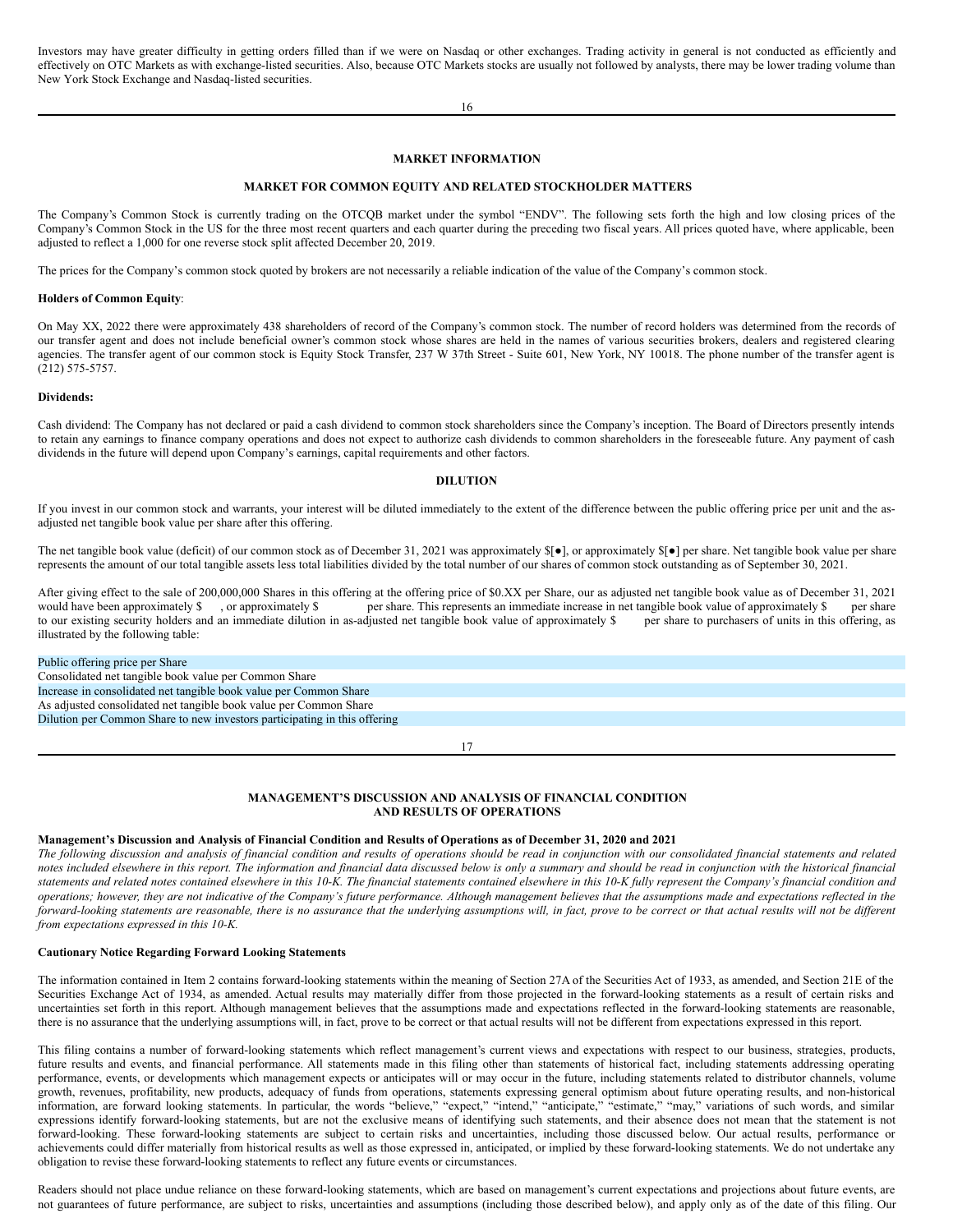actual results, performance or achievements could differ materially from the results expressed in, or implied by, these forward-looking statements. Factors which could cause or contribute to such differences include, but are not limited to, the risks discussed in prior filings, in press releases and in other communications to shareholders issued by us from time to time which attempt to advise interested parties of the risks and factors which may affect our business. We undertake no obligation to publicly update or revise any forward-looking statements, whether as a result of new information, future events, or otherwise.

# **Critical Accounting Policies and Estimates**

We prepare our consolidated financial statements in accordance with accounting principles generally accepted in the U.S. (U.S. GAAP). In doing so, we have to make estimates and assumptions that affect our reported amounts of assets, liabilities, revenues, and expenses, as well as related disclosure of contingent assets and liabilities. In some cases, we could reasonably have used different accounting policies and estimates. In some cases, changes in the accounting estimates are reasonably likely to occur from period to period. Accordingly, actual results could differ materially from our estimates. To the extent that there are material differences between these estimates and actual results, our financial condition or results of operations will be affected. We base our estimates on past experience and other assumptions that we believe are reasonable under the circumstances, and we evaluate these estimates on an ongoing basis. We refer to accounting estimates of this type as critical accounting policies and estimates, which we discuss further below.

# *Impairment of Other Intangible and Long-Lived Assets*

The Company accounts for its intangible assets under the provisions of ASC 350, "Intangibles - Goodwill and Other". In accordance with ASC 350, intangible assets with a definite life are analyzed for impairment under ASC 360-10-05 "Property, Plant and Equipment" and intangible assets with an indefinite life are analyzed for impairment under ASC 360 annually, or more often if circumstances dictate. The Company performs its annual simplified impairment test in the fourth quarter of each year. The Company reviews its long-lived assets for impairment whenever events or changes in business circumstances indicate that the carrying amount of assets may not be fully recoverable or that the useful lives of these assets are no longer appropriate. If impairment is indicated, the asset is written down to its estimated fair value.

## *Use of estimates*

Preparing financial statements requires management to make estimates and assumptions that affect the reported amounts of assets, liabilities, revenue, and expenses. The significant estimates were made for the fair value of common stock issued for services, with notes payable arrangements, in connection with note extension agreements, and as repayment for outstanding debt, in estimating the useful life used for depreciation and amortization of our long-lived assets, in the valuation of the derivative liability, and the valuation of deferred income tax assets. Actual results and outcomes may differ from management's estimates and assumptions.

## *Net Loss per Share*

Basic net loss per share is calculated based on the net loss attributable to common shareholders divided by the weighted average number of shares outstanding for the period excluding any dilutive effects of options, warrants, unvested share awards and convertible securities. Diluted net loss per common share assumes the conversion of all dilutive securities using the if-converted method and assumes the exercise or vesting of other dilutive securities, such as options, common shares issuable under convertible debt, warrants and restricted stock using the treasury stock method when dilutive.

# **Recently Issued Accounting Pronouncements**

In August 2020, the FASB issued ASU No. 2020-06 ("ASU 2020-06") "Debt-Debt with Conversion and Other Options (Subtopic 470-20) and Derivatives and Hedging-Contracts in Entity's Own Equity (Subtopic 815-40): Accounting for Convertible Instruments and Contracts in an Entity's Own Equity." ASU 2020-06 simplifies the accounting for convertible instruments by reducing the number of accounting models for convertible debt instruments and convertible preferred stock. Limiting the accounting models results in fewer embedded conversion features being separately recognized from the host contract as compared with current GAAP. Convertible instruments that continue to be subject to separation models are (1) those with embedded conversion features that are not clearly and closely related to the host contract, that meet the definition of a derivative, and that do not qualify for a scope exception from derivative accounting and (2) convertible debt instruments issued with substantial premiums for which the premiums are recorded as paid-in capital. In addition, ASU 2020-06 amends the guidance for the derivatives scope exception for contracts in an entity's own equity to reduce form-over-substance-based accounting conclusions. The Amendments also affects the diluted EPS calculation for instruments that may be settled in cash or shares and for convertible instruments. The amendments are effective for public entities excluding smaller reporting companies for fiscal years beginning after December 15, 2021, including interim periods within those fiscal years. For all other entities, the amendments are effective for fiscal years beginning after December 15, 2023, including interim periods within those fiscal years. Early adoption is permitted, but no earlier than fiscal years beginning after December 15, 2020, including interim periods. The Company adopted the new standard update on January 1, 2021, which did not result in a material impact on the Company's consolidated results of operations, financial position, and cash flows.

19

The Company has evaluated all the recent accounting pronouncements and determined that there are no other accounting pronouncements that will have a material effect on the Company's financial statements.

## **Results of Operations**

**Results of Operations Year Ended December 31, 2021, vs. Year Ended December 31, 2020**

|                        | Year Ended December 31. |              |             | Favorable          |         |
|------------------------|-------------------------|--------------|-------------|--------------------|---------|
|                        | 2021                    |              | 2020        | (Unfavorable)      | $\%$    |
| Revenue                | \$<br>73,105            | $\mathbb{S}$ | 165,796     | (92, 691)          | (55.9)  |
| Cost of revenue        | 14,985                  |              | 65,369      | 50,384             | 77.1    |
| Gross profit           | 58,120                  |              | 100.427     | (42, 307)          | (42.1)  |
| Operating expenses     | 2,284,667               |              | 3,012,625   | 727,958            | 24.2    |
| Loss from operations   | (2,226,547)             |              | (2,912,198) | 685,651            | 23.5    |
| Other income (expense) | (878, 347)              |              | 2,516,614   | (3,394,961)        | (134.9) |
| Net loss               | (3,104,894)             |              | (395, 584)  | (2,709,310)<br>\$. | 684.9   |

*Revenue*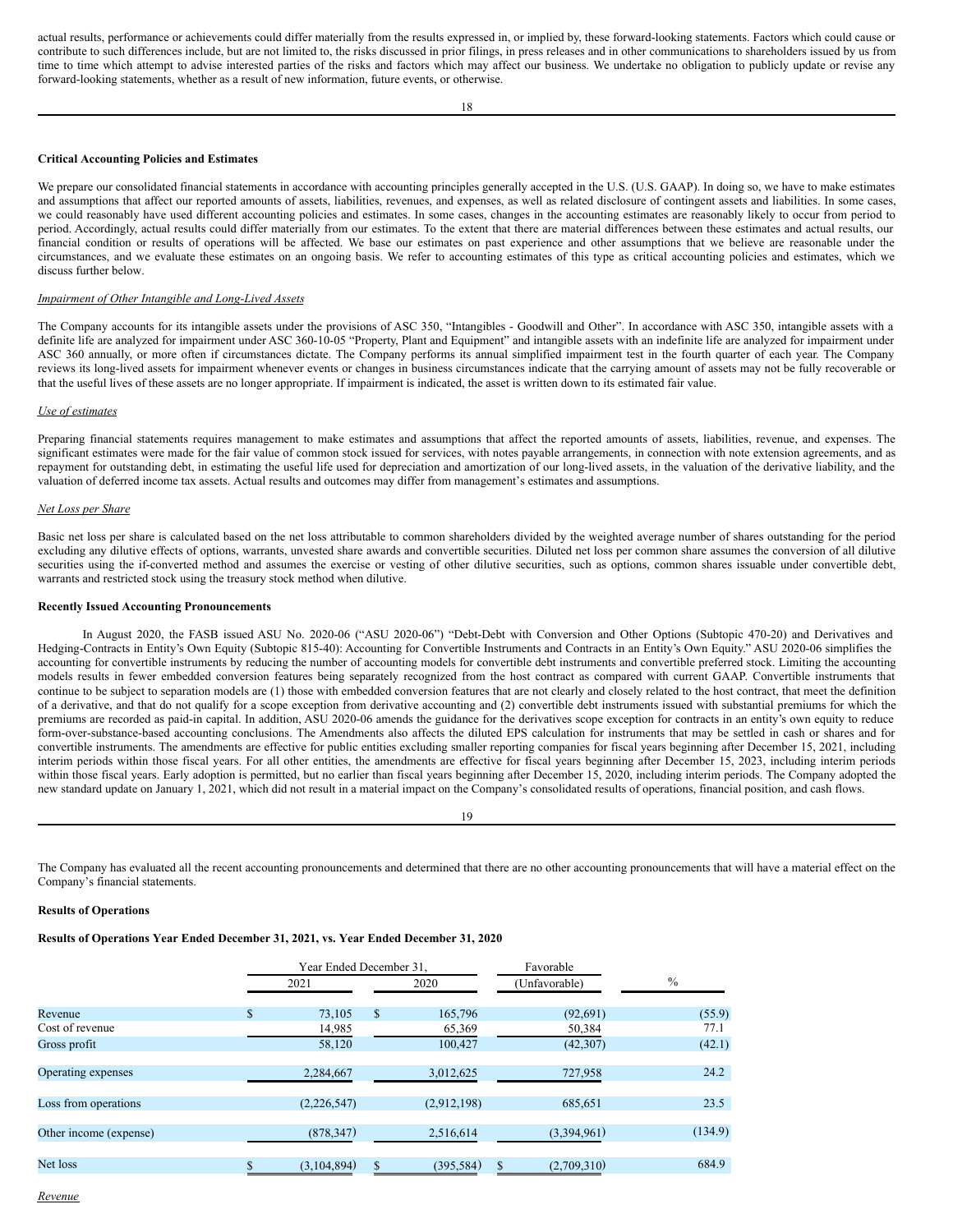Revenue of the Company's SofPulse® product during the current year decreased by \$92,691 or 55.9% compared to the previous year.

Revenues for our SofPulse® product is typically recognized at the time the product is shipped, at which time the title passes to the customer, and there are no further performance obligations. Revenue has been negatively impacted by the COVID-19 contagious disease outbreak in March 2020. We anticipate that revenue will increase in future periods as the roll out of the SofPulse® product continues.

In connection with offering products and services provided to the end user by third-party vendors, we review the relationship between us, the vendor and the end user to assess whether revenue should be reported on a gross or net basis. In asserting whether revenue should be reported on a gross or net basis, we consider whether we act as a principal in the transaction and control the goods and services used to fulfill the performance obligation(s) associated with the transaction.

# *Cost of Revenue*

Cost of revenue decreased by \$50,384 or 77.1% from the previous year to \$14,985 during the current year compared to \$65,369 during the previous year. Cost of revenue is recognized on those sales recorded as gross for which we are the principal in the transaction as opposed to net sales which reflect no cost of revenue.

It is anticipated that cost of revenue will increase in future periods as the roll out of the SofPulse® product continues.

## *Operating Expenses*

Our operating expenses decreased by \$727,958 or 24.2% to \$2,284,667 in 2021 compared to \$3,012,625 for 2020. The operating expenses were comprised primarily of consulting, professional fees, amortization expenses, and stock-based compensation. This change was due primarily to a decrease in consulting fees of approximately \$0.3 million, and a decrease in stock-based compensation of approximately \$0.4 million.

#### *Depreciation and Amortization*

We incur depreciation and amortization expense for costs related to our assets, including our patents, information technology and software. Our depreciation and amortization expense was \$648,492 in 2021 compared to \$651,247 in 2020. No equipment was purchased or sold during the fiscal year ended December 31, 2021.

#### *Other Income / Expense*

Other expense was \$878,347 in 2021 compared to an income of \$2,516,614 in 2020. Other Income/Expense includes interest expense, change in fair value of derivative liability, amortization of debt issuance cost, gain on extinguishment of debt and default penalty.

The increase in other expense during our fiscal year 2021 was primarily the result of re-valuations to reflect liability accounting for convertible notes issued with variable conversion rates. Change in fair value of the Company's derivative liability decreased by \$5.5 million from an income of \$5.6 million in 2020 to an income of \$0.1 million in 2021, resulting from changes to the inputs to the fair value model. The above was offset by a decrease in interest expense of approximately \$1.2 million, the incurrence of \$22,162 loss on extinguishment of debt in 2021 as opposed to a \$555,430 gain on debt extinguishment in 2020.

#### *Liquidity and Capital Resources*

|                                             | As of December 31, |                             |               |              |               | Increase    |  |
|---------------------------------------------|--------------------|-----------------------------|---------------|--------------|---------------|-------------|--|
|                                             |                    | 2021                        |               | 2020         | (Decrease)    |             |  |
| <b>Working Capital</b>                      |                    |                             |               |              |               |             |  |
| Current assets                              | S                  | 94,855                      | $\mathcal{S}$ | 46,187       | $\mathbb{S}$  | 48,668      |  |
| Current liabilities                         |                    | 17,701,710                  |               | 16,825,821   |               | (875, 889)  |  |
| Working capital deficit                     |                    | (17,606,855)                | \$.           | (16,779,634) |               | (827, 221)  |  |
| Long-term debt                              |                    | 79,825                      | \$            | 155,000      | ъ             | 75,175      |  |
| Stockholders' deficit                       |                    | (15, 774, 324)              |               | (14,373,786) | \$.           | (1,400,538) |  |
|                                             |                    | For Year Ended December 31, |               |              |               | Increase    |  |
|                                             |                    | 2021                        |               | 2020         |               | (Decrease)  |  |
| Statements of Cash Flows Select Information |                    |                             |               |              |               |             |  |
| Net cash provided (used) by:                |                    |                             |               |              |               |             |  |
| Operating activities                        | \$                 | (986, 584)                  | \$            | (741.590)    | \$            | (244, 994)  |  |
| Investing activities                        | \$                 |                             | \$            |              | S             |             |  |
| Financing activities                        | \$                 | 1,059,100                   | \$            | 736,117      | <sup>\$</sup> | 322,983     |  |
|                                             | 21                 |                             |               |              |               |             |  |

|                                         |  | Increase  |           |  |             |
|-----------------------------------------|--|-----------|-----------|--|-------------|
|                                         |  | 2021      | 2020      |  | (Decrease)  |
| <b>Balance Sheet Select Information</b> |  |           |           |  |             |
|                                         |  |           |           |  |             |
| Cash                                    |  | 85,936    | 13.420    |  | 72.516      |
|                                         |  |           |           |  |             |
| Accounts payable and accrued expenses   |  | 7.078.283 | 5.989.185 |  | (1.089.098) |
|                                         |  |           |           |  |             |

## **Securities Authorized for Issuance under Equity Compensation Plans**

We do not have in effect any compensation plans under which our equity securities are authorized for issuance.

**Unregistered Sales of Equity Securities**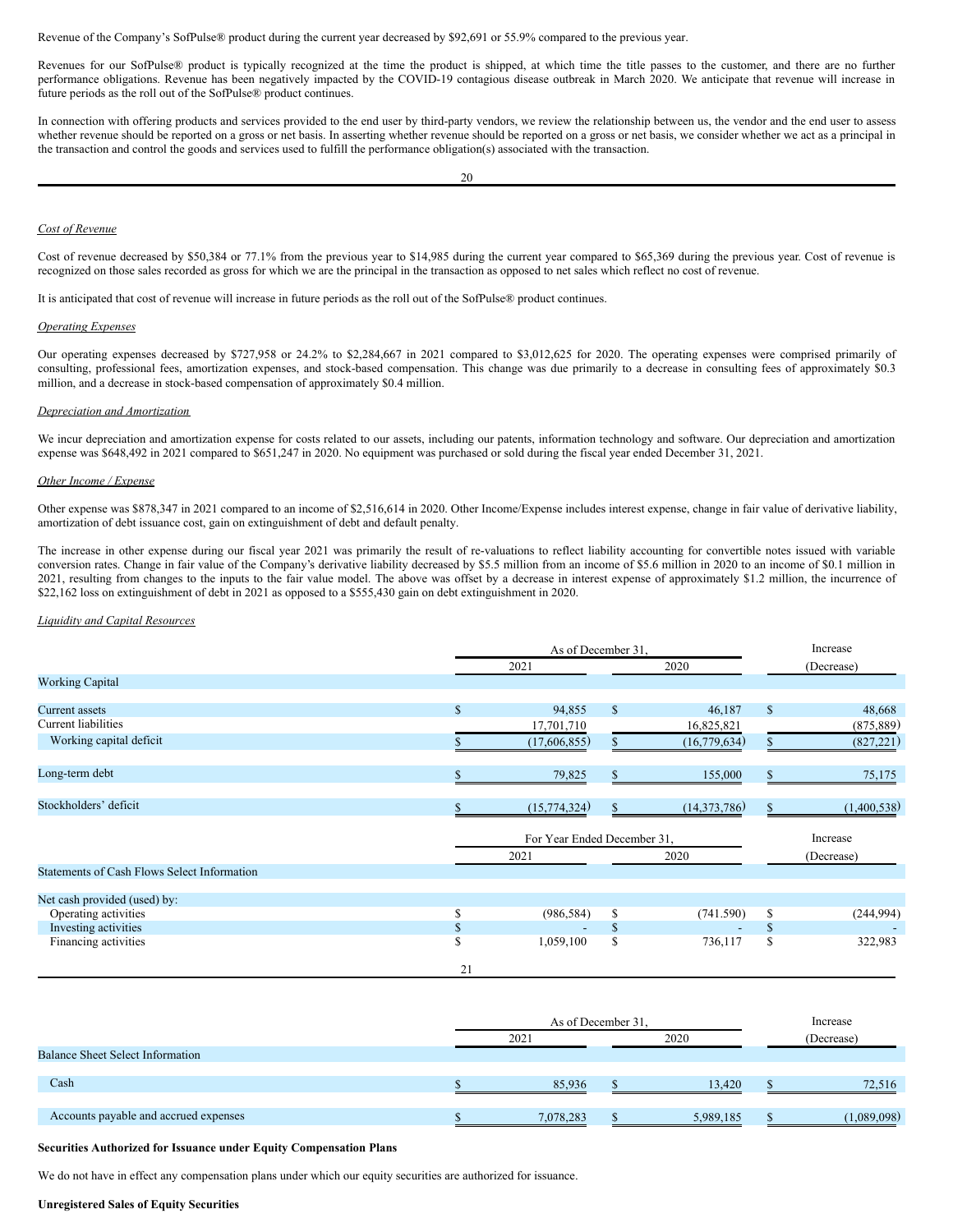During the year ended December 31, 2021, we issued the following unregistered equity securities:

| <b>INULLIDEL OI</b> |                                          |           |
|---------------------|------------------------------------------|-----------|
| Common Shares       | Source of                                |           |
| Issued              | Payment                                  | Amount    |
| 1,111,111           | Conversion of Preferred Series C         | 33,333    |
| 27,461,307          | Conversion of notes and accrued interest | 1,117,990 |
| 4,020,986           | Settlement of debt                       | 142,424   |
| 2.500,000           | <b>Services</b>                          | 95.250    |
| 7,868,668           | Commitment shares                        | 222,692   |
| 7,000,000           | Issuance for cash                        | 126,000   |

The above issuances of were exempt from registration pursuant to Section 4(2), and/or Regulation D promulgated under the Securities Act. These securities qualified for exemption under Section 4(2) of the Securities Act since the issuance securities by us did not involve a public offering. The offering was not a "public offering" as defined in Section 4(2) due to the insubstantial number of persons involved in the deal, size of the offering, manner of the offering and number of securities offered. We did not undertake an offering in which we sold a high number of securities to a high number of investors. In addition, these stockholders had the necessary investment intent as required by Section 4(2) since they agreed to and received share certificates bearing a legend stating that such securities are restricted pursuant to Rule 144 of the Securities Act. This restriction ensures that these securities would not be immediately redistributed into the market and therefore not be part of a "public offering." Based on an analysis of the above factors, we have met the requirements to qualify for exemption under Section 4(2) of the Securities Act for this transaction. Subsequent to December 31, 2021, the Board of director approved the issuance of 67,500,000 shares of common stock for past services with estimated fair value of approximately \$1.2 million.

#### **Item 7A. Quantitative and Qualitative Disclosures About Market Risk.**

We are a Smaller Reporting Company and are not required to provide the information under this item.

22

#### **Going Concern**

Number of

Our independent registered auditors included an explanatory paragraph in their opinion on our consolidated financial statements as of and for the fiscal year ended December 31, 2021 that states that our ongoing losses and lack of resources causes doubt about our ability to continue as a going concern.

The World Health Organization declared the Coronavirus outbreak a pandemic on March 11, 2020 and in the United States various emergency actions have been taken on the National, State and Local levels. The effects of this pandemic on our business have been substantial and have been negative.

Since inception and through December 31, 2021, the Company has raised approximately \$18 million in equity and debt transactions. These funds have been used to commence the operations of the Company to acquire and begin the development of its intellectual property portfolio. These activities include attending trade shows and corporate development. Our accompanying consolidated financial statements have been prepared assuming the Company will continue as a going concern, which contemplates realization of assets and the satisfaction of liabilities in the normal course of business for the twelve-month period following the date of these consolidated financial statements. The Company has incurred substantial losses since inception. Its current liabilities exceed its current assets and available cash is not sufficient to fund expected future operations. The Company is raising additional capital through debt and equity securities in order to continue the funding of its operations. However, there is no assurance that the Company can raise enough funds or generate sufficient revenues to pay its obligations as they become due, which raises substantial doubt about our ability to continue as a going concern. To reduce the risk of not being able to continue as a going concern, management is commercializing its FDA cleared products and has commenced its business plan to materialize revenues from potential, future, license agreements, has raised capital through the sale of its common stock and is seeking out profitable companies. Our cash on hand at December 31, 2021 was \$85,936. This will be insufficient to fund operations if additional capital is not raised. The Company raised approximately \$0.25 million since January 1, 2022.

# **Controls and Procedures.**

## *Disclosure of controls and procedures.*

We maintain disclosure controls and procedures that are designed to ensure that information required to be disclosed in our reports, filed under the Securities Exchange Act of 1934, is recorded, processed, summarized and reported within the time periods specified in the SEC's rules and forms, and that such information is accumulated and communicated to our management, including our chief executive officer and chief financial officer, as appropriate, to allow timely decisions regarding required disclosure. In designing and evaluating the disclosure controls and procedures, management recognized that any controls and procedures, no matter how well designed and operated, can provide only reasonable and not absolute assurance of achieving the desired control objectives. In reaching a reasonable level of assurance, management necessarily was required to apply its judgment in evaluating the cost-benefit relationship of possible controls and procedures. In addition, the design of any system of controls also is based in part upon certain assumptions about the likelihood of future events, and there can be no assurance that any design will succeed in achieving its stated goals under all potential future conditions. Over time, a control may become inadequate because of changes in conditions or the degree of compliance with policies or procedures may deteriorate. Because of the inherent limitations in a cost-effective control system, misstatements due to error or fraud may occur and not be detected.

As required by the SEC Rule 13a-15(b), we carried out an evaluation under the supervision and with the participation of our management, including our principal executive officer and principal financial officer, of the effectiveness of the design and operation of our disclosure controls and procedures as of the end of the period covered by this report. Based on the foregoing, our principal executive officer and principal financial officer concluded that our disclosure controls and procedures were not effective at the reasonable assurance level due to the material weaknesses described below.

In light of the material weaknesses described below, we performed additional analysis and other post-closing procedures to ensure our financial statements were prepared in accordance with generally accepted accounting principles. Accordingly, we believe that the financial statements included in this report fairly present, in all material respects, our financial condition, results of operations and cash flows for the periods presented.

A material weakness is a control deficiency (within the meaning of the Public Company Accounting Oversight Board (PCAOB) Auditing Standard No. 2) or combination of control deficiencies that result in more than a remote likelihood that a material misstatement of the annual or interim financial statements will not be prevented or detected. Management has identified the following two material weaknesses which have caused management to conclude that as of December 31, 2021 our disclosure controls and procedures were not effective at the reasonable assurance level:

1. We do not have written documentation of our internal control policies and procedures. Written documentation of key internal controls over financial reporting is a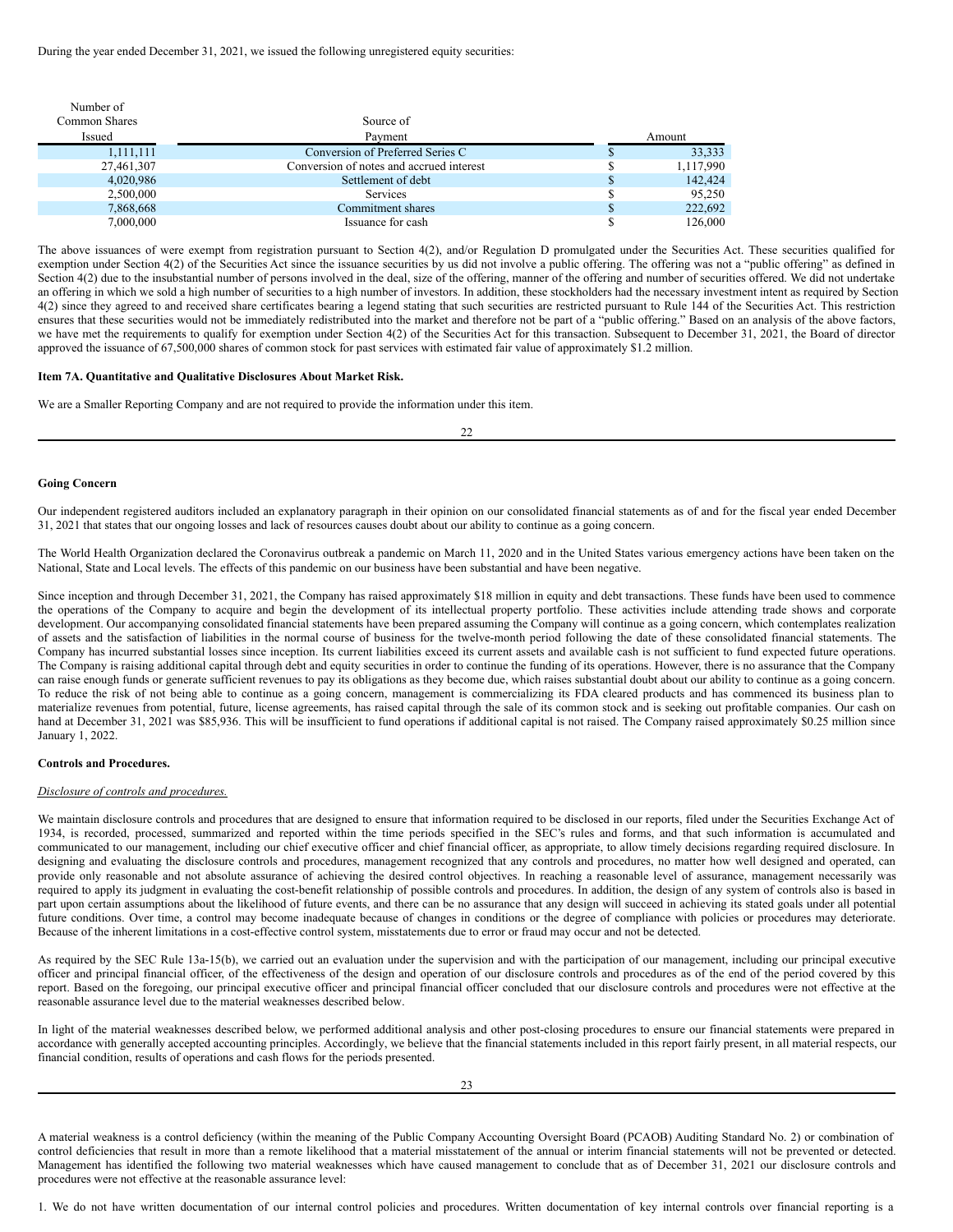requirement of Section 404 of the Sarbanes-Oxley Act which is applicable to us for the year ended December 31, 2021. Management evaluated the impact of our failure to have written documentation of our internal controls and procedures on our assessment of our disclosure controls and procedures and has concluded that the control deficiency that resulted represented a material weakness.

2. We do not have sufficient segregation of duties within accounting functions, which is a basic internal control. Due to our size and nature, segregation of all conflicting duties may not always be possible and may not be economically feasible. However, to the extent possible, the authorization of transactions, the custody of assets and the recording of transactions should be performed by separate individuals. Management evaluated the impact of our failure to have segregation of duties on our assessment of our disclosure controls and procedures and has concluded that the control deficiency that resulted represented a material weakness.

To address these material weaknesses, management performed additional analyses and other procedures to ensure that the financial statements included herein fairly present, in all material respects, our financial position, results of operations and cash flows for the periods presented.

# **Changes in internal controls over financial reporting.**

There has been no change in our internal control over financial reporting that occurred during the fiscal that has materially affected, or is reasonably likely to materially affect, our internal control over financial reporting.

| × |  |
|---|--|
| I |  |

## *Certain Expenses and Liabilities*

On an ongoing basis, management evaluates its estimates related to certain expenses and accrued liabilities. We base our estimates on historical experience and on various other assumptions that we believe to be reasonable under the circumstances, the results of which form the basis for making judgments about the carrying values of liabilities that are not readily apparent from other sources. Actual results may differ materially from these estimates under different assumptions or conditions.

# **Inflation**

We believe that inflation has not had a material adverse impact on our business or operating results during the periods presented.

## **Off-balance Sheet Arrangements**

We have no off-balance sheet arrangements as of May , 2022.

# **PRINCIPAL ACCOUNTANT FEES AND SERVICES**

For the Company's fiscal years ended December 31, 2021, and 2020, we were billed approximately \$98,520 and \$98,500, respectively, for professional services rendered for the audit and review of our financial statements.

#### **Audit Related Fees**

## **Tax Fees**

For the Company's fiscal years ended December 31, 2021, and 2020, we were billed approximately \$8,400 and \$9,245 for professional services rendered for tax compliance, tax advice, and tax planning.

## **All Other Fees**

For the Company's fiscal years ended December 31, 2021, and 2020, we were billed approximately \$0 and \$11,000, respectively, for professional services rendered in connection with our registration statement.

The Company did not incur any other fees related to services rendered by our principal accountant for the fiscal years ended December 31, 2021, and 2020.

Effective May 6, 2003, the Securities and Exchange Commission adopted rules that require that before our auditor is engaged by us to render any auditing or permitted nonaudit related service, the engagement be:

- approved by our audit committee; or
- entered into pursuant to pre-approval policies and procedures established by the audit committee, provided the policies and procedures are detailed as to the particular service, the audit committee is informed of each service, and such policies and procedures do not include delegation of the audit committee's responsibilities to management.

25

# **CHANGES AND DISAGREEMENTS WITH ACCOUNTANTS**

None.

**Overview**

## **OUR BUSINESS**

# Endonovo Therapeutics, Inc. (Endonovo or the "Company") is an innovative biotechnology company that has developed a bio-electronic approach to regenerative medicine.

The Company develops, manufactures and distributes evolutionary medical devices focused on the rapid healing of wounds and reduction of pain, edema and inflammation on and in the human body. The Company's non-invasive bioelectric medical devices are designed to target inflammation, cardiovascular diseases, chronic kidney disease, and central nervous system disorders ("CNS" disorders).

Endonovo's core mission is to transform the field of medicine by developing safe, wearable, non-invasive bioelectric medical devices that deliver the Company's Electroceutical® Therapy. Endonovo's bioelectric Electroceutical® devices harnesses bioelectricity to restore key electrochemical processes that initiate anti-inflammatory processes and growth factors in the body necessary for healing to rapidly occur.

There were no fees for audit related services for the years ended December 31, 2021, and 2020.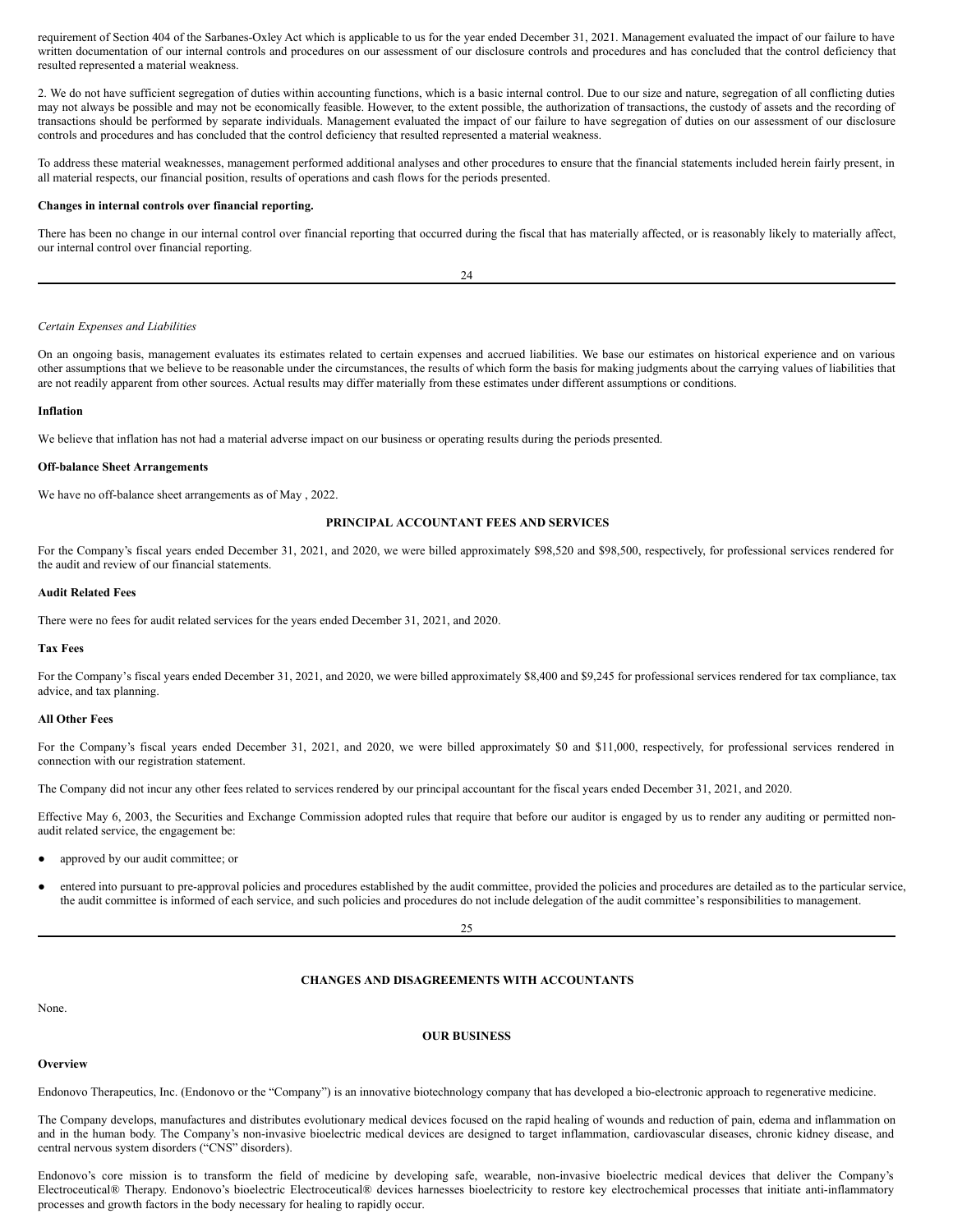Recently management has entered into a program to expand our operations through a program of acquisition of specialty construction and facilities maintenance companies. We have had contact with several potential acquisition targets and entered into a letter of intent with one such company. However, no definitive agreements have been signed and no assurance can be given that we will be able to make any such acquisition or that it will prove profitable.

# **Corporate History**

Our predecessor company, Hanover Asset Management, Inc. was incorporated in November 2008 in California. For the purpose of reincorporating in Delaware, we merged with a newly incorporated successor company, Hanover Portfolio Acquisitions, Inc., in July 2011 under which we continue to operate.

IP Resources International, Inc. began operations on September 1, 2011 and was formally incorporated on October 17, 2011.

# **Reverse Acquisition**

On March 14, 2012, we entered into a Share Exchange Agreement ("Agreement") with IPR and certain of its shareholders. Under the Agreement, each participating IPR shareholder exchanged all of their issued and outstanding IPR common shares totaling 33,234,294, free and clear of all liens, and \$155,000 for Company common shares equal to 1.2342 times the number of IPR shares being transferred to the Company for a total of 410 of our shares (410,177 pre-reverse split). The \$155,000 was not paid at closing. The Company recorded the \$155,000 as acquisition payable. IPR agreed to make payments of up to 25% of the proceeds from any private placement or gross profits earned by IPR until the obligation is satisfied. The percentage of the proceeds to be paid is at the sole discretion of IPR's Chief Executive Officer and the ex-Chief Executive Officer of the Company based on the liquidity of the Company.

As a result of the Agreement, the former shareholders of IPR, immediately post acquisition owned approximately 89% of the Company and its officers and directors constituted the majority of the officers and directors of the Company. Since the shareholders, officers and directors of IPR have control of the Company, the acquisitions constitutes a reverse acquisition, so IPR was the accounting acquirer and we were the accounting acquiree. For legal purposes, we are the legal parent and IPR is the legal subsidiary.

# **Acquisition of Aviva Companies Corporation**

On April 2, 2013, the Company entered into an Acquisition Agreement (the "Acquisition Agreement") with (i) The Aviva Companies Corporation ("Aviva") and (ii) all of the shareholders of Aviva (the "Shareholders") pursuant to which the Company acquired all of the outstanding shares of Aviva in exchange for the issuance of 60 shares of our common stock (60,000 pre-reverse split), par value \$0.0001 per share to the Shareholders (the "Share Exchange"). As a result of the Share Exchange, Aviva became a whollyowned subsidiary of the Company.

| ×<br>ł<br>I |                  |  |
|-------------|------------------|--|
|             | i<br>I<br>×<br>٧ |  |

Other than in respect to the transaction, there is no material relationship among Aviva's stockholders and any of the Company's affiliates, directors or officers. We are not currently actively pursuing the development of the Aviva Companies Corporation.

# **Acquisition of WeHealAnimals, Inc.**

On November 16, 2013, the Company entered into an Acquisition Agreement (the "Acquisition Agreement") with (i) WeHealAnimals, Inc. ("WHA") and (ii) the sole shareholder of WHA (the "Shareholder") pursuant to which the Company acquired all of the outstanding shares of WHA in exchange for the issuance of 3 shares of our common stock (3,000 shares pre- reverse split), par value \$0.0001 per share and \$96,000 to the Shareholder (the "Share Exchange"). As a result of the Share Exchange, WHA became a wholly-owned subsidiary of the Company and all of the equity of WHA including its and its sole shareholder's intellectual property became the property of the Company. This obligation was fully paid on December 15, 2015 through the issuance of 350 shares of stock (350,000 pre-reverse split) to Shareholder. WHA is a Nevada corporation with intellectual property in the fields of bio-technology including its biologics and time-varying electromagnetic frequencies with potential applications on people and animals that management believes can be developed to the benefit of the Company and its shareholders. WHA's sole shareholder was formerly Chairman and Chief Scientist of Regenetech, Inc. Regenetech was acquired by a company that wanted its technology, biomolecules grown in microgravity, for use in cosmetics. WHA's sole shareholder left Regenetech with exclusive rights to this proprietary square wave form technology and stem cell technologies, including the patents and patent applications relating thereto.

Other than in respect to the transaction, there is no material relationship between WHA's sole stockholder and any of the Company's affiliates, directors or officers.

# **Acquisition of Rio Grande Assets**

On December 22, 2017, we acquired intellectual property and other assets (the "RGN Assets") from Rio Grande Neurosciences, Inc. (RGN). The price was \$4,500,000 of which we paid \$3,000,000 in cash and delivered a \$1,500,000 secured promissory note due November 30, 2018 and security agreement. Before such note was due, the note was assigned to Eagle Equities, LLC ("Eagle") its due date was extended to November 30, 2019, and it was made convertible into our common stock at a price related to our common stock's market price at the time of conversion. The maturity date was then extended to December 31, 2021. The RGN Assets relate to RGN's PEMF portfolio of intellectual property, including 27 issued patents with foreign patent protection covering the therapeutic use of PEMF as well as the treatment of various central nervous system disorders. We intend to initiate and fund future clinical trials to evaluate the further use of PEMF in the treatment of central nervous system disorders, including traumatic brain injury, post-concussion syndrome, stroke and multiple sclerosis. However, no assurance can be given that we will be successful in these endeavors or that the results of any tests will indicate further development of the RGN Assets.

The PEMF assets acquired include SofPulse®, a portable, disposable PEMF device with a CE Mark and an FDA 510(k) clearance for the treatment of post-surgical pain and edema in addition to medical reimbursement for the treatment of chronic wounds. Endonovo Therapeutics has begun the commercialization of the PEMF assets through marketing and the creation of various sales channels and distribution agreements.

# **Present Development Plans**

We now are a biotechnology company developing bioelectronic devices and cell therapies for regenerative medicine and a commercial-stage developer of non-invasive wearable Electroceuticals™ therapeutic devices.

The Company's current portfolio of commercial and clinical-stage wearable Electroceuticals™ therapeutic devices addresses wound healing, pain, post-surgical pain and edema, cardiovascular disease, chronic kidney disease, and Central Nervous System (CNS) Disorders, including traumatic brain injury (TBI), acute concussions, postconcussion syndrome and multiple sclerosis. The Company's non-invasive Electroceutical™ therapeutic device, SofPulse®, using pulsed short-wave radiofrequency at 27.12 MHz has been FDA-Cleared and CE Marked for the palliative treatment of soft tissue injuries and post-operative pain and edema, and has CMS National Coverage for the treatment of chronic wounds. The Company's current portfolio of pre-clinical stage Electroceuticals™ therapeutic devices address chronic kidney disease, liver disease nonalcoholic steatohepatitis (NASH), cardiovascular and peripheral artery disease (PAD), and ischemic stroke. The Company's non-invasive, wearable Electroceuticals™ therapeutic devices work by restoring key electrochemical processes that initiate anti-inflammatory and growth factor cascades necessary for healing to occur.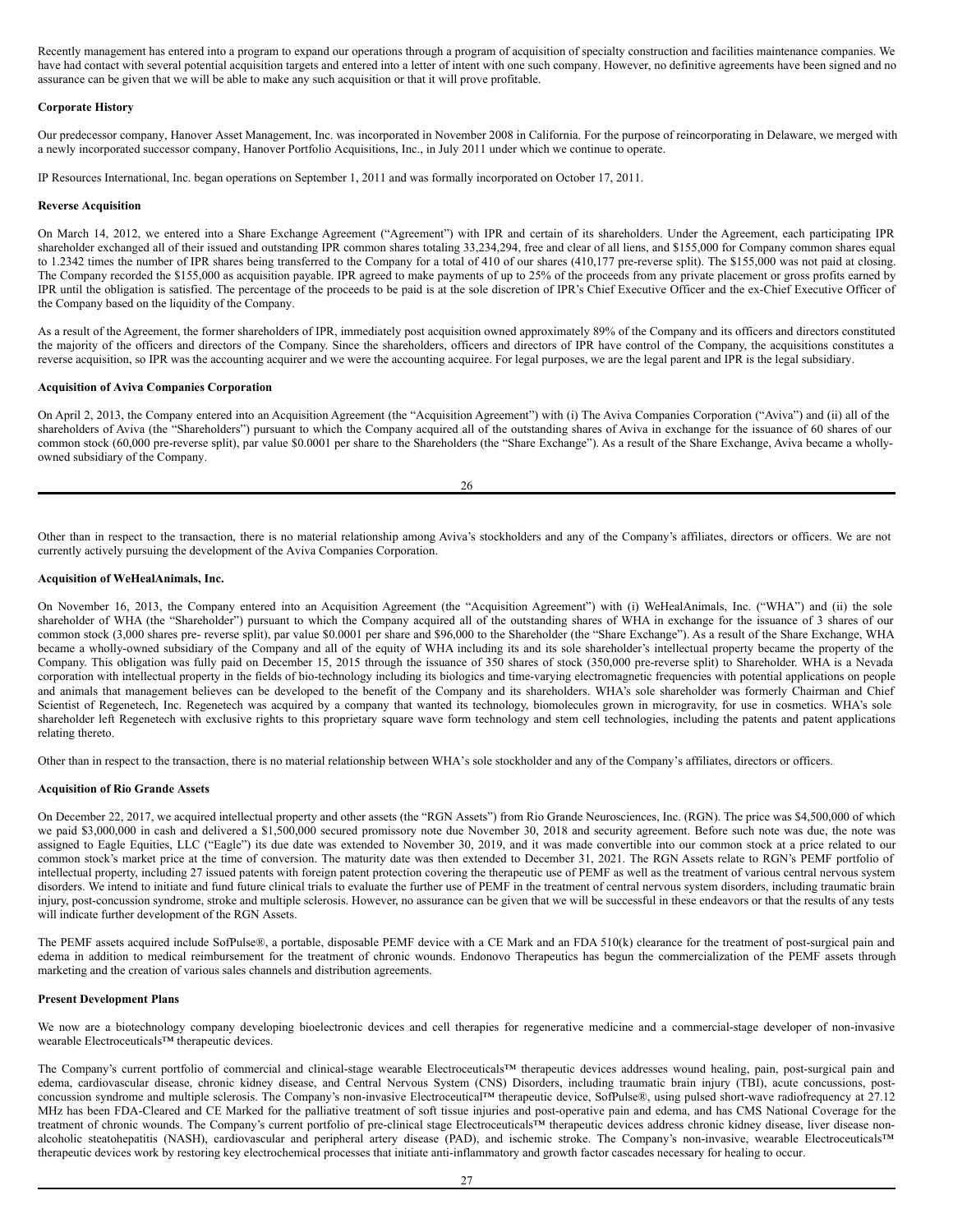These bioelectronics devices are also commonly referred to as "electroceuticals." These products are part of an emerging field termed "Bioelectronic Medicine," that seeks to harness electrical signals in nerves and cells to alter the course of diseases and conditions. Whereas our competitors are primarily using implantable electrical nerve stimulators, we are developing devices that are not implantable and use electromagnetic pulses to deliver electrical stimulation to cells and tissues. We are developing these bioelectronic devices for the treatment of inflammatory conditions in tissues and vital organs with a concentration on vascular diseases and ischemia/reperfusion injuries.

# **Intellectual Property:**

SofPulse: We have 29 issued patents with foreign patent protection covering the therapeutic use of tPEMF as well as the treatment of various central nervous system disorders. Additionally to date, we have filed seven patent applications in the U.S. through the U.S. Patent and Trademark Office (USPTO) and four international patent applications in the E.U., China, South Korea and Japan covering our Time-Varying Electromagnetic Field (TVEMF) technology, the production of biomolecules, the creation of an allogeneic mesenchymal stem cell product a treatment for chemical and radiation injuries, production of stem cell secretome and a method of treating tissues and organs using our TVEMF technology. To date, we have been granted one U.S. Patent (U.S. Patent No. 9,410,143) issued on August 9, 2017 covering the production of human biomolecules using our TVEMF technology. We will continue to seek to strengthen our portfolio of intellectual property by filing additional patents around uses of our core technologies.

Our business strategy is aimed at building value by positioning each of our technologies and therapies to treat specific diseases that lack effective treatment, post-operative pain and edema, or whose current standard of treatment involves invasive procedures and/or potentially harmful side effects. We anticipate updating and refining the business strategy as new medical and/or clinical advancements are made as a result of extensive research and development. In general, the component functions of the business model are to:

- Commercialize our FDA cleared technology through direct sales, distributors and licensees;
- License our technologies;
- Develop additional medical indications for our medical devices;
- Develop additional non-invasive, medical technologies;
- Conduct pre-clinical and clinical human studies for FDA Approval of our medical devices and cell therapies;
- Acquire subsidiaries under the parent company, Endonovo Therapeutics, to assist in the development and distribution of medical technologies;
- Incrementally invest, market, and refine acquired and developed medical technologies and therapies.

# **Industry Overview**

## *Bioelectrical Medicine ("PEMF") within the Healthcare Industry*

The healthcare industry is one of the world's largest and fastest-growing industries. Consuming over 10 percent of Gross Domestic Product (GDP) of most developed nations, health care can form an enormous part of a country's economy.

As of 2016, 91.1% of residents had health protection in the United States, either through their employer or bought individually. During 2016, healthcare costs reached \$3.3 trillion, or \$10,348 per person. The share of U.S. GDP devoted to healthcare was 17.9% of U.S. Gross Domestic Product (GDP), the largest of any country in the world. Specifically, the cost of pharmaceuticals in the United States is the highest on the planet. It is expected that Healthcare's share of U.S. GDP will continue its upward trend, reaching 20 percent of U.S. GDP by 2025. Globally, by 2040, Healthcare spending is expected to exceed \$18 Trillion annually.

28

Bio-Electrical Medicine is a \$17.2 Billion sector of the Healthcare Industry growing at more than a 11% CAGR estimated to exceed \$35.5 Billion by 2025, according to Grand View Research. Get me a copy of this Bioelectric medicine is at the forefront of technological revolution in medical sciences. As opposed to the pharmaceutical industry, bioelectric medicine has a different treatment therapy that is based on electrical pulses instead of drugs to trigger the body's recovery capabilities. Bioelectric medicine develops nerve stimulating and sensors activation technologies to regulate biological functions and treat diseases by combining bioengineering, neuroscience, molecular medicines and electronics. These technologies may change the future of therapies for wide range of diseases.

On the basis of type of device, the global Electroceuticals®/Bioelectrical Medicine Market is classified into two major classes:

- Implantable Electroceuticals® Devices, and,
- Non-Invasive Electroceuticals® Devices.

#### *BioElectric Medicine vs. Drug Therapies*

Over the past 15 years, long-acting and extended-release opioids have been used to treat open wounds, post-operative wounds and chronic pain. These opioids are normally administered at high doses and over long treatment durations particularly in the United States, resulting in a drastic increase in the number opioid-tolerant individuals and a prescription opioid abuse epidemic. Endonovo offers an alternative, non-opioid treatment through its Electroceuticals® systems: The Company's SofPulse® system is a medical device and is FDA-Cleared for the palliative treatment of soft tissue injuries and post-operative pain and edema. Additionally, through medical studies, SofPulse® system has shown to reduce pain and accelerate the recovery of chronic wounds using PEMF. Chronic pain therapy via PEMF works by relieving the underlying cause of pain inflammation.

Drug therapies remain the standard of care for a broad range of medical conditions, including high blood pressure, chronic pain, autoimmune diseases, and psychiatric disorders. Management believes that bioelectronic medicine has developed as a viable alternative for the treatment of many disorders.

Normally, our nervous systems send signals to our tissues and organs to suppress inflammation, a phenomenon known as the inflammatory reflex. But sometimes, this system does not work properly, with malfunctions resulting in diseases like rheumatoid arthritis and inflammatory bowel disease. Traditionally, doctors have treated these diseases using drugs designed to suppress inflammation, such as infliximab (trade name Remicade) or adalimumab (Humira). But these drugs are expensive. Plus, they don't work for everyone, often come with nasty side effects, and in some rare cases, they can even kill.

## **Current Product Being Sold – SofPulse®**

The Company's SofPulse® system is a medical device and is FDA-Cleared for the palliative treatment of soft tissue injuries and post-operative pain and edema. In clinical trials, the SofPulse® device has proven to reduce mean pain scores by nearly 300% and inflammation by 275% thereby improving and reducing recovery time. Additionally, active patients have experienced a 2.2 fold reduction in narcotic use. The SofPulse® delivers tPEMF to enhance post-surgical recovery, naturally. Since the SofPulse® is non-invasive and non-pharmacologic, there are no known side effects and no potential for overdose or dependency AND no effects on healthy tissue.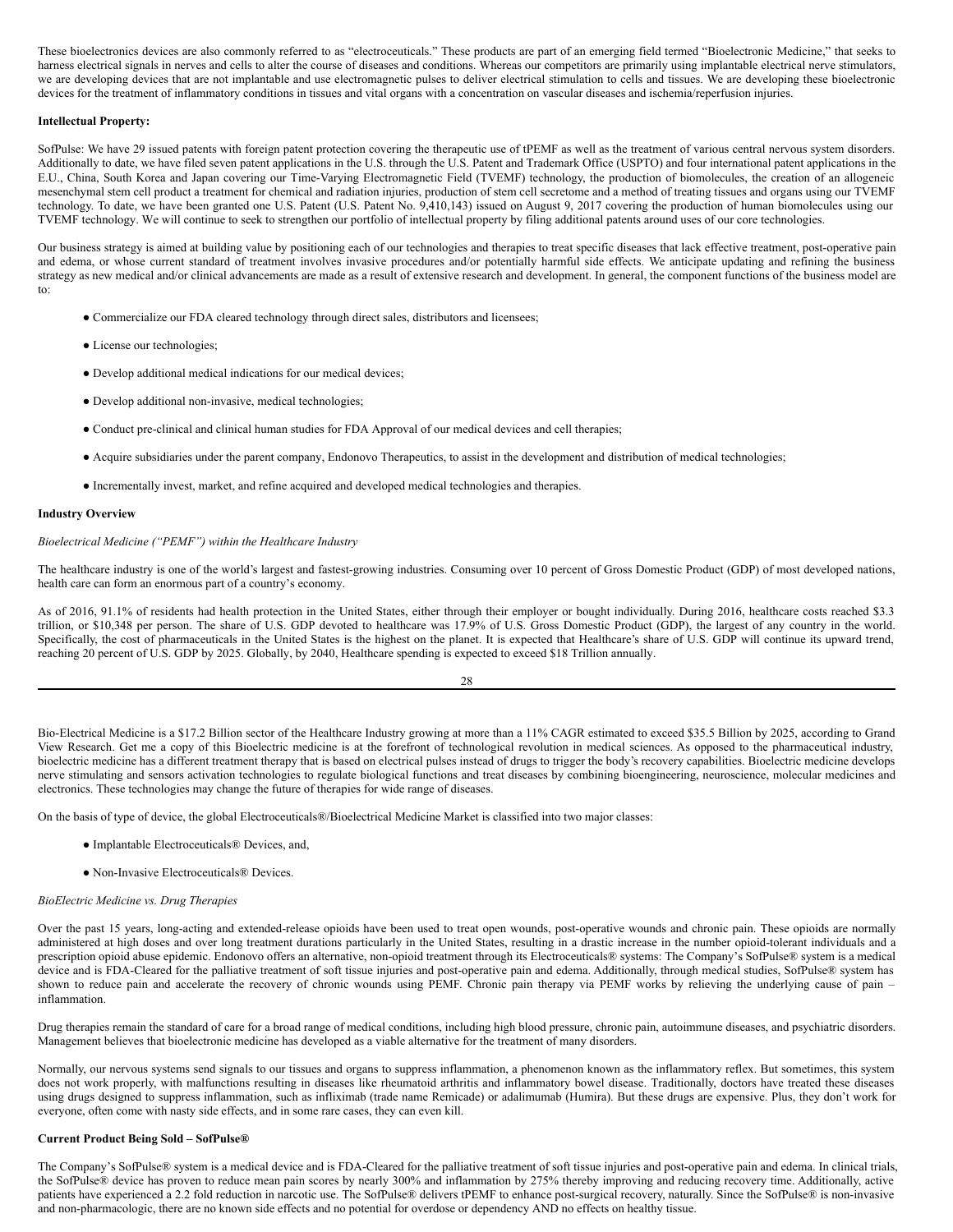SofPulse® delivers low intensity microcurrents of energy directly to the procedure site, to enhance recovery, by increasing the amount of naturally occurring Vascular Endothelial Growth Factor (VEGF), thereby increasing the physiological process through which new blood vessels form from pre-existing vessels (Angiogenesis). Within hours/days, the Fibroblast Growth Factor (FGF) enhances, thereby increasing the production of Collagen/Granulation (within days) and Transforming Growth Factor (TGF-β) accelerating Remodeling in the body within days/weeks. This device reduces inflammation and speeds/improves the healing process. The natural healing process allows patients to get back to life faster with lowered use of narcotics. A surgeon places and activates SofPulse® immediately after a procedure. The SofPulse® can be placed over a surgical dressing or clothing and can easily be applied and/or removed in many cases by the patient themselves. The length of time the device is used will vary depending on the type of procedure.

The SofPulse® allows patients to get back to an active life faster with less use of narcotics.

- Immediately Usable and Effective Single use patient device applied immediately after surgery.
- Easy to Use SofPulse® can easily be applied and or removed, including in many cases by the patient themselves.
- Automated Dosing Device is activated automatically or can be used as needed.
- Versatile The product comes as a single device or dual device to accommodate different surgical procedures.

## **Manufacturing**

Our SofPulse® device is manufactured for us by ADM Tronics, Inc. in an FDA approved facility in Northvale, New Jersey.

## **Sales & Marketing**

Endonovo's strategy is to establish relationships with third parties (such as well-established sales organizations, distributors and marketing coordinators) that assist us in developing, marketing, selling and implementing our products.

We believe that strategic and technology-based relationships with medical facilities are fundamental to our success. We have forged numerous relationships with medical device distributors to enhance our combined capabilities. This approach enhances our ability to accelerate market penetration, accelerate the pace of our sales growth and solidify relationships.

We have a variety of marketing programs designed to create brand awareness and market recognition for our product offerings and for sales lead generation. Our marketing efforts include attending and presenting at healthcare related conferences, advertising, content development and distribution, public relations, social media publication of technical and informative articles in industry journals and sales training.

In addition, our strategic partners augment our marketing and sales campaigns through seminars, trade shows and joint public relations and advertising campaigns. Our customers and strategic partners provide references and recommendations that we often feature in external marketing activities.

Endonovo also is utilizing Key Opinion Leaders (KOLs) and Scientific Advisory Board Members (SABs) within the medical community to develop sales channel recommendations to other physicians/surgeons.

30

# **Clinical Trials & Medical Reimbursement**

Currently, Endonovo and SofPulse® device are being utilized in clinical trials to prove the efficacy and effectiveness of pain management in Orthopedic surgical cases and Mastectomy reconstruction surgical cases.

The two current clinical trials, at Columbia University and Stanford University, when completed and published will allow the Company to apply for and potentially obtain Medical reimbursement for the SofPulse® PEMF device. The two current clinical trials are as follows and are listed and updated on clinicaltrials.gov

The Columbia University study is being conducted by the Chief of division of Plastic Surgery at Columbia, Christine Hsu Rohde, MD, and is titled "PEMF and PEC Blocks in Mastectomy Reconstruction Patients", was completed on March 9, 2022 and we are waiting for the published results https://clinicaltrials.gov/ct2/show/NCT03360214? term=sofpulse&draw=2&rank=7

The Stanford University Clinical trial is being conducted by Board certified Orthopedic surgeon Geoffrey Abrams, MD and is titled, "Pulsed Electromagnetic Field (PEMF) Therapy for Post-operative Pain", is in recruitment stage with scheduled completion date of August 2023. https://clinicaltrials.gov/ct2/show/NCT04109638? term=pulsed+electromagnetic+field+therapy&cond=PEMF&draw=3&rank=15

# **International Expansion Into Taiwan Advances**

Endonovo and SofPulse<sup>®</sup> entered into an agreement with Evermed Medical Enterprise Ltd. ("Evermed") In Taiwan in 2019 to bring commercialization of SofPuls<sup>®</sup> to Taiwan through gaining approval of the SofPulse® PEMF device with the Taiwan FDA.

In July 2021, Evermed through its dedicated team, in unison with Endonovo's US operations, a has received QSD (Quality System Documentation) approval with the Taiwan FDA which is a major milestone in the commercialization of SofPulse<sup>®</sup> in Taiwan.

Evermed and Endonvo will be completing the final administration processes of the Taiwan FDA over the next 6 to 8 months which will allow us to target pain and opioid relief for over 23.5 million Taiwanese residence who have annual surgical cases exceeding 1,123,077 In-hospital surgeries, and 900,000+ outpatient surgeries annually.

#### **Competition**

The pain management market is intensely competitive, highly fragmented and characterized by rapidly changing technology and drugs. We currently compete with other medical device manufacturers as well as pharmaceutical companies that have developed drugs many which are considered addictive.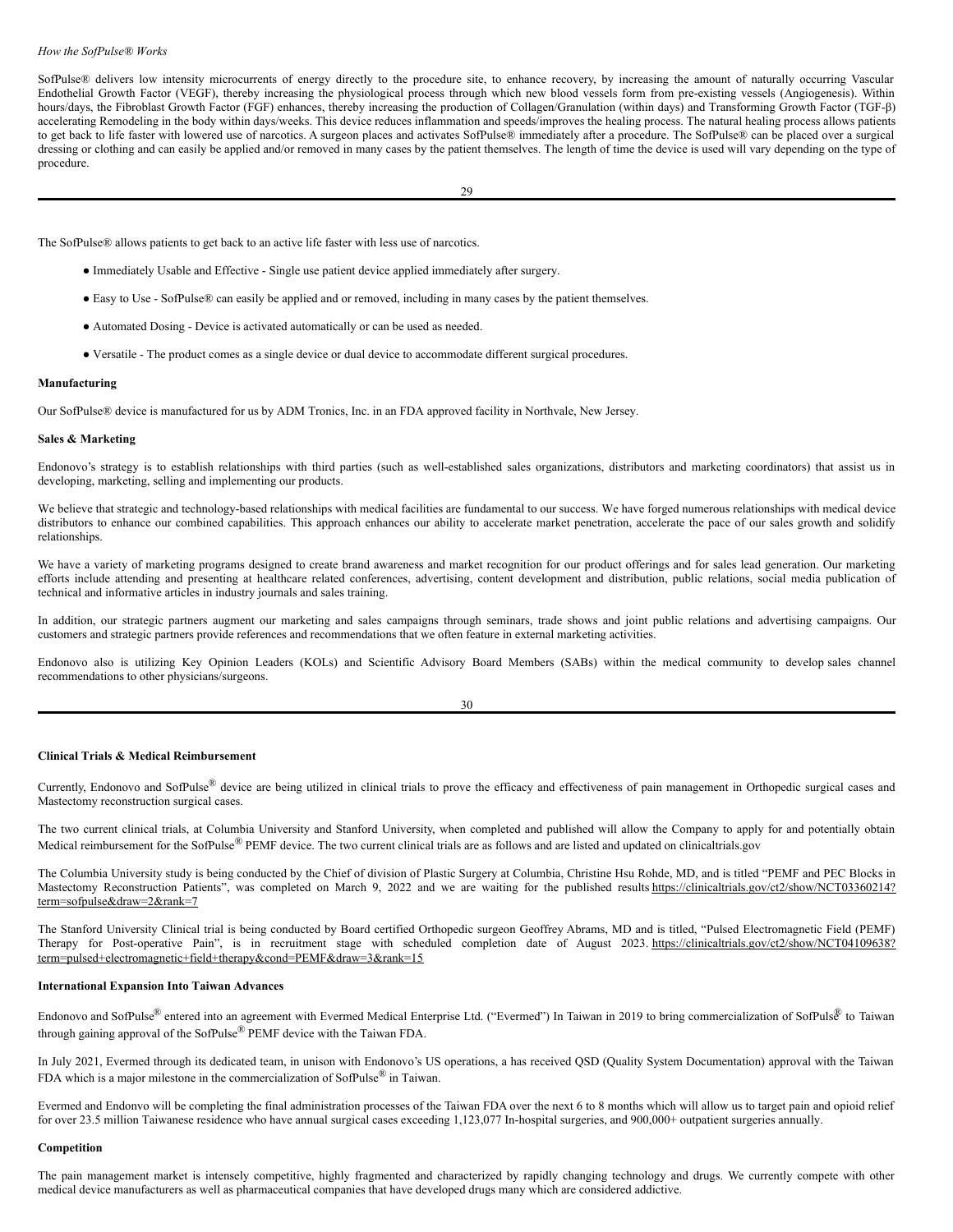#### **Employees**

We do not have any employees, but rely on consultants. We have retained approximately 5 individuals as independent contractors that are involved in business development and sales, research & development and administrative functions.

#### **Properties**

We have one office locations in serviced office suite in Woodland Hills, California which we rent on a month-to-month basis. We believe such office is adequate for our present needs.

#### **Legal Proceedings**

We were defendants in a case entitled*Auctus Fund, LLC v. Endonovo Therapeutics, Inc. et.al* 20-cv-11286-PBS filed in the Federal District Court in Massachusetts in July 2020. The complaint sought damages related to a variable rate convertible note dated in August 2019 in the original amount of \$275,250 and alleged various counts of State and Federal securities laws violations, breach of contract, fraud, consumer fraud and other claimed theories of damages while claiming damages in excess of \$500,000, other unspecified damages and attorney fees. Auctus filed an amended complaint that was responded to by way of a motion to dismiss. On February 28, 2022, the Court granted our motion to dismiss, refused to extend supplemental jurisdiction over the State law claims and held that as a result of the dismissal, the Company's counterclaims were moot. To date neither party has appealed the ruling. Due to the nature of our business, we may become active in litigation relating to the defense, or assertion of our patent rights or other corporate matters. Refer to Note 9 Commitments and Contingencies for further discussion.

31

# **MANAGEMENT**

The following table sets forth the name and age of officers and director. Our Executive officers are elected annually by our Board of Directors. Our executive officers hold their offices until they resign, are removed by the Board, or his successor is elected and qualified.

| Name         | Age | <b>Position</b>                                                                   |
|--------------|-----|-----------------------------------------------------------------------------------|
| Alan Collier | 56  | Director, Chief Executive Officer, Interim Chief Financial Officer, and Secretary |

## **Biographies**

*Alan Collier* has been the Chief Executive Officer, Secretary, and a director of the Company Since March 2012. Mr. Collier has more than twenty (20) years of experience in finance, telecommunications, and consumer products. Over the progression of his career, he has specialized in the development and financing of early stage, high growth, and acquisitive companies (public and private). He has structured, participated in, and completed numerous transactions including mergers and acquisitions, equity and debt placements, capital restructuring, joint venture development, and channel partner procurement. Additionally, Mr. Collier was a Senior Managing Director at Mid-Market Securities, a FINRA-registered Broker-Dealer. He is also the co-founder and a Managing Member of C2 Capital, LLC, which provides management consulting services to companies preparing to go public. Prior to joining Mid-Market Securities, Mr. Collier was a Managing Director of Mosaic Capital and co-managed its Capital Markets Group at Mosaic Capital. He was previously a Vice President at Corporate Capital Group and Managing Director and CEO of Greenbridge Capital Group. He has held numerous board and executive positions throughout his career.

Except as set forth in our discussion below in "Certain Relationships and Related Transactions," none of our directors or executive officers has been involved in any transactions with us or any of our directors, executive officers, affiliates or associates which are required to be disclosed pursuant to the rules and regulations of the Commission.

#### **Key Staff Member**

In February 2022, we retained Garry Michael Kann, age 65, as Head of Corporate Development. Mr. Kann's primary responsibilities will be to oversee the development of Endonovo's "build up strategy" of acquiring complementary specialty service providers in the construction industry. Key responsibilities will be in identifying, preforming due diligence on, evaluating and otherwise assisting in company mergers and acquisitions, principally in the specialty construction industry. For more than the past five years, Mr. Kann has been the CEO of Firebird Partners a private investment firm and chairs the Capital Markets Group at Mosaic Capital LLC, a financial advisory firm both located in Los Angeles, California. Mr. Kann has been a prominent corporate finance professional in the United States on both the East and West Coasts for over 30 years. Over that time, he has been an innovator in asset backed financial instruments and has worked with clientele around the globe including Europe, Asia, Central and South America. As an investment banker he has completed more than 60 mergers and acquisition transactions exceeding \$2 billion in value. Previously, while in senior management positions for a wide variety of financial institutions serving the middle market, he structured and completed more than 200 transactions exceeding several billion dollars in value.

# **Code of Ethics**

We do not have a code of ethics that applies to our officers, employees and directors.

# **Corporate Governance**

The business and affairs of the company are managed under the direction of our board. We have a board consisting of one member. In addition to the contact information in this annual report, each stockholder will be given specific information on how he/she can direct communications to the officers and our director of the corporation. All material communications from stockholders are relayed to our board.



#### **Role in Risk Oversight**

Our board is primarily responsible for overseeing our risk management processes. The board receives and reviews periodic reports from management, auditors, legal counsel, and others, as considered appropriate regarding our company's assessment of risks. The board focuses on the most significant risks facing our company and our company's general risk management strategy, and also ensures that risks undertaken by our company are consistent with the board's appetite for risk. While the board oversees our company's risk management, management is responsible for day-to-day risk management processes. We believe this division of responsibilities is the most effective approach for addressing the risks facing our company and that our board leadership structure supports this approach.

#### **Section 16(a) Beneficial Ownership Reporting Compliance**

We became subject to the reporting requirements of the Securities Exchange Act of 1934, as amended ("34 Act") on June 15, 2015 when we filed a Form 8-A. Our officers and director have made appropriate filings under Section 16(a) of the Exchange Act, although on two occasions, Mr. Mann filed his Form 4 a few days late. These instances involved reporting of open market purchases and did not involve any short swing profits.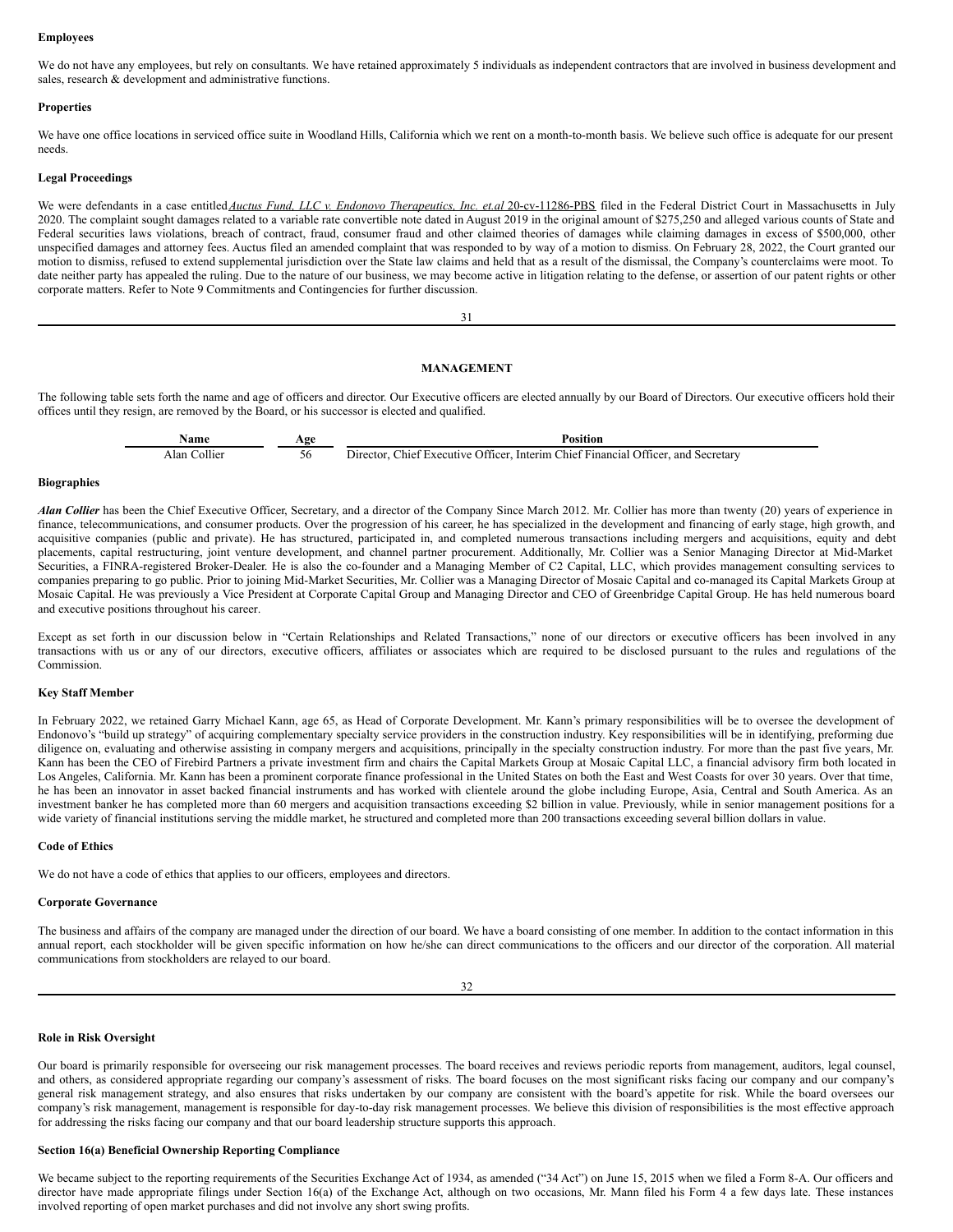## **Executive Compensation.**

The following executives of the Company received compensation in the amounts set forth in the chart below for the fiscal years ended December 31, 2021 and 2020. No other item of compensation was paid to any officer or director of the Company other than reimbursement of expenses.

The following executives of the Company received compensation in the amounts set forth in the chart below for the fiscal years ended December 31, 2021, and 2020. No other item of compensation was paid to any officer or director of the Company other than reimbursement of expenses.

## **Summary Compensation Table From 10-K**

| Name and Principal Position          | <b>Fiscal Year</b> | Salarv (\$ | Bonus (S) | Stock Awards             | All Other<br>Compensation (S | otal (S |
|--------------------------------------|--------------------|------------|-----------|--------------------------|------------------------------|---------|
| Alan Collier, CEO, Interim           | 2021               | 300,000    |           | $\overline{\phantom{a}}$ |                              | 300,000 |
| $CFO$ , Secretary and Director $(*)$ | 2020               | 300,000    |           |                          |                              | 305,000 |

(\*) Salary information as reflected above represents compensation earned but not paid based on terms of consulting agreements. The Company's Chief Executive was paid \$243,650 as compensation and receive \$13,405 of expenses reimbursement and \$6,529 of accounts payable during the year ended December 31, 2021.

## **Outstanding Equity Awards at Fiscal Year-End Table**

| Name                                                      | Number of Securities<br>Underlying Unexercised<br>Options (#) Exercisable | Number of Securities<br>Underlying Unexercised<br>Options (#) Unexercisable | Option<br><b>Exercise Price</b> | Option<br><b>Expiration Date</b> |
|-----------------------------------------------------------|---------------------------------------------------------------------------|-----------------------------------------------------------------------------|---------------------------------|----------------------------------|
| Alan Collier, CEO, Interim<br>CFO, Secretary and Director | 5,000                                                                     |                                                                             | 54.00                           | 4/17/2027                        |
|                                                           |                                                                           | 33                                                                          |                                 |                                  |

## **Compensation of Directors**

The directors receive no compensation for serving as directors. However, the Company may reimburse its directors for any out-of-pocket cost reasonably incurred to attend a Board meeting.

# **Compensation Agreements**

All of the new officers pursuant to the terms of the Share Exchange Agreement dated March 14, 2012, have agreed to accrue and defer payment of their compensation until the Company has generated sufficient financing proceeds or revenue to pay such compensation. Initially, Messrs. Collier and Mann each received compensation of \$10,000 per month which has increased to \$25,000 and \$22,500 per month, respectively. No compensation was provided for Michael Mann (former President of the Company) during the year ended December 31, 2021, and 2020. Mr. Mann has been acting as an advisor since he retired on February 28, 2019.

# **Security Ownership of Certain Beneficial Owners and Management and Related Stockholder Matters.**

The following table sets forth certain information regarding our shares of common stock beneficially owned as of May XX, 2022, for (i) each stockholder known to be the beneficial owner of 5% or more of our outstanding shares of common stock, (ii) each named executive officer and director, and (iii) all executive officers and directors as a group. A person is considered to beneficially own any shares: (i) over which such person, directly or indirectly, exercises sole or shared voting or investment power, or (ii) of which such person has the right to acquire beneficial ownership at any time within 60 days through an exercise of stock options or warrants. Unless otherwise indicated, voting and investment power relating to the shares shown in the table for our directors and executive officers is exercised solely by the beneficial owner or shared by the owner and the owner's spouse or children.

For purposes of this table, a person or group of persons is deemed to have "beneficial ownership" of any shares of common stock that such person has the right to acquire within 60 days of the date of this offering circular. For purposes of computing the percentage of outstanding shares of our common stock held by each person or group of persons named above, any shares that such person or persons has the right to acquire within 60 days of this offering circular is deemed to be outstanding, but is not deemed to be outstanding for the purpose of computing the percentage ownership of any other person. The inclusion herein of any shares listed as beneficially owned does not constitute an admission of beneficial ownership. Unless otherwise specified, the address of each of the persons set forth below is care of the company at the address of: 6320 Canoga Avenue, 15th Floor Woodland Hills, CA 91367.

| <b>Name of Beneficial Owner</b>                  | <b>Amount of Beneficial</b><br>Ownership<br>(1) | <b>Percent of Ownership</b><br>$(2)$ $(3)$ |
|--------------------------------------------------|-------------------------------------------------|--------------------------------------------|
| Alan Collier                                     | 25,031,219                                      | 16.74%                                     |
| Tucker Andersen                                  | 9,284,568                                       | $6.21\%$                                   |
| Michael Mann                                     | 13,525,437                                      | 9.05%                                      |
| All officers and directors as a group (1 person) | 25,031,219                                      | 16.74%                                     |

(1) This includes common shares controlled by Mr. Collier

(2) Based on shares of common stock outstanding as of May XX, 2022

34

#### **Certain Relationships and Related Transactions, and Director Independence.**

On February 10, 2015, the Company issued a promissory note to Michael Mann (former President)for a principal amount of \$50,000. The Note carries an interest rate of 12% per annum and a maturity date of June 4, 2015, with interest due monthly. On September 29, 2019, the maturity date of the promissory note was extended to December 31, 2019. As of December 31, 2021, and 2020, the Company has a remaining principal balance of \$26,100 and \$43,000, respectively. During the year ended December 31, 2021, the Company has repaid \$16,900 in cash.

On December 21, 2017, the Company issued a promissory note to Michael Mann (former President) for a principal amount of \$100,000. The Note carries an interest rate of 10% per annum and a maturity date of March 22, 2018, with interest due monthly. On September 29, 2019, the maturity date of the promissory note was extended to December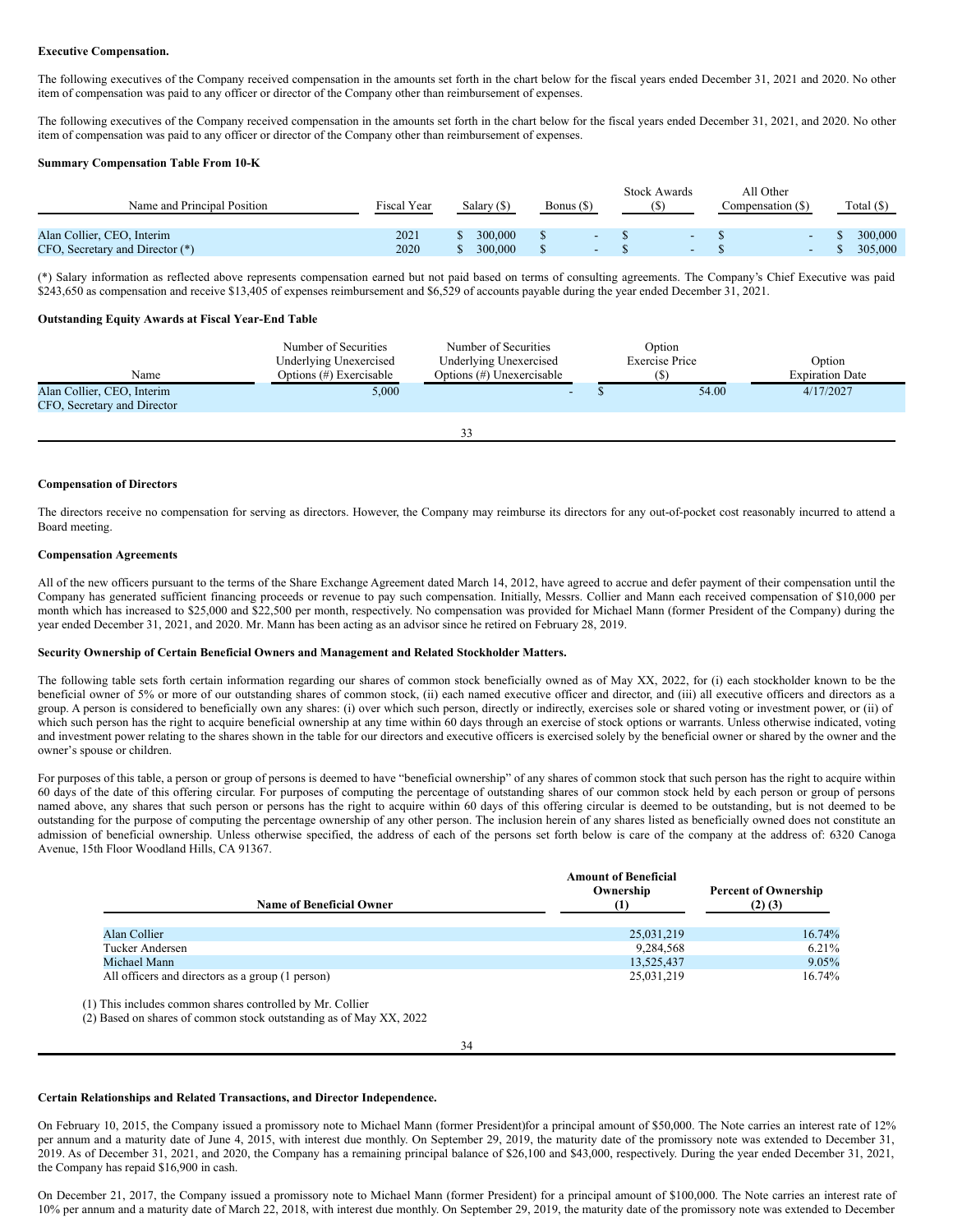31, 2019. As of December 31, 2021, and 2020, the Company has a remaining principal balance of \$100,000.

The outstanding notes to Mr. Mann equal \$126,100 at December 31, 2021. In the opinion of management, these notes were on terms no less favorable to the lender than the Company might have obtained from an unaffiliated party.

## **Director Independence**

We do not have any independent directors. Because our common stock is not currently listed on a national securities exchange, we have used the definition of "independence" of The NASDAQ Stock Market to make this determination. NASDAQ Listing Rule 5605(a)(2) provides that an "independent director" is a person other than an officer or employee of the company or any other individual having a relationship which, in the opinion of the Company's Board of Directors, would interfere with the exercise of independent judgment in carrying out the responsibilities of a director. The NASDAQ listing rules provide that a director cannot be considered independent if:

- the director is, or at any time during the past three years was, an employee of the company;
- the director or a family member of the director accepted any compensation from the company in excess of \$120,000 during any period of 12 consecutive months within the three years preceding the independence determination (subject to certain exclusions, including, among other things, compensation for board or board committee service);
- a family member of the director is, or at any time during the past three years was, an executive officer of the company;
- the director or a family member of the director is a partner in, controlling stockholder of, or an executive officer of an entity to which the company made, or from which the company received, payments in the current or any of the past three fiscal years that exceed 5% of the recipient's consolidated gross revenue for that year or \$200,000, whichever is greater (subject to certain exclusions);
- the director or a family member of the director is employed as an executive officer of an entity where, at any time during the past three years, any of the executive officers of the company served on the compensation committee of such other entity; or
- the director or a family member of the director is a current partner of the company's outside auditor, or at any time during the past three years was a partner or employee of the company's outside auditor, and who worked on the company's audit.

Mr. Alan Collier is not considered independent because he is the Company's Chief Executive Officer.

We do not currently have a separately designated audit, nominating or compensation committee.

35

## **DESCRIPTION OF CAPITAL STOCK**

The Company's Articles of Incorporation, as amended (the "Articles of Incorporation") authorize us to issue (a) 2,500,000,000 shares of Common Stock, par value \$0.0001 per share, of which, 149,527,538 shares are issued and outstanding as of May, 2022, and (b) 5,000,000 shares of Preferred Stock, \$0.001 par value per share, 26,643 of which were issued and outstanding on May, 2022.

## **Common Stock**

Holders of Common Stock are entitled to one vote for each share on all matters submitted to a vote of shareholders. Holders of Common Stock do not have cumulative voting rights. Holders of Common Stock are entitled to share in all dividends that the Board of Directors, in its discretion, declares from legally available funds. In the event of our liquidation, dissolution or winding up, subject to the preferences of any shares of Preferred Stock which may then be authorized and outstanding, each outstanding share entitles its holder to participate in all assets that remain after payment of liabilities and after providing for each class of stock, if any, having preference over the Common Stock.

Holders of Common Stock have no conversion, preemptive or other subscription rights, and there are no redemption provisions for the Common Stock. The rights of the holders of Common Stock are subject to any rights that may be fixed for holders of Preferred Stock, when and if any Preferred Stock is authorized and issued. All outstanding shares of Common Stock are duly authorized, validly issued, fully paid and non-assessable.

# **Preferred Stock**

Our articles of incorporation authorized the issuance of up to 5,000,000 shares of Preferred Stock in one or more series with such designations, voting powers, if any, preferences and relative, participating, optional or other special rights, and such qualifications, limitations and restrictions, as are determined by resolution of our Board of Directors.

# *Series AA Super Voting Preferred Stock*

On April 3, 2013, the Company filed a Certificate of Designation that authorized the issuance of up to one million (1,000,000) shares of a new series designated "Series AA Super Voting Preferred Stock," and established the rights, preferences and limitations thereof.

Each holder of outstanding shares of Series AA Super Voting Preferred Stock shall be entitled to one hundred thousand (100,000) votes for each share of Series AA Super Voting Preferred Stock held on the record date for the determination of stockholders entitled to vote at each meeting of stockholders of the Company.

There are no rights to dividends, liquidation preferences or conversion rights associated with the Series AA Super Voting Preferred Stock. We presently have 25,000 shares of Series AA Super Voting Preferred Stock outstanding which are held by Alan Collier our CEO. This gives him effective control over all shareholder votes conducted by us.

The summary of the rights, privileges and preferences of the Series AA Super Voting Preferred Stock described above is qualified in its entirety by reference to the Certificate of Designation, a copy of which is an exhibit hereto.

# *Series B Convertible Preferred Stock*

On February 7, 2017, the Company filed a certificate of designation for 50,000 shares of Series B Convertible Preferred Stock designated as Series B ("Series B") which are authorized and convertible, at the option of the holder, commencing six months from the date of issuance into common shares and warrants. For each share of Series B, the holder, on conversion, shall receive the stated value divided by 75% of the market price on the date of purchase of Series B and a three-year warrant exercisable into up to a like amount of common shares with an exercise price of 150% of the market price as defined in the Certificate of Designation. Dividends shall be paid only if dividends on the Company's issued and outstanding Common Stock are paid and the amount paid to the Series B holder will be as though the conversion shares had been issued. The Series B holders have no voting rights. Upon liquidation, the holder of Series B, shall be entitled to receive an amount equal to the stated value, \$100 per share, plus any accrued and unpaid dividends thereon before any distribution is made to Series C Secured Redeemable Preferred Stock or common stockholders. As of the date of this Prospectus, 600 shares of Series B are outstanding.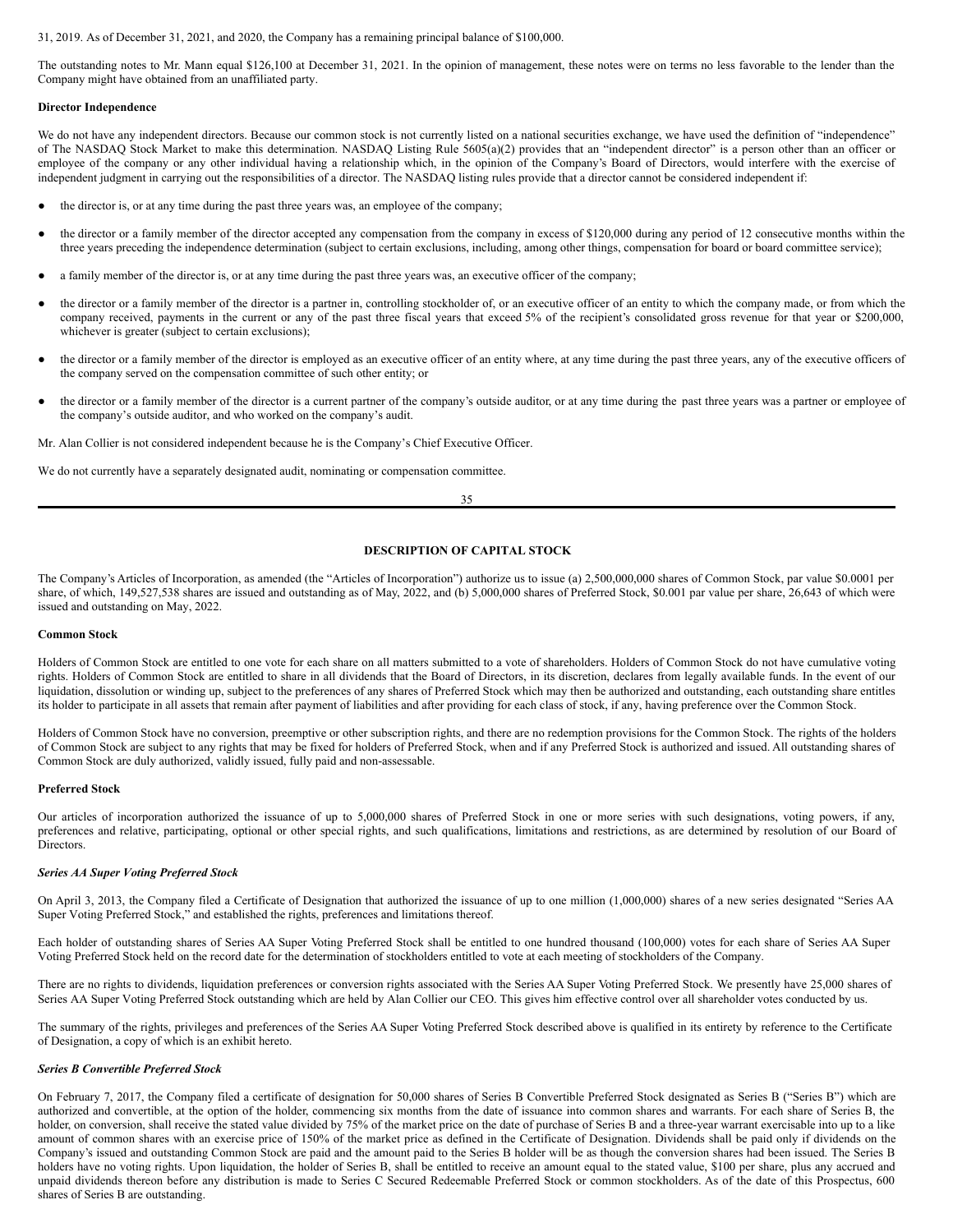# *Series C Convertible Redeemable Preferred Stock*

On December 22, 2017, the Company filed a certificate of designation for 8,000 shares of Series C Secured Redeemable Preferred Stock ("Series C"). Each share of the C Preferred is entitled to receive a \$20.00 quarterly dividend commencing March 31, 2018 and each quarter thereafter and is to be redeemed for the stated value, \$1,000 per share, plus accrued dividends in cash (i) at the Company's option, commencing one year from issuance and (ii) mandatorily as of December 31, 2019. On January 29, 2020, the Company filed the amended and restated certificate of designation fort its Series C Secured Redeemable Preferred Stock. The amendment changed the rights of the Series C by (a) removing the requirement to redeem the Series C, (b) removing the obligation to pay dividends on the Series C, (c) Allowing the holders of shares of Series C to convert the stated value of their shares into common stock of the Company at 75% of the last closing price of such common stock on the day prior to conversion. The C Preferred does not have any rights to vote with the common stock.

Upon liquidation, the holder of Series C, shall be entitled to receive an amount equal to the stated value, \$1,000 per share, plus any accrued and unpaid dividends thereon before any distribution is made to common stockholders but after distributions are made to holders of Series B.

Management reviewed the guidance in ASC 470-60 Troubled Debt Restructurings and ASC 470-50 Debt Modifications and Extinguishments and concluded that the changes to the terms of the Series C qualified for debt extinguishment and recorded a loss on debt extinguishment totaling approximately \$604,000.

During the year ended December 31, 2021, and 2020, the Company converted 25 and 1,051 shares of Series C into 1,111,111 and 2,754,822 shares of common stock, respectively. As of December 31, 2021, and 2020, there were 738 and 763 shares of Series C outstanding, respectively

## *Series D Convertible Preferred Stock*

On November 11, 2019, the Company filed a certificate of designation for 20,000 shares of Series D Convertible Preferred Stock designated as Series D ("Series D"), which are convertible, at the option of the holder, at any time from the date of issuance, into shares of common shares. On or prior to August 1, 2020, for each share of Series D, the holder, on conversion, shall receive a number of common shares equal to 0.01% of the Company's issued and outstanding shares on conversion date and for conversion on or after August 2, 2020, the holder shall receive conversion shares as though the conversion date was August 1, 2020, with no further adjustments for issuances by the Company of common stock after August 1, 2020, except for stock split or reverse stock splits of the common stock.

The Series D holders have no voting rights. Upon liquidation, the holder of Series D, shall be entitled to receive an amount equal to the stated value, \$1,000 per share, plus any accrued and unpaid dividends thereon before any distribution is made to common stockholders.

## *Dividend Policy*

We have not declared dividends since our inception. Holders of Common Stock are entitled to receive ratably such dividends, if any, as may be declared by the Board of Directors out of funds legally available. We presently anticipate that all earnings, if any, will be retained for development of our business. Any future disposition of dividends will be at the discretion of our Board of Directors and will depend upon, among other things, our future earnings, operating and financial condition, capital requirements, and other factors.

37

# **Transfer Agent**

The transfer agent for our common stock is Equity Stock Transfer, 237 W 37th Street - Suite 601, New York, NY 10018; phone: (212) 575-5757.

#### **LEGAL MATTERS**

The validity of the common stock offered by this offering circular will be passed upon for us by Frank J. Hariton, Esq. White Plains, New York.

# **DISCLOSURE OF COMMISSION POSITION ON INDEMNIFICATION FOR SECURITIES ACT LIABILITIES**

Insofar as indemnification for liabilities arising under the Securities Act may be permitted to directors, officers or persons controlling the registrant pursuant to the foregoing provisions, the registrant has been informed that in the opinion of the SEC such indemnification is against public policy as expressed in the Securities Act and is therefore unenforceable**.**

## **EXPERTS**

The financial statements for the years ended December 31, 2021 and December 31, 2020, included in this prospectus have been audited by Rose, Snyder & Jacobs LLP, Encino, California, to the extent and for the periods indicated in their report thereon. Such financial statements have been included in this prospectus and Registration Statement in reliance upon the report of Rose Snyder & Jacobs LLP and upon the authority of such firm as experts in auditing and accounting.

## **WHERE YOU CAN FIND MORE INFORMATION**

We have filed a registration statement on Form S-1 with the SEC for the stock offered pursuant to this prospectus. This prospectus does not contain all of the information set forth in the registration statement and the exhibits and schedules thereto. Statements contained in this prospectus as to the contents of any contract or other document referred to are not necessarily complete and in each instance reference is made to the copy of such contract or other document filed as an exhibit to the registration statement, each such statement being qualified in all respects by such reference. For further information with respect to us and the common stock offered hereby, please refer to the registration statement and its exhibits and schedules for further information relating to us and our common stock.

We are subject to the information and periodic reporting requirements of the Securities Exchange Act of 1934 and in accordance therewith file reports, proxy statements and other information with the SEC. Such reports, proxy statements, other information and a copy of the registration statement may be inspected by anyone without charge and copies of these materials may be obtained upon the payment of the fees prescribed by the SEC, at the Public Reference Room maintained by the SEC at Room 1580, 100 F Street, N.E., Washington, D.C. 20549. You may obtain information on the operation of this public reference room by calling 1-800-SEC-0330. The Registration Statement, including all exhibits and schedules and amendments, has been filed with the SEC through the Electronic Data Gathering Analysis and Retrieval system and is available to the public from the SEC's web site at http://www.sec.gov.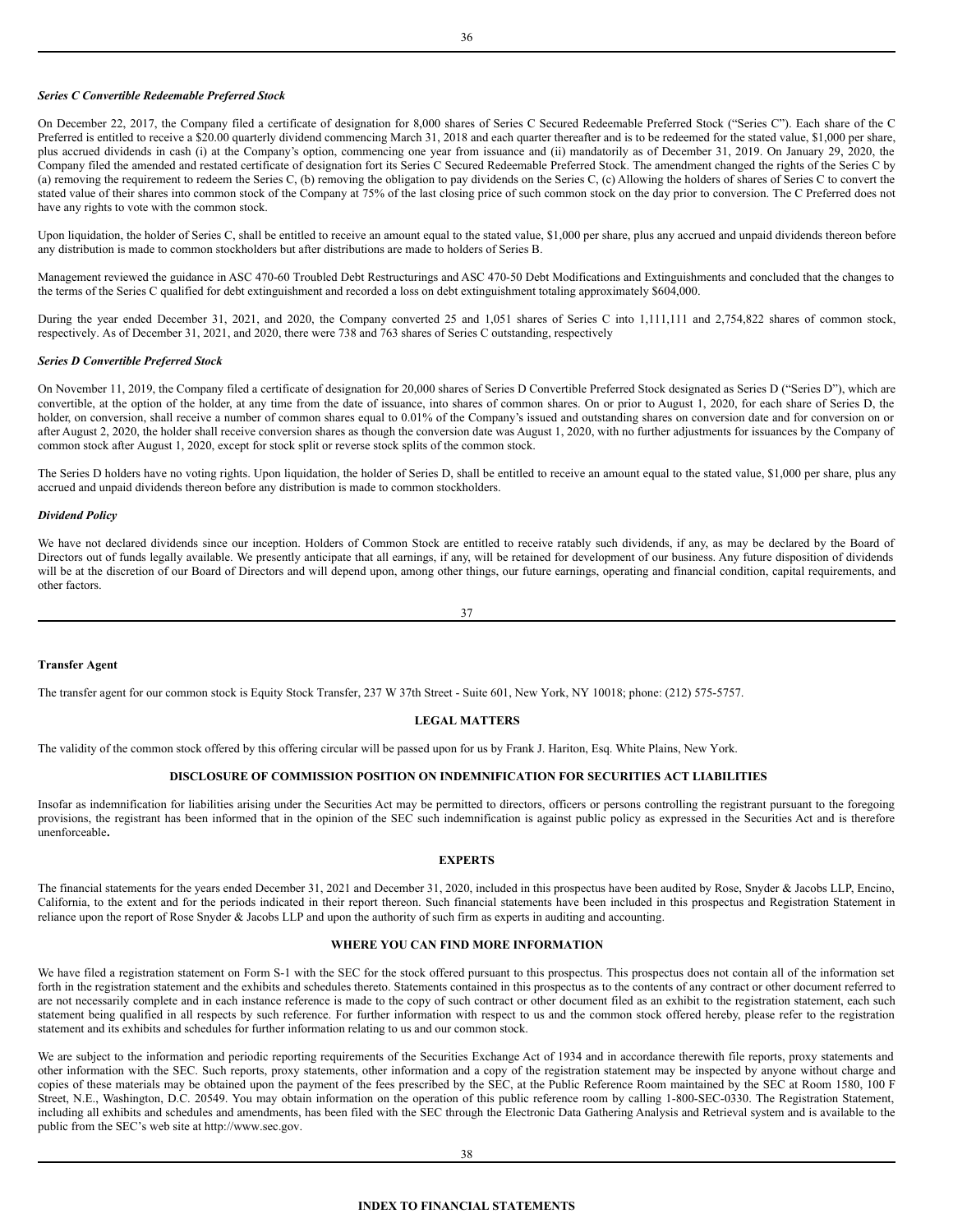## **Audited Consolidated Financial Statements of Endonovo Therapeutics, Inc.**

| Report of Independent Registered Public Accounting Firm (PCAOB ID No.468)                  | $F-2$ |
|--------------------------------------------------------------------------------------------|-------|
|                                                                                            |       |
| Consolidated Balance Sheets as of December 31, 2021 and 2020                               | $F-3$ |
| Consolidated Statement of Operations For Years Ended December 31, 2021 and 2020            | $F-5$ |
|                                                                                            |       |
| Consolidated Statement of Stockholders' Deficit For Years Ended December 31, 2021 and 2020 | $F-6$ |
| Consolidated Statement of Cash Flows For Years Ended December 31, 2021 and 2020            | $F-8$ |
|                                                                                            |       |
| Notes to Consolidated Financial Statements                                                 | $F-9$ |
|                                                                                            |       |

F-1

## **FINANCIAL INFORMATION**

## **Audited Financial Statements for Year ended 2020 and 2021**

## <span id="page-22-0"></span>REPORT OF INDEPENDENT REGISTERED PUBLIC ACCOUNTING FIRM

To the Board of Directors and Stockholders Endonovo Therapeutics, Inc. and Subsidiaries

#### **Opinion on the Financial Statements**

We have audited the accompanying consolidated balance sheets of Endonovo Therapeutics, Inc. and Subsidiaries (the Company) as of December 31, 2021, and 2020, and the related statements of operations, stockholders' deficit, and cash flows for each of the years in the two-year period ended December 31, 2021, and the related notes to the consolidated financial statements (collectively referred to as the consolidated financial statements). In our opinion, the consolidated financial statements present fairly, in all material respects, the financial position of the Company as of December 31, 2021, and 2020, and the results of its operations and its cash flows for each of the years in the twoyear period ended December 31, 2021, in conformity with accounting principles generally accepted in the United States of America.

## **Explanatory Paragraph – Going Concern**

The accompanying consolidated financial statements have been prepared assuming that the Company will continue as a going concern. As discussed in Note 1 to the consolidated financial statements, the Company has continued to incur significant operating losses and negative cash flows from operations, during the year ended December 31, 2021, and has negative working capital at December 31, 2021. These conditions raise substantial doubt about the Company's ability to continue as a going concern. Management's plans in regard to these matters are also described in Note 1. The consolidated financial statements do not include any adjustments that might result from the outcome of this uncertainty.

# **Basis for Opinion**

These consolidated financial statements are the responsibility of the Company's management. Our responsibility is to express an opinion on the Company's consolidated financial statements based on our audits. We are a public accounting firm registered with the Public Company Accounting Oversight Board (United States) (PCAOB) and are required to be independent with respect to the Company in accordance with the U.S. federal securities laws and the applicable rules and regulations of the Securities and Exchange Commission and the PCAOB.

We conducted our audits in accordance with the standards of the PCAOB. Those standards require that we plan and perform the audit to obtain reasonable assurance about whether the consolidated financial statements are free of material misstatement, whether due to error or fraud. The Company is not required to have, nor were we engaged to perform, an audit of its internal control over financial reporting. As part of our audits, we are required to obtain an understanding of internal control over financial reporting, but not for the purpose of expressing an opinion on the effectiveness of the Company's internal control over financial reporting. Accordingly, we express no such opinion.

Our audits included performing procedures to assess the risks of material misstatement of the consolidated financial statements, whether due to error or fraud, and performing procedures that respond to those risks. Such procedures included examining, on a test basis, evidence regarding the amounts and disclosures in the consolidated financial statements. Our audits also included evaluating the accounting principles used and significant estimates made by management, as well as evaluating the overall presentation of the consolidated financial statements. We believe that our audits provide a reasonable basis for our opinion.

# **Critical Audit Matters**

The critical audit matters communicated below are matters arising from the current period audit of the financial statements that were communicated or required to be communicated to the audit committee and that: (1) relate to accounts or disclosures that are material to the financial statements and (2) involved our especially challenging, subjective, or complex judgments. The communication of critical audit matters does not alter in any way our opinion on the financial statements, taken as a whole, and we are not, by communicating the critical audit matters below, providing separate opinions on the critical audit matters or on the accounts or disclosures to which they relate.

# $F-2$

## **Instruments with Embedded Conversion Features**

# Description of the Matter

As discussed in Note 1 to the Consolidated Financial Statements, the Company issues instruments with embedded conversion features. Some of these embedded conversion features result in a derivative liability that is measured at fair value.

Auditing derivative liability is complex and highly judgmental due to the variability and uncertainty associated with the Company's assessment of estimates used in calculating the value of the derivative liability. Changes in these estimates would have a significant effect on the valuation of the derivative liability and the related change in fair value of derivative liability.

#### How We Addressed the Matter in Our Audit

To test the derivative liability, our audit procedures included, among others, evaluating the appropriateness of the Company's accounting policy for instruments with embedded conversion features and the estimates and assumptions used in calculating the fair value of the derivative liability. We evaluated whether the methods used to calculate the fair value of the derivative liability were applied consistently. We also tested the completeness and accuracy of the underlying data used for the fair value measurement.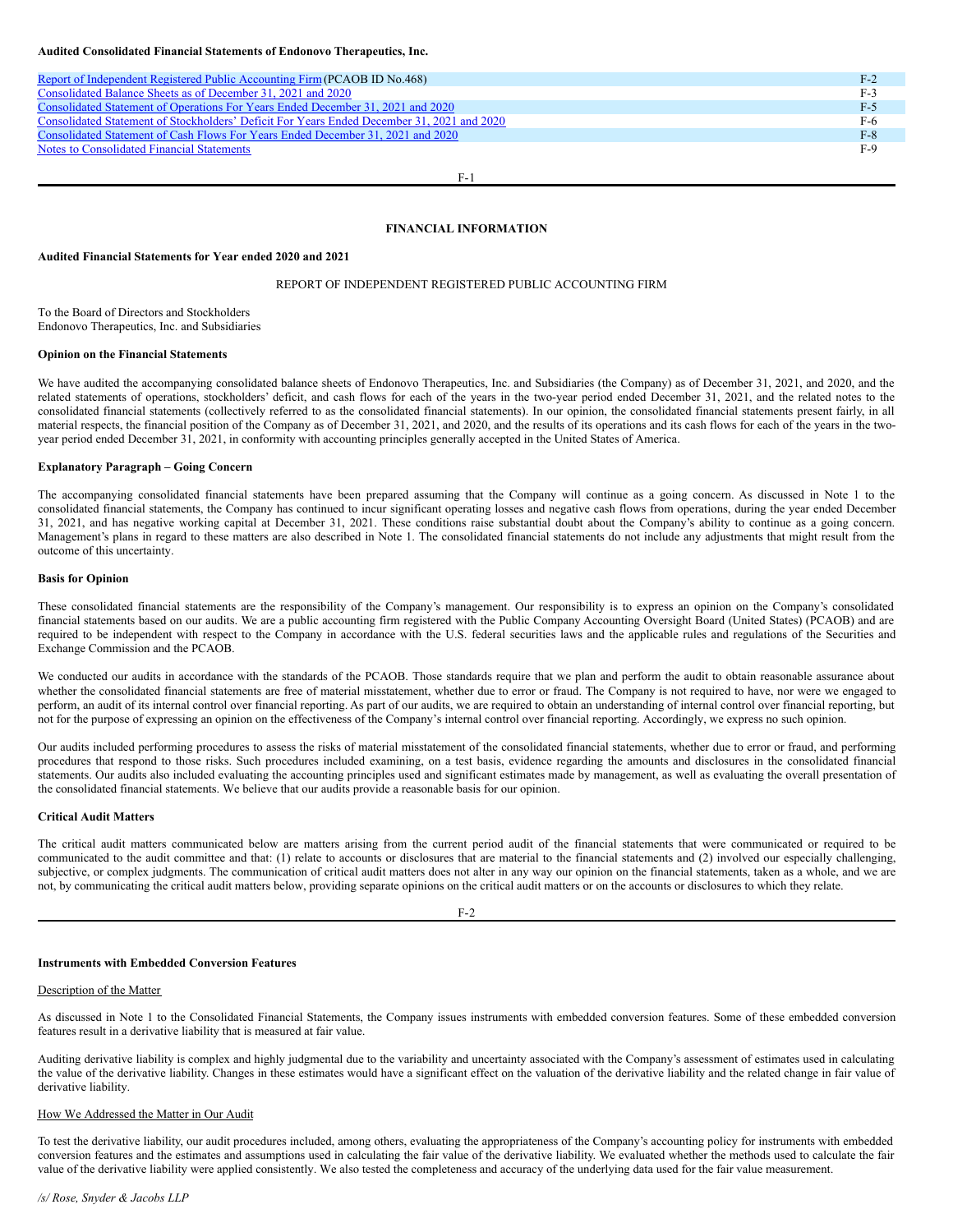Encino, CA April 13, 2022

F-3

## <span id="page-23-0"></span>**Endonovo Therapeutics, Inc. and Subsidiaries Consolidated Balance Sheets As of December 31,**

|                                                                                                                                                                 |              | 2021           |              | 2020           |
|-----------------------------------------------------------------------------------------------------------------------------------------------------------------|--------------|----------------|--------------|----------------|
| <b>ASSETS</b>                                                                                                                                                   |              |                |              |                |
| <b>Current Assets:</b>                                                                                                                                          |              |                |              |                |
| Cash                                                                                                                                                            | $\mathbb{S}$ | 85,936         | $\mathbb{S}$ | 13,420         |
| Accounts receivable, net of allowance for doubtful accounts of \$0                                                                                              |              | 944            |              | 942            |
| Prepaid expenses and other current assets                                                                                                                       |              | 7.975          |              | 31.825         |
| Total current assets                                                                                                                                            |              | 94,855         |              | 46,187         |
|                                                                                                                                                                 |              |                |              |                |
| Property Plant and Equipment, net                                                                                                                               |              |                |              | 1.580          |
| Patents, net                                                                                                                                                    |              | 1,912,356      |              | 2,559,268      |
| Total assets                                                                                                                                                    | \$           | 2,007,211      | \$           | 2,607,035      |
| LIABILITIES AND SHAREHOLDERS' DEFICIT                                                                                                                           |              |                |              |                |
| <b>Current Liabilities</b>                                                                                                                                      |              |                |              |                |
| Accounts payable                                                                                                                                                | \$           | 658,463        | \$           | 700,932        |
| Accrued interest                                                                                                                                                |              | 2,528,459      |              | 1,904,136      |
| Deferred compensation                                                                                                                                           |              | 3,891,361      |              | 3,384,117      |
| Notes payable, net of discounts of \$75,800 as of December 31, 2021, and \$201,157 as of December 31, 2020                                                      |              | 7,055,030      |              | 6,491,039      |
| Notes payable – former related party                                                                                                                            |              | 126,100        |              | 143,000        |
| Derivative liability                                                                                                                                            |              | 3,442,297      |              | 4,202,597      |
| Total current liabilities                                                                                                                                       |              | 17,701,710     |              | 16,825,821     |
|                                                                                                                                                                 |              |                |              |                |
| Acquisition payable                                                                                                                                             |              | 79,825         |              | 155,000        |
| <b>Total liabilities</b>                                                                                                                                        |              | 17,781,535     |              | 16,980,821     |
| COMMITMENTS AND CONTINGENCIES, note 9                                                                                                                           |              |                |              |                |
| Shareholders' deficit                                                                                                                                           |              |                |              |                |
| Super AA super voting preferred stock, \$0.001 par value; 1,000,000 authorized and 25,000 issued and<br>outstanding at December 31, 2021, and December 31, 2020 |              | 25             |              | 25             |
| Series B convertible preferred stock, \$0,0001 par value; 50,000 shares authorized and 600 issued and                                                           |              |                |              |                |
| outstanding at December 31, 2021 and December 31, 2020                                                                                                          |              | $\mathbf{1}$   |              | 1              |
| Series C convertible preferred stock, 8,000 shares authorized, 738 and 763 shares issued and outstanding at                                                     |              |                |              |                |
| December 31, 2021, and December 31, 2020, respectively                                                                                                          |              |                |              |                |
| Series D convertible preferred stock, \$0.0001 par value; 20,000 shares authorized and 305 issued and                                                           |              |                |              |                |
| outstanding at December 31, 2021 and December 31, 2020                                                                                                          |              |                |              |                |
| Common stock, \$0.0001 par value; 2,500,000,000 shares authorized; and 74,498,761 and 24,536,689 shares                                                         |              |                |              |                |
| issued and outstanding as of December 31, 2021, and December 31, 2020, respectively                                                                             |              | 7,449          |              | 2,453          |
| Additional paid-in capital                                                                                                                                      |              | 40,663,187     |              | 38,963,827     |
| Stock subscriptions                                                                                                                                             |              | (1,570)        |              | (1,570)        |
| Accumulated deficit                                                                                                                                             |              | (56, 443, 416) |              | (53,338,522)   |
| Total shareholders' deficit                                                                                                                                     |              | (15,774,324)   |              | (14, 373, 786) |
| Total liabilities and shareholders' deficit                                                                                                                     | \$           | 2,007,211      | \$           | 2,607,035      |

*See accompanying summary of accounting policies and notes to consolidated financial statements.*

F-4

# <span id="page-23-1"></span>**Endonovo Therapeutics, Inc. and Subsidiaries Consolidated Statements of Operations For the Years Ended December 31,**

|                                              |    | 2021        |               | 2020        |
|----------------------------------------------|----|-------------|---------------|-------------|
| Revenue                                      | S. | 73,105      | <sup>\$</sup> | 165,796     |
| Cost of revenue                              |    | 14,985      |               | 65,369      |
| Gross profit                                 |    | 58,120      |               | 100,427     |
| Operating expenses                           |    | 2,284,667   |               | 3,012,625   |
| Loss from operations                         |    | (2,226,547) |               | (2,912,198) |
| Other income (expense)                       |    |             |               |             |
| Change in fair value of derivative liability |    | 41,057      |               | 5,607,213   |
| Gain (loss) on extinguishment of debt        |    | 22,162      |               | (555, 430)  |
| Other expense, net                           |    |             |               | (452,095)   |
| Interest expense, net                        |    | (941, 566)  |               | (2,083,074) |
| Total other income (expense)                 |    | (878, 347)  |               | 2,516,614   |
| Loss before income taxes                     |    | (3,104,894) |               | (395, 584)  |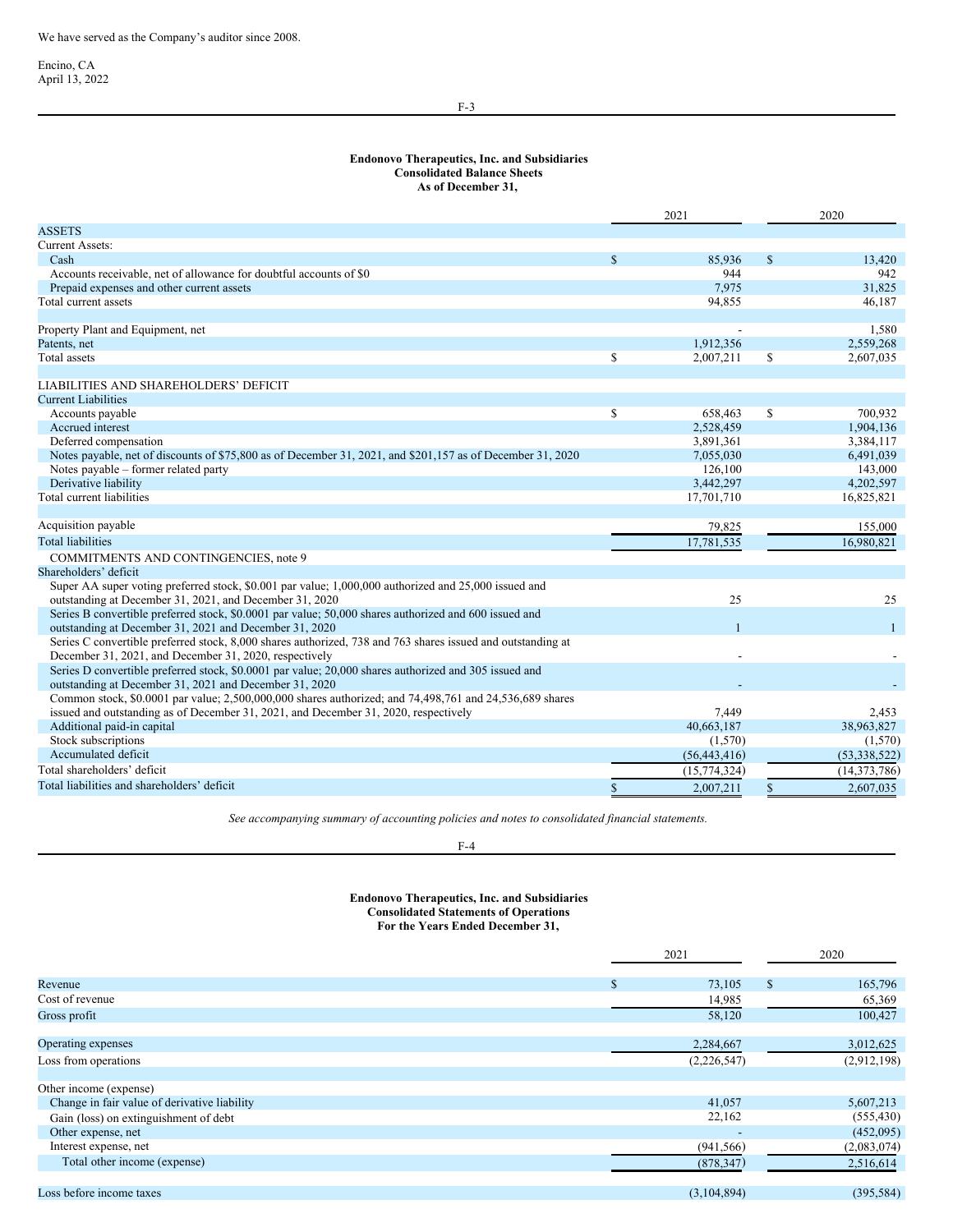| Provision for income taxes                                                     |             |            |
|--------------------------------------------------------------------------------|-------------|------------|
| Net loss                                                                       | (3.104.894) | (395, 584) |
| Basic and diluted loss per share<br>Weighted average common share outstanding: | (0.05)      | (0.03)     |
| Basic and diluted                                                              | 59,836,620  | 12,215,844 |

*See accompanying summary of accounting policies and notes to consolidated financial statements.*

F-5

# <span id="page-24-0"></span>**Endonovo Therapeutics, Inc. and Subsidiaries Consolidated Statement of Stockholders Deficit For the Years Ended December 31, 2021, and 2020**

|                                                                    | Series AA<br>Preferred Stock |        |        | Series B<br>Convertible<br>Preferred Stock |        | Series D<br>Convertible<br>Preferred Stock |                          | Series C<br>Convertible<br>Preferred Stock | Common Stock |        | Additional<br>Paid-in | Subscription   | Retained        | Total<br>Shareholder's |
|--------------------------------------------------------------------|------------------------------|--------|--------|--------------------------------------------|--------|--------------------------------------------|--------------------------|--------------------------------------------|--------------|--------|-----------------------|----------------|-----------------|------------------------|
|                                                                    | Shares                       | Amount | Shares | Amount                                     | Shares | Amount                                     | Shares                   | Amount                                     | Shares       | Amount | Capital               | Receivable     | Earnings        | Deficit                |
| Balance December 31, 2019                                          | 25,000                       | 25     | 600    | $\mathbf S$                                | 255    |                                            |                          |                                            | 1.189.204    | 118    | \$32,432,392          | (1,570)        | \$ (52,934,786) | (20,503,820)           |
| Reclassification Preferred Series C                                |                              |        |        |                                            |        |                                            | 1,814                    |                                            |              | $\sim$ | 2,418,269             |                | ۰               | 2,418,269              |
| Shares issued for Preferred Series D                               |                              |        |        |                                            | 50     |                                            |                          |                                            |              |        | 50,000                |                | $\sim$          | 50,000                 |
| Shares issued for conversion of notes payable and accrued interest |                              |        |        |                                            |        |                                            | $\overline{\phantom{a}}$ | $\sim$                                     | 14,557,343   | 1,456  | 3,337,653             |                | $\sim$          | 3,339,109              |
| Shares issued for conversion of Preferred Series C to common share |                              |        |        |                                            |        |                                            | (1,051)                  | $\sim$                                     | 2,754,822    | 276    | (151)                 |                | $\sim$          | 125                    |
| Valuation of stock options issued for services                     |                              |        |        |                                            |        |                                            |                          |                                            |              |        | 57,400                |                | $\sim$          | 57,400                 |
| Shares issued for exchange of stock options                        |                              |        |        |                                            |        |                                            | $\sim$                   |                                            | 1,500,000    | 150    | 164,850               |                | ٠               | 165,000                |
| Shares issued as inducement to note holder                         |                              |        |        |                                            |        |                                            |                          |                                            | 855,000      | 85     | 79,055                | $\overline{a}$ | ٠               | 79,140                 |
| Common stock issued for services                                   |                              |        |        |                                            |        |                                            |                          |                                            | 1,206,398    | 120    | 109,680               |                |                 | 109,800                |
| Restricted shares issued as inducement to Series C                 |                              |        |        |                                            |        |                                            |                          |                                            | 58,428       | 6      | 8,146                 | $\sim$         | (8, 152)        |                        |
| Common stock issued with exchange of convertible notes             |                              |        |        |                                            |        |                                            |                          |                                            | 409,000      | 41     | 58,814                |                |                 | 58,855                 |
| Commitment shares                                                  |                              |        |        |                                            |        |                                            |                          |                                            | 771,926      | 78     | 97,842                | $\sim$         |                 | 97,920                 |
| Common stock issued for cash                                       |                              |        |        |                                            |        |                                            |                          |                                            | 1,234,568    | 123    | 99,877                |                |                 | 100,000                |
| Beneficial conversion feature on convertible note                  |                              |        |        |                                            |        |                                            |                          |                                            |              |        | 50,000                |                |                 | 50,000                 |
| Net loss for the year ended December 31, 2020                      |                              |        |        |                                            |        |                                            |                          |                                            |              |        |                       |                | (395, 584)      | (395, 584)             |
| Balance December 31, 2020                                          | 25,000                       | 25     | 600    |                                            | 305    |                                            | 763                      |                                            | 24,536,689   | 2,453  | 38,963,827            | (1,570)        | (53,338,522)    | (14,373,786)           |
|                                                                    |                              |        |        |                                            |        | $F-6$                                      |                          |                                            |              |        |                       |                |                 |                        |

# **Endonovo Therapeutics, Inc. and Subsidiaries Consolidated Statement of Stockholders Deficit For the Years Ended December 31, 2021, and 2020**

|                                                                                                                                    | Series AA<br>Preferred Stock |          | Series B<br>Convertible<br>Preferred Stock |        | Series D<br>Convertible<br>Preferred Stock |                          | Series C<br>Convertible<br>Preferred Stock |                          | Common Stock |            | Additional<br>Paid-in | Subscription             | Retained                 | Total<br>Shareholder's   |
|------------------------------------------------------------------------------------------------------------------------------------|------------------------------|----------|--------------------------------------------|--------|--------------------------------------------|--------------------------|--------------------------------------------|--------------------------|--------------|------------|-----------------------|--------------------------|--------------------------|--------------------------|
|                                                                                                                                    | <b>Shares</b>                | Amount   | <b>Shares</b>                              | Amount | Shares                                     | Amount                   | <b>Shares</b>                              | Amount                   | Shares       | Amount     | Capital               | Receivable               | Earnings                 | Deficit                  |
| Balance December 31, 2020                                                                                                          | 25,000                       | 25<br>-8 | 600                                        |        | 305                                        | -8                       | 763                                        | $\sim$                   | 24,536,689   | 2.453<br>S | \$38,963,827          | (1,570)                  | \$ (53,338,522)          | (14,373,786)             |
| Issuance of Commitment shares in connection with promissory<br>notes                                                               |                              |          |                                            |        |                                            |                          |                                            |                          | 7.868.668    | 787        | 221,905               |                          | $\sim$                   | 222,692                  |
| Common Stock issued for cash                                                                                                       | $\sim$                       |          |                                            |        |                                            |                          |                                            | $\overline{\phantom{a}}$ | 7,000,000    | 700        | 125,300               | $\overline{\phantom{a}}$ | $\overline{a}$           | 126,000                  |
| Shares issued for conversion of notes payable and accrued interest<br>Shares issued for conversion of Preferred Series C to common |                              |          |                                            |        |                                            |                          |                                            |                          | 27,461,307   | 2,746      | 1,115,244             | $\overline{\phantom{a}}$ | $\overline{\phantom{a}}$ | 1,117,990                |
| share                                                                                                                              |                              |          |                                            |        |                                            | $\overline{\phantom{a}}$ | (25)                                       | $\sim$                   | 1.111.111    | 111        | (111)                 | ٠                        | $\overline{\phantom{a}}$ | $\overline{\phantom{a}}$ |
| Common Shares issued from debt settlement                                                                                          |                              |          |                                            |        |                                            |                          |                                            | $\sim$                   | 1.515.152    | 151        | 57,576                | $\overline{\phantom{a}}$ | $\overline{a}$           | 57,727                   |
| Common Share issued as settlement of debt with former related<br>part                                                              |                              |          |                                            |        |                                            |                          |                                            | $\overline{\phantom{a}}$ | 2.505.834    | 251        | 84,446                |                          | $\overline{\phantom{a}}$ | 84,697                   |
| Common Shares issued pursuant to consulting agreement                                                                              | ۰                            |          |                                            |        |                                            |                          |                                            | $\sim$                   | 2,500,000    | 250        | 95,000                | $\overline{\phantom{a}}$ | ۰.                       | 95,250                   |
| Net loss for the year ended December 31, 2021                                                                                      |                              |          |                                            |        |                                            |                          |                                            |                          |              |            |                       |                          | (3,104,894)              | (3,104,894)              |
| Balance December 31, 2021                                                                                                          | 25,000                       | 25       | 600                                        |        | 305                                        | $\overline{\phantom{a}}$ | 738                                        | ٠                        | 74.498.761   | 7.449      | 40.663.187            | (1,570)                  | (56, 443, 416)           | (15,774,324)             |

See accompanying summary of accounting policies and notes to consolidated financial statements.

F-7

<span id="page-24-1"></span>**Endonovo Therapeutics, Inc. and Subsidiaries Consolidated Statements of Cash Flows For the Years Ended December 31, 2021, and 2020**

|                                                                                 | 2021        |   | 2020        |
|---------------------------------------------------------------------------------|-------------|---|-------------|
| Operating activities:                                                           |             |   |             |
| Net loss                                                                        | (3,104,894) | S | (395, 584)  |
| Adjustments to reconcile net loss to cash used in operating activities:         |             |   |             |
| Depreciation and amortization expense                                           | 648,492     |   | 651.247     |
| Amortization of discount on Series C Preferred stock liability                  |             |   | 248         |
| Non-cash increase to convertible notes principal (included in interest expense) |             |   | 452,095     |
| Fair value of commitment shares issued with debt                                | 70,970      |   |             |
| Fair value of equity issued for services                                        | 95,250      |   |             |
| Non-cash interest and fees                                                      |             |   | 1,032,358   |
| Stock compensation expense                                                      |             |   | 456,519     |
| Amortization of note discount and original issue discount                       | 144,196     |   | 225,171     |
| Change in fair value of derivative liability                                    | (41,057)    |   | (5,607,213) |
| Loss (gain) on extinguishment of debt                                           | (22, 162)   |   | 555,430     |
| Changes in assets and liabilities:                                              |             |   |             |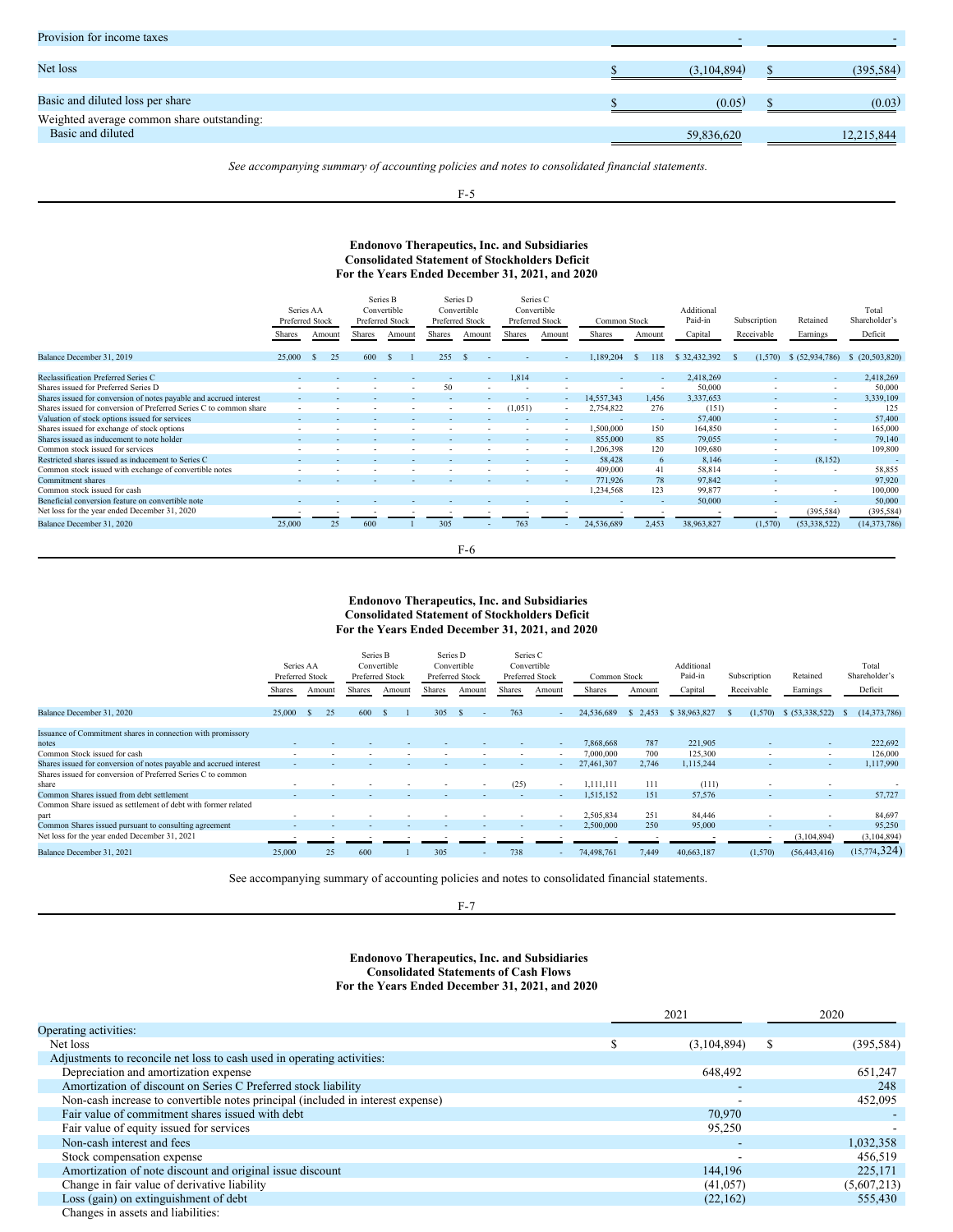| Accounts receivable                                                                                         |             | (2)        | 21,800       |
|-------------------------------------------------------------------------------------------------------------|-------------|------------|--------------|
| Prepaid expenses and other current assets                                                                   |             | 23,850     | (10, 905)    |
| Accounts payable                                                                                            |             | (42, 470)  | 94,202       |
| Accrued interest                                                                                            |             | 733,999    | 830,298      |
| Deferred compensation                                                                                       |             | 507,244    | 952,744      |
| Net cash used in operating activities                                                                       |             | (986, 584) | (741, 590)   |
|                                                                                                             |             |            |              |
| Investing activities:<br>Acquisition of property and equipment                                              |             |            |              |
|                                                                                                             |             |            |              |
| Net cash used in investing activities                                                                       |             |            |              |
| Financing activities:                                                                                       |             |            |              |
| Proceeds from the issuance of notes payable                                                                 |             | 950,000    | 608,117      |
| Repayments on former related party advances                                                                 |             | (16,900)   | (22,000)     |
| Proceeds from issuance of common stock and units                                                            |             | 126,000    | 100,000      |
| Proceeds from issuance of preferred shares                                                                  |             |            | 50,000       |
| Net cash provided by financing activities                                                                   |             | 1,059,100  | 736,117      |
| Net increase (decrease) in cash                                                                             |             | 72,516     | (5, 473)     |
| Cash, beginning of year                                                                                     |             | 13,420     | 18,893       |
| Cash, end of year                                                                                           |             | 85,936     | 13,420       |
|                                                                                                             |             |            |              |
| Supplemental disclosure of cash flow information:                                                           |             |            |              |
| Cash paid for interest                                                                                      | \$          |            | \$<br>25,747 |
| Cash paid for income taxes                                                                                  |             |            |              |
| Non-Cash Investing and Financing Activities:                                                                |             |            |              |
| Conversion of notes payable and accrued interest                                                            |             |            |              |
| to common stock                                                                                             | \$          | 493,748    | 1,493,413    |
| Conversion of Preferred C stock to common stock                                                             | S           | 33,333     | 1,400,934    |
| Value of derivative liability from transfer to equity upon conversion of notes payable and accrued interest | S           |            | 1,879,398    |
| Exchange of note and accrued interest to new convertible note                                               | S           |            | 316,494      |
| Issuance of common stock to Preferred C Stock inducement                                                    |             |            | 8,152        |
| Issuance of common stock to settle debt                                                                     | $\mathbf S$ | 202,697    |              |

*See accompanying summary of accounting policies and notes to consolidated financial statements.*

F-8

# <span id="page-25-0"></span>**Endonovo Therapeutics, Inc. and Subsidiary Notes to Consolidated Financial Statements For the Years Ended December 31, 2021, and 2020**

# **Note 1 - Nature of Business and Summary of Significant Accounting Policies**

Endonovo Therapeutics, Inc. (Endonovo or the "Company") is an innovative biotechnology company that has developed a bio-electronic approach to regenerative medicine. Endonovo is a growth stage company whose stock is publicly traded (OTCQB: ENDV).

The Company develops, manufactures, and distributes evolutionary medical devices focused on the rapid healing of wounds and reduction of inflammation on and in the human body. The Company's non-invasive bioelectric medical devices are designed to target inflammation, cardiovascular diseases, chronic kidney disease, and central nervous system disorders ("CNS" disorders).

Endonovo's core mission is to transform the field of medicine by developing safe, wearable, non-invasive bioelectric medical devices that deliver the Company's Electroceutical<sup>®</sup> Therapy. Endonovo's bioelectric Electroceutical® devices harnesses *bioelectricity* to restore key electrochemical processes that initiate anti-inflammatory processes and growth factors in the body necessary for healing to rapidly occur.

On January 22, 2014, Hanover Portfolio Acquisitions, Inc. (the "Company") received written consents in lieu of a meeting of stockholders from holders of a majority of the shares of Common Stock representing in excess of 50% of the total issued and outstanding voting power of the Company approving an amendment to the Company's Certificate of Incorporation to change the name of the Company from "Hanover Portfolio Acquisitions, Inc." to "Endonovo Therapeutics, Inc." The name change was affected pursuant to a Certificate of Amendment (the "Certificate of Amendment"), filed with the Secretary of State of Delaware on January 24, 2014.

# *Basis of Presentation and Principles of Consolidation*

The consolidated financial statements of the Company include the accounts of ETI, IP Resources International, Inc., Aviva Companies Corporation, and WeHealAnimals, Inc. All significant intercompany accounts and transactions are eliminated in consolidation.

# *Going Concern*

These accompanying consolidated financial statements have been prepared assuming the Company will continue as a going concern, which contemplates realization of assets and the satisfaction of liabilities in the normal course of business for a period following the date of these consolidated financial statements. The Company has recurring net losses, negative cash flows from operations and working capital deficits. The Company has raised approximately \$1.1 million in debt and equity financing for the year ended December 31, 2021. The Company is raising additional capital through debt and/or equity securities in order to continue the funding of its operations. However, there is no assurance that the Company can raise enough funds or generate sufficient revenues to pay its obligations as they become due, which raises substantial doubt about our ability to continue as a going concern. No adjustments have been made to the carrying value of assets or liabilities as a result of this uncertainty. To reduce the risk of not being able to continue as a going concern, management has implemented its business plan to materialize revenues from potential, future, license agreements, has raised capital through the issuance of promissory notes and has engaged a broker/dealer to raise additional capital.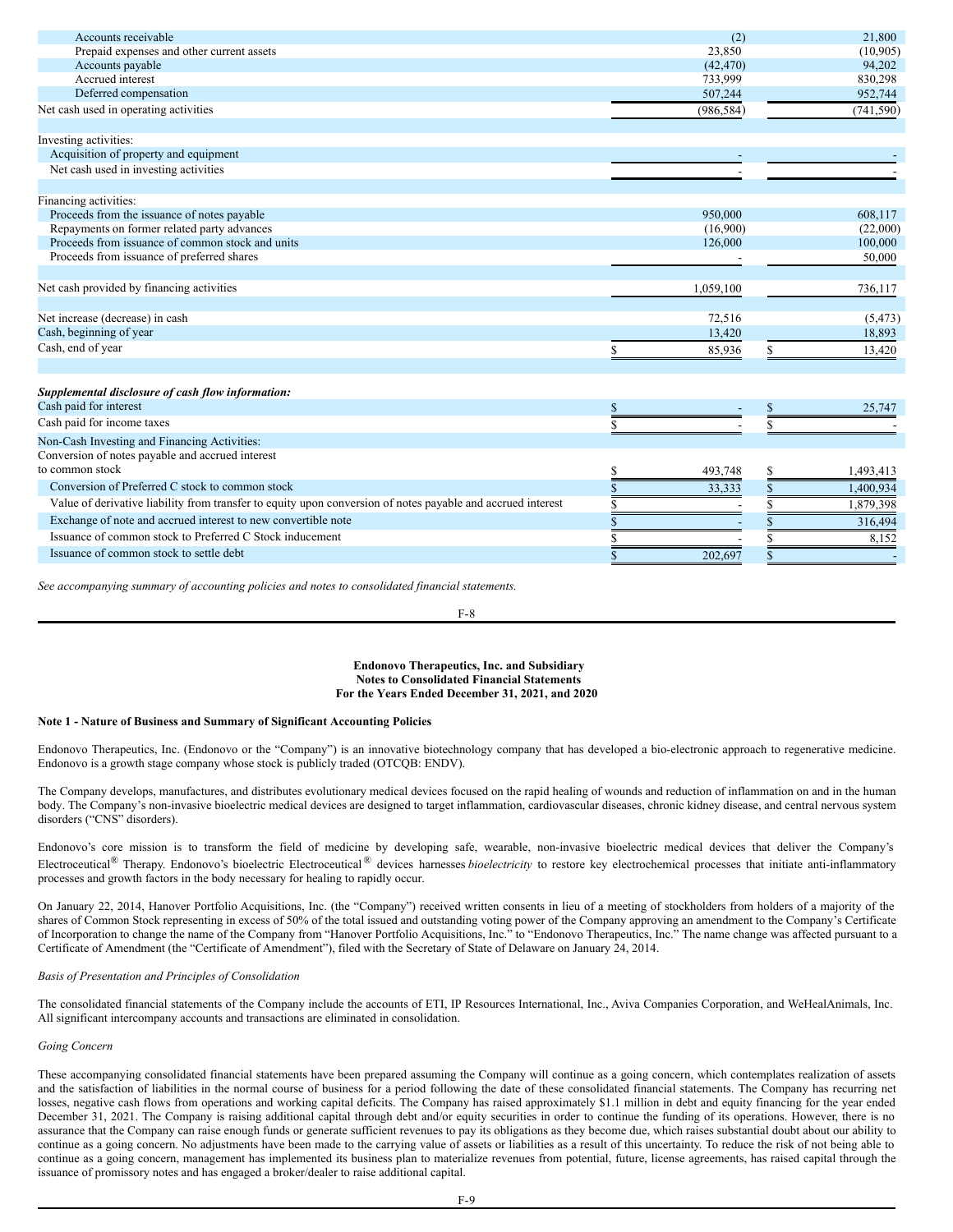# *Use of Estimates*

The preparation of financial statements in conformity with accounting principles generally accepted in the United States of America requires management to make estimates and assumptions that affect the amounts reported in the consolidated financial statements and accompanying notes. Critical estimates include the value of shares issued for services, in connection with notes payable agreements, in connection with note extension agreements, and as repayment for outstanding debt, the useful lives of property and equipment, the valuation of the derivative liability, and the valuation of deferred income tax assets. Management uses its historical records and knowledge of its business in making these estimates. Actual results could differ from these estimates.

#### *Cash and cash equivalents*

The Company considers all highly liquid investments with an original maturity of three months or less to be cash equivalents. Financial instruments that potentially subject us to a concentration of credit risk consist of cash and cash equivalents. Cash is deposited with what we believe are highly credited, quality institutions. The deposited cash may exceed Federal Deposit Insurance Corporation ("FDIC") insured limits. At December 31, 2021, the Company does not hold any cash in excess of FDIC limits.

#### *Accounts Receivable*

The Company uses the specific identification method for recording the provision for doubtful accounts, which was \$0 at December 31, 2021, and 2020. Account receivables are written off when all collection attempts have failed.

#### *Property, plant, and equipment*

Property, plant, and equipment are stated at cost. Depreciation is computed using the straight-line method over the estimated useful lives of the assets, which range between five and seven years. Repairs and maintenance are charged to expense as incurred while improvements are capitalized. Upon the sale, retirement or disposal of fixed assets, the accounts are relieved of the cost and the related accumulated depreciation with any gain or loss recorded to the consolidated statements of operations.

#### *Impairment of Long-lived Assets*

The Company reviews its long-lived assets for impairment whenever events or changes in business circumstances indicate that the carrying amount of assets may not be fully recoverable or that the useful lives of these assets are no longer appropriate. If impairment is indicated, the asset is written down to its estimated fair value.

#### *Equity-Based Compensation*

The Company measures equity-based compensation cost at the grant date based on the fair value of the award and recognizes it as expense, net of forfeitures which are recognized as they occur, over the vesting or service period, as applicable, of the stock award using the straight-line method.

The Company measured equity-based compensation using the Black-Scholes option valuation model using the following assumptions:

|                            | For Years Ending December 31, |   |            |
|----------------------------|-------------------------------|---|------------|
|                            | 2021                          |   | 2020       |
| <b>Expected</b> term       | $\overline{\phantom{a}}$      |   | 1.38 years |
| Exercise price             | $\sim$                        | S | 0.15       |
| <b>Expected volatility</b> | $\sim$                        | S | 23,110     |
| Expected dividends         |                               |   | None       |
| Risk-free interest rate    |                               |   | 0.14%      |
| Forfeitures                |                               |   | None       |
|                            |                               |   |            |

$$
F-10
$$

## *Income Taxes*

The Company records a tax provision for the anticipated tax consequences of its reported results of operations. The provision for income taxes is computed using the asset and liability method, under which deferred tax assets and liabilities are recognized for the expected future tax consequences of temporary differences between the financial reporting and tax bases of assets and liabilities, and for operating losses and income tax credit carry-forward. Deferred tax assets and liabilities are measured using the currently enacted tax rates that apply to taxable income in effect for the years in which those tax assets are expected to be realized or settled. The Company records a valuation allowance to reduce deferred tax assets to the amount that is more likely than not to be realized.

The Company has adopted ASC Topic 740, which clarifies the accounting for uncertainty in income taxes recognized in an enterprise's financial statements. ASC Topic 740 prescribes a recognition threshold and measurement attribute for the financial statement recognition and measurement of a tax position taken or expected to be taken in a tax return, and also provides guidance on derecognition of tax benefits, classification on the balance sheet, interest and penalties, accounting in interim periods, disclosure and transition. The Company has determined that the adoption did not result in the recognition of any liability for unrecognized tax benefits and that there are no unrecognized tax benefits that would, if recognized, affect the Company's effective tax rate.

# *Net Loss per Share*

Basic net loss per share is calculated based on the net loss attributable to common shareholders divided by the weighted average number of shares outstanding for the period excluding any dilutive effects of options, warrants, unvested share awards and convertible securities. Diluted net loss per common share assumes the conversion of all dilutive securities using the if-converted method and assumes the exercise or vesting of other dilutive securities, such as options, common shares issuable under convertible debt, warrants and restricted stock using the treasury stock method when dilutive.

## *Research and Development*

Costs relating to the development of new products are expensed as research and development as incurred in accordance with FASB Accounting Standards Codification ("ASC") 730-10, *Research and Development*. Research and development costs amounted to \$0 and \$3,283 for the years ended December 31, 2021, and 2020, respectively, and are included in operating expenses in the consolidated statements of operations.

# *Fair Value of Financial Instruments*

Accounting guidance on fair value measurements and disclosures defines fair value, establishes a framework for measuring the fair value of assets and liabilities using a hierarchy system, and defines required disclosures. It clarifies that fair value is the price that would be received to sell an asset or paid to transfer a liability in an orderly transaction between market participants in the market in which the reporting entity transacts business.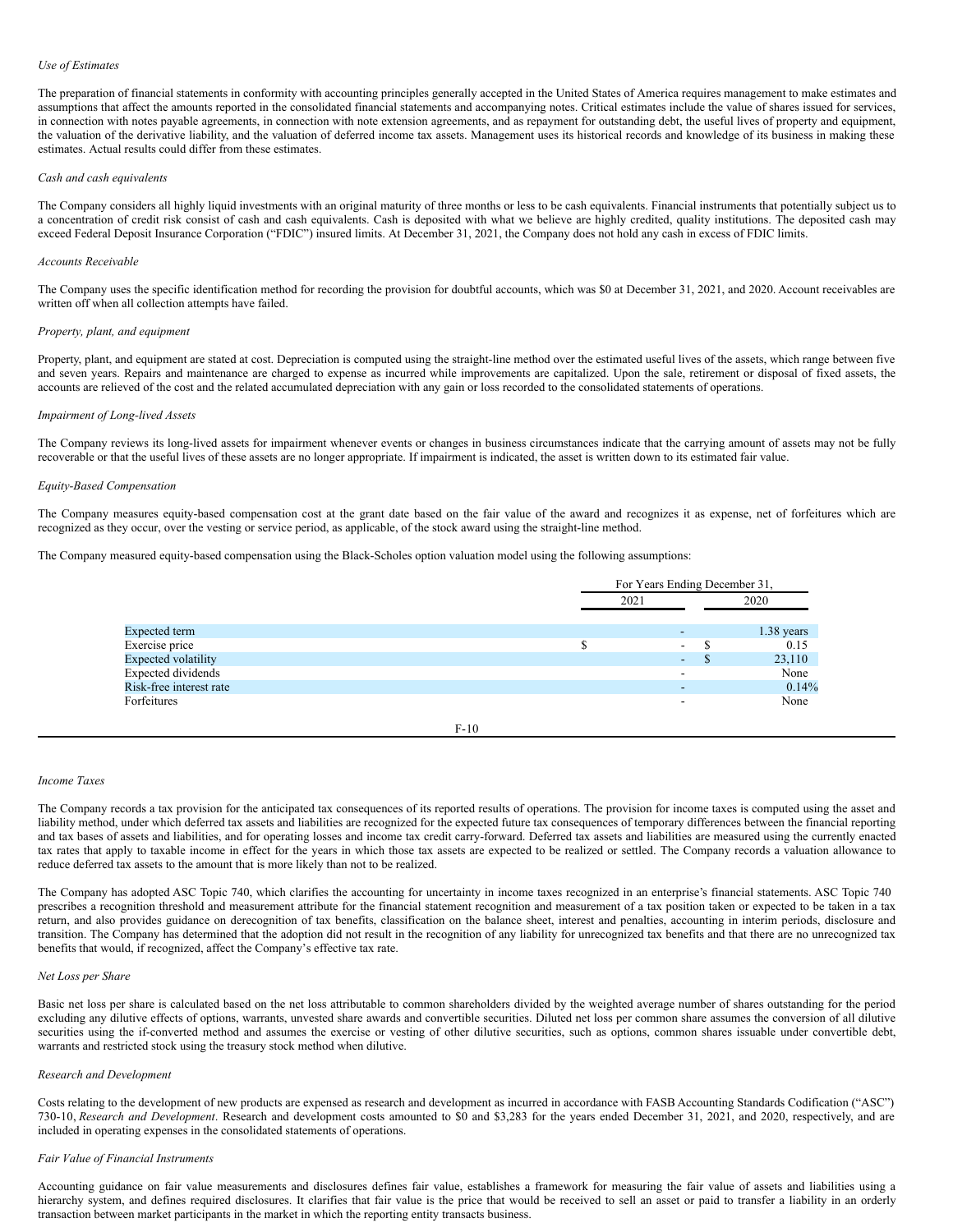The Company's balance sheet contains derivative liability that is recorded at fair value on a recurring basis. The three-level valuation hierarchy for disclosure of fair value is as follows:

Level 1: uses quoted market prices in active markets for identical assets or liabilities.

Level 2: uses observable market-based inputs or unobservable inputs that are corroborated by market data.

Level 3: uses unobservable inputs that are not corroborated by market data.

The fair value of the Company's recorded derivative liability is determined based on unobservable inputs that are not corroborated by market data, which require a Level 3 classification. A Black-Sholes option valuation model was used to determine the fair value. The Company records derivative liability on the condensed consolidated balance sheets at fair value with changes in fair value recorded in the condensed consolidated statements of operation.

F-11

The following table presents balances of the liabilities with significant unobservable inputs (Level 3) as of December 31, 2021, and 2020:

|                      |                                                                                      | Fair Value Measurements at December 31, 2021 Using        |                                                    |                |           |  |  |  |
|----------------------|--------------------------------------------------------------------------------------|-----------------------------------------------------------|----------------------------------------------------|----------------|-----------|--|--|--|
|                      | <b>Ouoted Prices in</b><br>Active<br>Markets for<br>Identical<br>Assets<br>(Level 1) | Significant<br>Other<br>Observable<br>Inputs<br>(Level 2) | Significant<br>Unobservable<br>Inputs<br>(Level 3) |                | Total     |  |  |  |
| Derivative liability |                                                                                      |                                                           |                                                    | 3,442,297<br>S | 3,442,297 |  |  |  |
| Total                |                                                                                      |                                                           |                                                    | 3,442,297      | 3,442,297 |  |  |  |
|                      |                                                                                      | Fair Value Measurements at December 31, 2020 Using        |                                                    |                |           |  |  |  |
|                      | Quoted Prices in<br>Active<br>Markets<br>for<br>Identical<br>Assets<br>(Level 1)     | Significant<br>Other<br>Observable<br>Inputs<br>(Level 2) | Significant<br>Unobservable<br>Inputs<br>(Level 3) |                | Total     |  |  |  |
| Derivative liability |                                                                                      |                                                           |                                                    | 4,202,597      | 4,202,597 |  |  |  |
|                      |                                                                                      |                                                           |                                                    |                |           |  |  |  |

The following table presents changes of the liabilities with significant unobservable inputs (Level 3) for the years ended December 31, 2021, and 2020:

|                                        |        | Derivative<br>Liability |
|----------------------------------------|--------|-------------------------|
| Balance December 31, 2019              |        | 10,599,690              |
|                                        |        |                         |
| Issuance of convertible debt           |        | 1,244,898               |
| Settlements by debt extinguishment     |        | (1,857,356)             |
| Extinguishment following note exchange |        | (177, 422)              |
| Change in estimated fair value         |        | (5,607,213)             |
|                                        |        |                         |
| Balance December 31, 2020              | S      | 4,202,597               |
|                                        |        |                         |
| Issuance of convertible debt           |        |                         |
| Settlement by debt Extinguishment      |        | (133, 386)              |
| Settlements by debt conversion         |        | (585, 857)              |
| Change in estimated fair value         |        | (41, 057)               |
|                                        |        |                         |
| Balance December 31, 2021              | ¢<br>ъ | 3,442,297               |

## *Derivative Liability*

The Company issued Variable Debentures during the years ended December 31, 2021, and 2020, which contained variable conversion rates based on unknown future prices of the Company's common stock. This resulted in a derivative liability. The Company measures the derivative liability using the Black-Scholes option valuation model using the following assumptions:

|                            | For Years Ending December 31, |                   |
|----------------------------|-------------------------------|-------------------|
|                            | 2021                          | 2020              |
|                            |                               |                   |
| Expected term              | 1-4 months                    | $1 - 6$ months    |
| Exercise price             | $$0.01 - $0.03$               | $$0.01-S0.76$     |
| <b>Expected volatility</b> | $177\% - 206\%$               | $110\% - 249\%$   |
| Expected dividends         | None                          | None              |
| Risk-free interest rate    | $0.06\% - 0.39\%$             | $0.03\% - 1.54\%$ |
| Forfeitures                | None                          | None              |
|                            |                               |                   |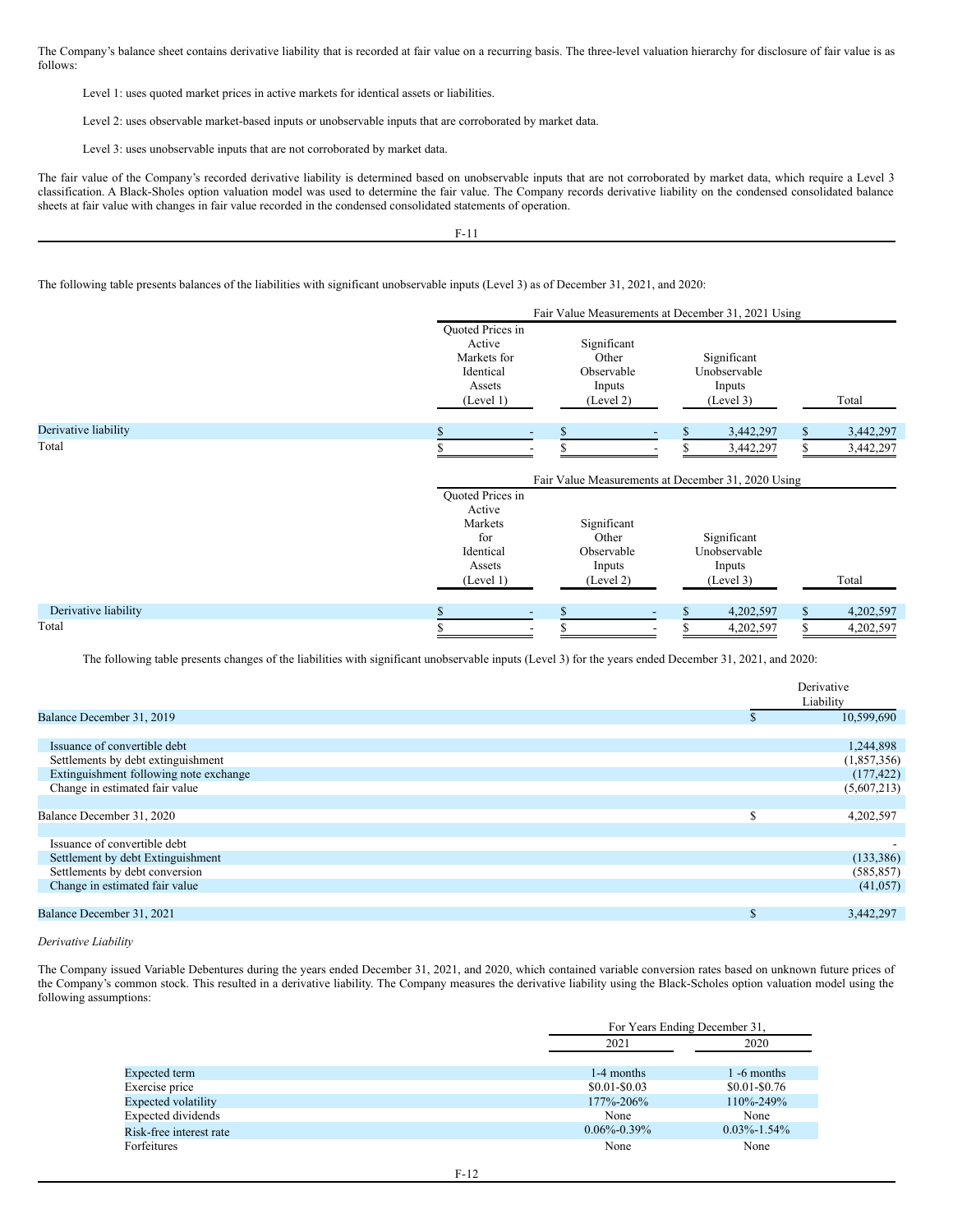The assumptions used in determining fair value represent management's best estimates, but these estimates involve inherent uncertainties and the application of management's judgment. As a result, if factors change, including changes in the market value of the Company's common stock, managements' assessment or significant fluctuations in the volatility of the trading market for the Company's common stock, the Company's fair value estimates could be materially different in the future.

The Company computes the fair value of the derivative liability at each reporting period and the change in the fair value is recorded as non-cash expense or non-cash income. The key component in the value of the derivative liability is the Company's stock price, which is subject to significant fluctuation and is not under its control, and the assessment of volatility. The resulting effect on net loss is therefore subject to significant fluctuation and will continue to be so until the Company's Variable Debentures, which the convertible feature is associated with, are converted into common stock or paid in full with cash. Assuming all other fair value inputs remain constant, the Company will record non-cash expense when its stock price increases and non-cash income when its stock price decreases.

## *Preferred Stock*

The Company elects to accrete the difference between the redemption value and carrying value of outstanding preferred stock over the period from the date of issuance to the earliest redemption date using the effective interest method.

#### *Recent Accounting Standard Updates*

In August 2020, the FASB issued ASU No. 2020-06 ("ASU 2020-06") "Debt-Debt with Conversion and Other Options (Subtopic 470-20) and Derivatives and Hedging-Contracts in Entity's Own Equity (Subtopic 815-40): Accounting for Convertible Instruments and Contracts in an Entity's Own Equity." ASU 2020-06 simplifies the accounting for convertible instruments by reducing the number of accounting models for convertible debt instruments and convertible preferred stock. Limiting the accounting models results in fewer embedded conversion features being separately recognized from the host contract as compared with current GAAP. Convertible instruments that continue to be subject to separation models are (1) those with embedded conversion features that are not clearly and closely related to the host contract, that meet the definition of a derivative, and that do not qualify for a scope exception from derivative accounting and (2) convertible debt instruments issued with substantial premiums for which the premiums are recorded as paid-in capital. In addition, ASU 2020-06 amends the guidance for the derivatives scope exception for contracts in an entity's own equity to reduce form-over-substance-based accounting conclusions. The Amendments also affects the diluted EPS calculation for instruments that may be settled in cash or shares and for convertible instruments. The amendments are effective for public entities excluding smaller reporting companies for fiscal years beginning after December 15, 2021, including interim periods within those fiscal years. For all other entities, the amendments are effective for fiscal years beginning after December 15, 2023, including interim periods within those fiscal years. Early adoption is permitted, but no earlier than fiscal years beginning after December 15, 2020, including interim periods. The Company adopted the new standard update on January 1, 2021, which did not result in a material impact on the Company's consolidated results of operations, financial position, and cash flows.

F-13

#### **Note 2 - Revenue Recognition**

# *Contracts with Customers*

We have adopted ASC 606, *Revenue from Contracts with Customers* effective January 1, 2018, using the modified retrospective method applied to those contracts which were not substantially completed as of January 1, 2018. These standards provide guidance on recognizing revenue, including a five-step model to determine when revenue recognition is appropriate. The standard requires that an entity recognize revenue to depict the transfer of control of promised goods or services to customers in an amount that reflects the consideration to which the entity expects to be entitled in exchange for those goods or services.

We routinely plan on entering into contracts with customers that include general commercial terms and conditions, notification requirements for price increases, shipping terms and in most cases prices for the products and services that we offer. Our performance obligations are established when a customer submits a purchase order notification (in writing, electronically or verbally) for goods and services, and we accept the order. We identify performance obligations as the delivery of the requested product or service in appropriate quantities and to the location specified in the customer's contract and/or purchase order. We generally recognize revenue upon the satisfaction of these criteria when control of the product or service has been transferred to the customer at which time, we have an unconditional right to receive payment. Our sales and sale prices are final and our prices are not affected by contingent events that could impact the transaction price.

Revenues for our SofPulse® product is typically recognized at the time the product is shipped, at which time the title passes to the customer, and there are no further performance obligations.

In connection with offering products and services provided to the end user by third-party vendors, we review the relationship between us, the vendor and the end user to assess whether revenue should be reported on a gross or net basis. In asserting whether revenue should be reported on a gross or net basis, we consider whether we act as a principal in the transaction and control the goods and services used to fulfill the performance obligation(s) associated with the transaction.

During the year ended December 31, 2021, and 2020, we recognized gross revenue of \$73,105 and \$165,796, respectively, from products we sold as a principal in the transaction.

#### *Sources of Revenue*

We have identified the following revenues disaggregated by revenue source:

- 1. Plastic Surgeons
- 2. Wound Care Facilities
- 3. Hospitals
- 4. Other Physicians

F-14

As of December 31, 2021, and 2020, the sources of revenue were as follows:

|                                       | Year Ended   |  |         |
|---------------------------------------|--------------|--|---------|
|                                       | December 31. |  |         |
|                                       | 2021         |  | 2020    |
| Direct sales- Plastic surgeons, gross | 73,105       |  | 165,796 |
| Total sources of revenue              | 73,105       |  | 165,796 |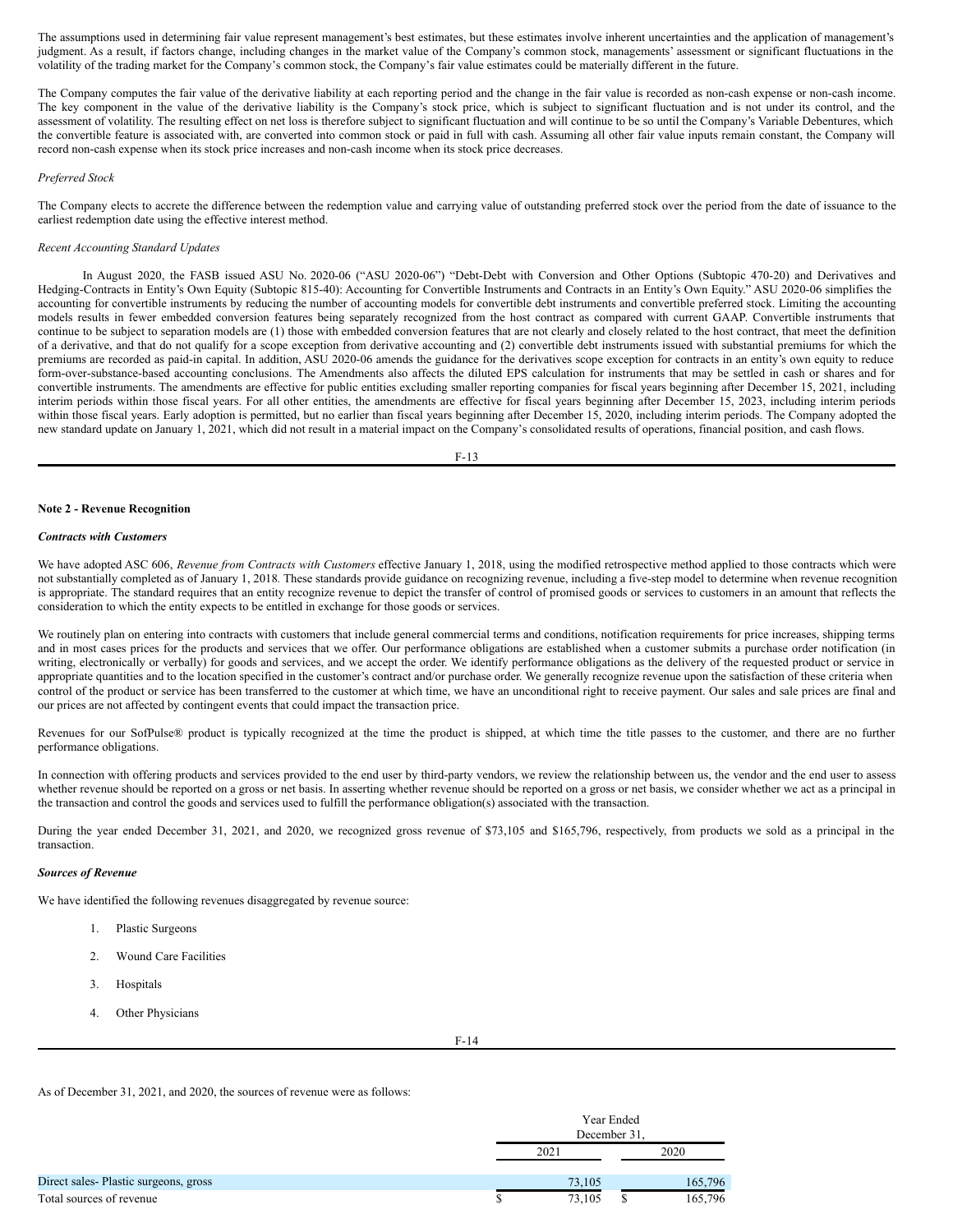#### *Warranty*

Our general product warranties do not extend beyond an assurance that the product delivered will be consistent with stated specifications and do not include separate performance obligations.

## *Significant Judgments in the Application of the Guidance in ASC 606*

There are no significant judgments associated with the satisfaction of our performance obligations. We generally satisfy performance obligations upon delivery of the product to the customer. This is consistent with the time in which the customer obtains control of the products. Performance obligations are also generally settled quickly after the purchase order acceptance, therefore the value of unsatisfied performance obligations at the end of any reporting period is generally immaterial.

We consider variable consideration in establishing the transaction price. Forms of variable consideration applicable to our arrangements include sales returns, rebates, volumebased bonuses, and prompt pay discounts. We use historical information along with an analysis of the expected value to properly calculate and to consider the need to constrain estimates of variable consideration. Such amounts are included as a reduction to revenue from the sale of products in the periods in which the related revenue is recognized and adjusted in future periods as necessary.

## *Practical Expedients*

Our payment terms for sales direct to distributors, End Users, Hospitals and Doctors are substantially less than the one-year collection period that falls within the practical expedient in determination of whether a significant financing component exists.

#### *Ef ective Date and Transition Disclosures*

Adoption of the new standards related to revenue recognition did not have a material impact on our consolidated financial statements.

#### **Note 3- Property and Equipment**

The following is a summary of equipment, at cost, less accumulated depreciation at December 31, 2021, and 2020:

|                               | As of December 31,       |   |        |  |
|-------------------------------|--------------------------|---|--------|--|
|                               | 2021                     |   | 2020   |  |
|                               |                          |   |        |  |
| Autos                         | $\overline{\phantom{0}}$ | ъ | 64,458 |  |
| Medical equipment             |                          |   | 13,969 |  |
| Other equipment               |                          |   | 11,367 |  |
|                               |                          |   | 89,794 |  |
| Less accumulated depreciation |                          |   | 88,214 |  |
|                               | $\overline{\phantom{a}}$ |   | 1,580  |  |

Depreciation expense for the years ended December 31, 2021, and 2020 was \$1,580, and \$4,335, respectively.

# **Note 4 – Patents**

In December 2017, we acquired from RGN a patent portfolio for \$4,500,000. The earliest patent expires in 2024.

The following is a summary of patents less accumulated amortization at December 31, 2021, and 2020:

|                               |        | December 31, |           |    |           |
|-------------------------------|--------|--------------|-----------|----|-----------|
|                               |        |              | 2021      |    | 2020      |
| Patents                       |        | \$           | 4,500,000 | \$ | 4,500,000 |
| Less accumulated amortization |        |              | 2,587,644 |    | 1,940,732 |
| Patents net                   |        | S            | 1,912,356 | \$ | 2,559,268 |
|                               | $F-15$ |              |           |    |           |

Amortization expense for the years ended December 31, 2021, and 2020, was \$646,912.

The estimated future amortization expense related to patents as of December 31, 2021, is as follows:

| Year Ended December 31. |   | Amount    |
|-------------------------|---|-----------|
|                         |   |           |
| 2022                    | S | 646,910   |
| 2023                    |   | 646,910   |
| 2024                    |   | 618,536   |
| Total                   | S | 1,912,356 |

#### **Note 5 - Notes payable**

# *Notes Payable*

During the year ended December 31, 2021, the Company issued eight (8) fixed rate promissory notes totaling \$950,000 for funding of \$950,000 with original terms of twelve months and interest rates of 15%. The holders of the promissory notes can convert the outstanding unpaid principal and accrued interest at a fixed conversion rate, subject to standard anti-dilution features. As of December 31, 2021, the fixed-rate notes had an outstanding balance of \$1,735,000, of which \$785,000 are past maturity. As of December 31, 2020, the fixed-rate notes had an outstanding balance of \$895,747, of which \$25,000 were past maturity. As of December 31, 2021, the Company has 13 fixed rate promissory notes with unrelated parties for total amount of \$1,735,000. Nine of these fixed rates promissory notes for total balance of \$1,000,000 carry a make whole provision requiring the Company to issue additional shares of its common stock if the underlying investor is not able to realize a profit of 15% against the conversion price of such shares after customary and reasonable expenses.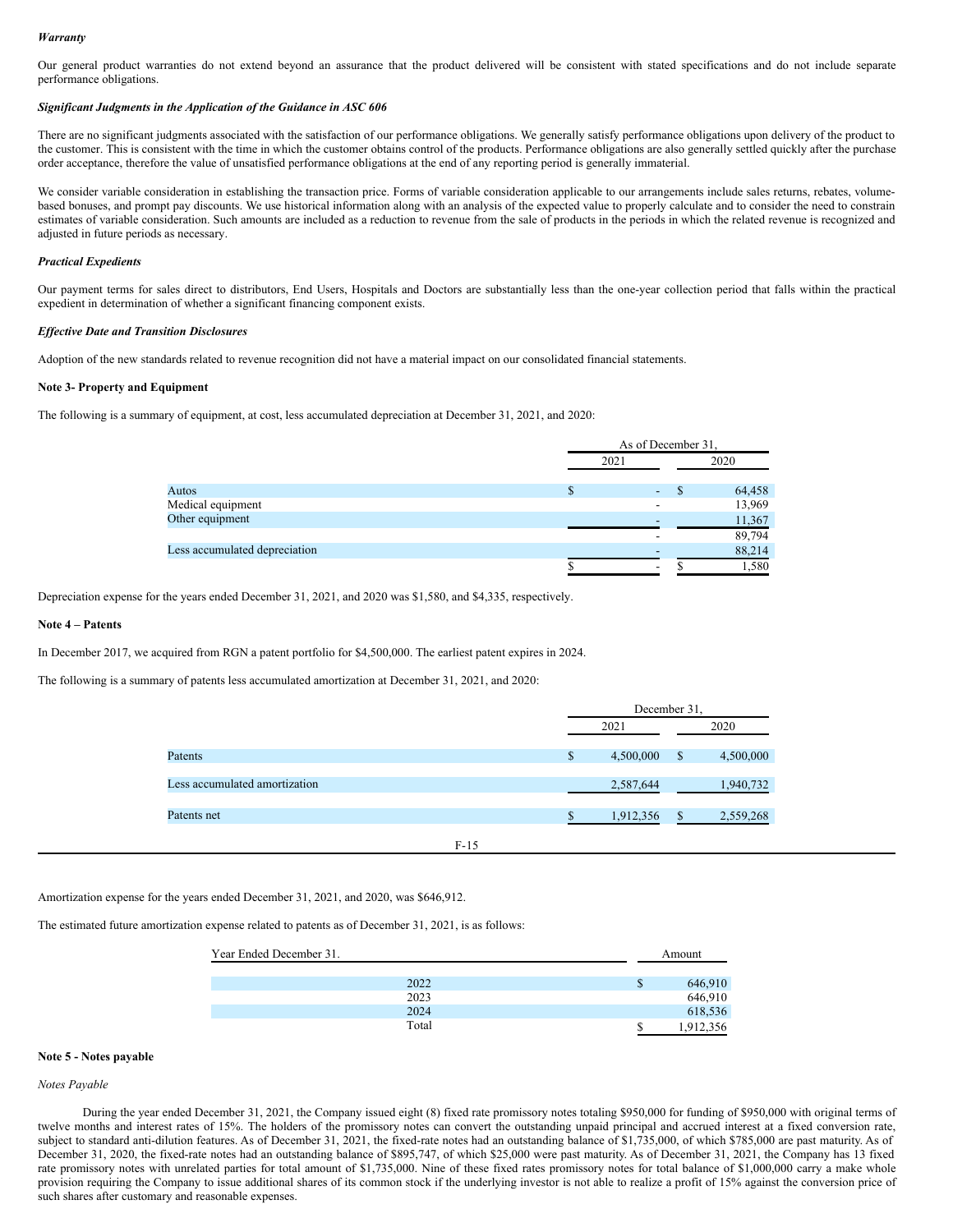During the year ended December 31, 2021, the Company amended the terms of two of its promissory notes to accelerate the conversion feature and amend the conversion price of the instruments. The Company recorded the modification in accordance with ASC 470-50 *Debt-Modifications and Extinguishments* and recorded \$58,407 as loss from debt extinguishment in the consolidated statements of operations.

During the year ended December 31, 2021, the Company settled one of its promissory notes by issuing 1,515,152 restricted shares of the Company's common stock with a fifteen percent (15%) make-whole provision. The Company recorded a gain on debt extinguishment of approximately \$128,000.

During the year ended December 31, 2021, the Company converted \$393,597 in principal and \$100,152 in accrued but unpaid interest into 27,461,307 shares of common stock.

The gross amount of all convertible notes with variable conversion rates outstanding as of December 31, 2021, is \$4,770,926, of which \$4,770,926 are past maturity.

Notes payable to a former related party in the aggregate amount of \$126,100 was outstanding at December 31, 2021, which are past maturity date. The notes bear interest between 10% and 12% per annum. During the year ended December 31, 2021, the Company paid total principal of \$16,900 to this former related party.

In October 2013, July 2014, October 2014 and August 2015, the Company initiated a series of private placements for up to \$500,000, each, of financing by the issuance of notes payable at a minimum of \$25,000, one unit. The notes bear interest at 10% per annum and were due and payable with accrued interest one year from issuance. During the years ended December 31, 2021, and 2020, the Company did not issue notes in connection with these private placements and did not repay any of these notes. As of December 31, 2021, and 2020, notes payable outstanding under these private placements are \$624,903, all of which are past maturity.

During the year ended December 31, 2020, the Company issued nine fixed rate promissory notes totaling \$1,485,000 for funding of \$608,117 with original terms of two to twelve months and interest rates of 8% to 15%. If the notes are not paid at maturity, the fixed rate promissory notes bear a default interest of 10% to 24%. As of December 31, 2020, five of the nine newly issued promissory notes became variable rate notes, which triggered the recognition of \$301,727 new derivative liability for the embedded conversion feature.

F-16

During the year ended December 31, 2020, the Company converted seven (7) previous fixed rate notes into variable rate notes (including the five newly issued fixed rate promissory notes) in an accumulated amount of \$1,136,000 as a result of the notes not being paid at maturity and, therefore, triggering a conversion option for the noteholder. For four of the variable rate notes, the conversion rate is between 70% and 75% of the Company's common stock based on the terms included in the variable rate notes. For three of the variable rate notes, the conversion rate is 100% of the Company's common stock based on the terms included in the variable rate notes. As of December 31, 2020, the Company exchanged one of the variable notes with \$316,494 unamortized principal and accrued interest into one fixed rate promissory notes for \$525,000 due in twelve months from issuance date and convertible upon an event of default. The Company recorded the exchange in accordance with ASC 470-50 Debt-Modifications and Extinguishments and recorded \$151,496 as gain from debt extinguishment in the condensed consolidated statements of operations.

On May 20, 2020, the Company entered into modification and forbearance agreements (the "agreements") with three investors as a condition for the execution of the equity line purchase agreement (see note 6), collectively totaling \$4,397,000 in principal and approximately \$1,080,000 in accrued interest. As long as the Equity Line Purchase Agreement is in effect and its terms are being complied with, the terms of the forbearance agreements include the extension of the maturity date, elimination of the conversion feature attached to the hybrid instrument and a 12.5% premium for future cash redemption.

On July 16, 2020, the Securities and Exchange Commission declared effective the registration statement on Form S-1, for the registration of the shares under the Equity Line Purchase Agreements, which was filed on June 23, 2020, and amended on July 10, 2020. Management reviewed the guidance per ASC 470-60 *Troubled debt restructurings* and ASC 470-50 *Debt-Modifications and Extinguishments* and concluded that the terms of the agreements were not substantially different as of December 31, 2020, accounted for the transaction as a debt modification.

Notes payable to a former related party in the aggregate amount of \$143,000 were outstanding at December 31, 2020 which are past maturity date. The notes bear interest between 10% and 12% per annum. During the year ended December 31, 2020, the Company paid \$22,000 principal to this former related party.

As of December 31, 2021, the Company had notes payable to related parties amounting to \$126,100. Refer to Note 7– Related Party Transactions.

|                                              |   | As of December 31,       |    |             |  |
|----------------------------------------------|---|--------------------------|----|-------------|--|
|                                              |   | 2021                     |    | 2020        |  |
| Notes payable at beginning of period         | S | 6,835,196                | \$ | 6,874,795   |  |
| Notes payable issued                         |   | 950,000                  |    | 1,364,611   |  |
| Liquidated damages                           |   |                          |    | 452,095     |  |
| Notes modification                           |   | $\overline{\phantom{a}}$ |    | 25,190      |  |
| Loan fees added to note payable              |   |                          |    | 120,389     |  |
| Settlements on note payable                  |   | (117,770)                |    | (697, 253)  |  |
| Repayments of notes payable in cash          |   | (16,900)                 |    | (22,000)    |  |
| Less amounts converted to stock              |   | (393, 596)               |    | (1,282,631) |  |
| Notes payable at end of period               |   | 7,256,930                |    | 6,835,196   |  |
| Less debt discount                           |   |                          |    |             |  |
|                                              |   | (75,800)                 |    | (201, 157)  |  |
|                                              |   | 7,181,130                |    | 6,634,039   |  |
| Notes payable issued to former related party |   | 126,100                  | \$ | 143,000     |  |
| Notes payable issued to non-related party    |   | 7,055,030                |    | 6,491,039   |  |
|                                              |   |                          |    |             |  |

F-17

The maturity dates on the notes payable are as follows:

|                       | Former Related |                     |  |         |    |           |  |
|-----------------------|----------------|---------------------|--|---------|----|-----------|--|
| Twelve months ending. |                | Non-related parties |  | party   |    | Total     |  |
| Past due              |                | 6.180.830           |  | 126,100 | ĸυ | 6.306.930 |  |
| December 31, 2022     |                | 950,000             |  | -       |    | 950,000   |  |
| Total                 | ъ              | 7,130,830           |  | 126,100 |    | 7,256,930 |  |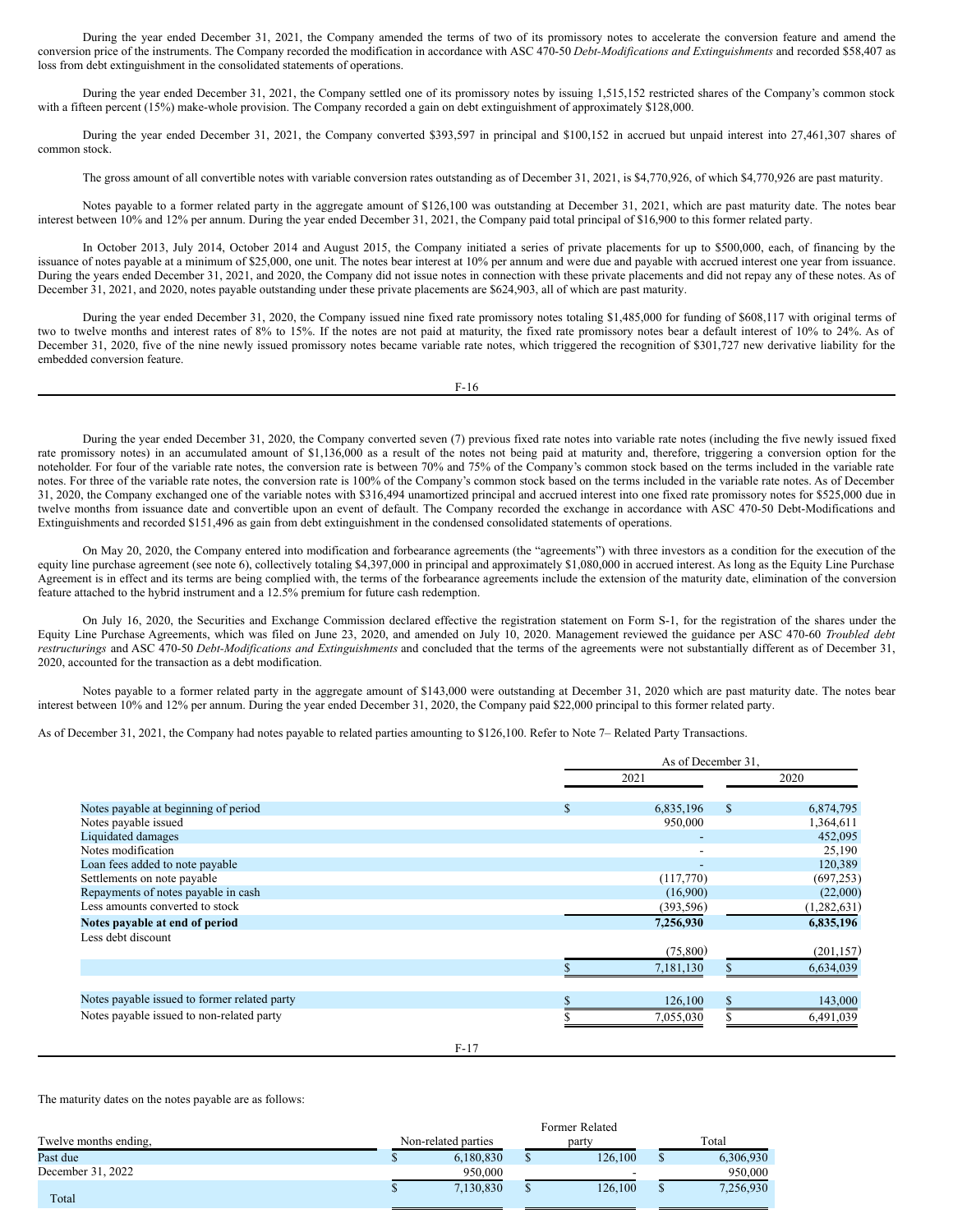Notes payable totaling \$2,110,450 are secured by the intellectual property acquired from RGN including patents obtained in the acquisition.

#### *Acquisition Payable*

In connection with the Company's acquisition of IPR in 2012, IPR recorded a \$155,000 long-term acquisition payable for costs that were not paid at closing. This payable is non-interest bearing and IPR agreed to make payments up to 25% of the proceeds from any private placement or gross profits earned by IPR until the obligation is satisfied. The percentage of the proceeds to be paid is at the sole discretion of IPR's Chief Executive Officer and the ex-Chief Executive Officer of the Company based on the liquidity of the Company.

During the year ended December 31, 2021, the Company issued 2,505,834 as extinguishment for \$75,175 in principal and interest.

## *Ef ective Interest Rate*

During the year ended December 31, 2021, and 2020, the Company's effective interest rate was 12% and 37% respectively.

#### **Note 6 - Shareholders' Deficit**

#### *Preferred Stock*

The Company has authorized 5,000,000 shares of preferred stock which have been designated as follows:

|                    |                             | Number of Shares            |                          |                             |
|--------------------|-----------------------------|-----------------------------|--------------------------|-----------------------------|
|                    |                             | Outstanding at December 31, |                          |                             |
|                    | Number of Shares Authorized | 2021                        | Par Value                | Liquidation Value per Share |
| Series AA          | .000.000                    | 25,000                      | 0.0010                   |                             |
| Preferred Series B | 50,000                      | 600                         | 0.0001                   | 100                         |
| Preferred Series C | 8,000                       | 738                         | 0.0001                   | $000_{11}$                  |
| Preferred Series D | 20,000                      | 305                         | 0.0001                   | .000                        |
| Undesignated       | 3.922,000                   |                             | $\overline{\phantom{0}}$ | $\sim$                      |

# *Series AA Preferred Shares*

On February 22, 2013, the Board of Directors of the Company authorized an amendment to the Company's Articles of Incorporation, as amended (the "Articles of Incorporation"), in the form of a Certificate of Designation that authorized the issuance of up to one million (1,000,000) shares of a new series of preferred stock, par value \$0.001 per share, designated "Series AA Super Voting Preferred Stock," for which the board of directors established the rights, preferences and limitations thereof.

Each holder of outstanding shares of Series AA Super Voting Preferred Stock shall be entitled to one hundred thousand (100,000) votes for each share of Series AA Super Voting Preferred Stock held on the record date for the determination of stockholders entitled to vote at each meeting of stockholders of the Company. As of December 31, 2021, and 2020, there were and 25,000 shares of Series AA Preferred stock outstanding.

F-18

# *Series B Convertible Preferred Stock*

On February 7, 2017, the Company filed a certificate of designation for 50,000 shares of Series B Convertible Preferred Stock designated as Series B ("Series B") which are authorized and convertible, at the option of the holder, commencing six months from the date of issuance into common shares and warrants. For each share of Series B, the holder, on conversion, shall receive the stated value divided by 75% of the market price on the date of purchase of Series B and a three-year warrant exercisable into up to a like amount of common shares with an exercise price of 150% of the market price as defined in the Certificate of Designation. Dividends shall be paid only if dividends on the Company's issued and outstanding Common Stock are paid and the amount paid to the Series B holder will be as though the conversion shares had been issued. The Series B holders have no voting rights. Upon liquidation, the holder of Series B, shall be entitled to receive an amount equal to the stated value, \$100 per share, plus any accrued and unpaid dividends thereon before any distribution is made to Series C Secured Redeemable Preferred Stock or common stockholders. There has been no activity during the year ended December 31, 2021, and 2020. As of December 31, 2021, and 2020, there are 600 shares of Series B outstanding.

# *Series C Secured Redeemable Preferred Stock*

On December 22, 2017, the Company filed a certificate of designation for 8,000 shares of Series C Secured Redeemable Preferred Stock ("Series C"). Each share of the C Preferred is entitled to receive a \$20.00 quarterly dividend commencing March 31, 2018, and each quarter thereafter and is to be redeemed for the stated value, \$1,000 per share, plus accrued dividends in cash (i) at the Company's option, commencing one year from issuance and (ii) mandatorily as of December 31, 2019.

On January 29, 2020, the Company filed the amended and restated certificate of designation fort its Series C Secured Redeemable Preferred Stock. The amendment changed the rights of the Series C by (a) removing the requirement to redeem the Series C, (b) removing the obligation to pay dividends on the Series C, (c) Allowing the holders of shares of Series C to convert the stated value of their shares into common stock of the Company at 75% of the closing price of such common stock on the day prior to the conversion. The Series C preferred does not have any rights to vote with the common stock. Upon liquidation, the holder of Series C, shall be entitled to receive an amount equal to the stated value, \$1,000 per share, plus any accrued and unpaid dividends thereon before any distribution is made to common stockholders but after distributions are made to holders of Series B.

Management reviewed the guidance in ASC 470-60 *Troubled Debt Restructurings* and ASC 470-50 *Debt Modifications and Extinguishments* and concluded that the changes to the terms of the Series C qualified for debt extinguishment and recorded a loss on debt extinguishment totaling approximately \$604,000 for the year ended December 31, 2020.

Management determined the fair value of the new instrument based on the guidance in ASC 820 Fair Value Measurement. Management concluded that the preferred stock should not be classified as a liability per the guidance in ASC 480 Distinguishing Liabilities from Equity even though the conversion would require the issuance of variable number of shares since such obligation is not unconditional. Management classified the Series C in permanent equity as of December 31, 2021, and 2020.

During the year ended December 31, 2021, and 2020, the Company converted 25 and 1,051 shares of Series C into 1,111,111 and 2,754,822 shares of common stock, respectively. As of December 31, 2021, and 2020, there were 738 and 763 shares of Series C outstanding, respectively.

#### *Series D Convertible Preferred Stock*

On November 11, 2019, the Company filed a certificate of designation for 20,000 shares of Series D Convertible Preferred Stock designated as Series D ("Series D"), which are authorized and convertible, at the option of the holder, at any time from the date of issuance, into shares of common shares. On or prior to August 1, 2020, for each share of Series D, the holder, on conversion, shall receive a number of common shares equal to 0.01% of the Company's issued and outstanding shares on conversion date and for conversion on or after August 2, 2020, the holder shall receive conversion shares as though the conversion date was August 1, 2020, with no further adjustments for issuances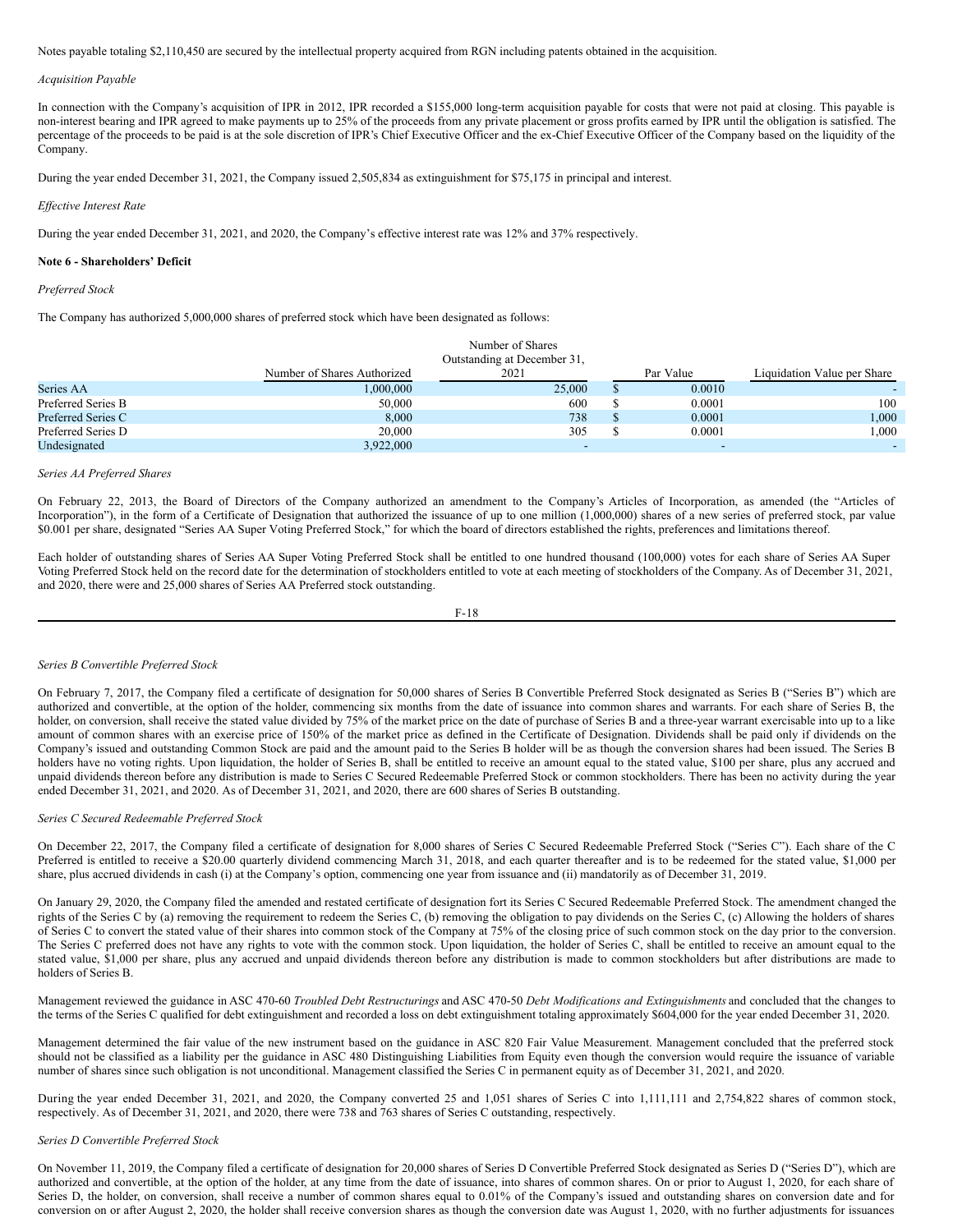by the Company of common stock after August 1, 2020, except for stock split or reverse stock splits of the common stock.

The Series D holders have no voting rights. Upon liquidation, the holder of Series D, shall be entitled to receive an amount equal to the stated value, \$1,000 per share, plus any accrued and unpaid dividends thereon before any distribution is made to common stockholders.

F-19

During the years ended December 31, 2021, and 2020, 0 and 50 shares of Series D have been issued, respectively. As of December 31, 2021, and 2020, there are 305 shares of Series D outstanding.

*Common Stock*

# *Equity Purchase Line Agreement*

On May 18, 2020, the Company and Cavalry Fund I LP (the "investor") entered into an Equity Line Purchase Agreement ("ELPA") pursuant to which the investor committed to purchase, subject to certain restrictions and conditions, up to \$10,000,000 (the "Commitment") worth of the Company's common stock, over a period of 24 months from the effectiveness of the registration statement registering the resale of shares purchased by the investor pursuant to the ELPA.

The Company agreed to issue shares of its common stock (the "commitment shares") to the investor having a market value of 5% of the commitment (\$500,000 and 3,859,630 shares) based on the market price of the shares at the execution of the ELPA to be delivered in three tranches of 385,963 shares on: (i) the execution of the ELPA; (ii) thirty days after the effectiveness of the registration statement to be filed under the RRA (the "registration right agreement" or the "registration statement"), and (iii) 90 trading days after the effectiveness of the registration statement with the balance of the commitment shares to be issued pro-rata over the first \$3,000,000 of puts in accordance with a formula set forth in the ELPA.

The ELPA provides that at any time after the effective date of the registration statement and provided the closing sale price of the common shares on the OTCQB is not below \$0.01, from time to time on any business day selected by the Company (the "Purchase Date"), the Company shall have the right, but not the obligation, to direct the investor to buy up to 300,000 shares of the common stock (the "regular purchase amount") at a purchase price equal to the lower of: (i) the lowest applicable sales price on the date of the put and (ii) 85% of the arithmetic average of the 3 lowest closing prices for the common stock during the 10 consecutive trading days ending on the trading day immediately preceding such put date. The regular purchase amount may be increased as follows: to up to 400,000 shares of common stock if the closing price of the common shares is not below \$0.25 per share and up to 500,000 shares if the closing price is not below \$0.40 per share.

Under the ELPA the Company has the right to submit a regular purchase notice to the investor as often as every business day. The payment for the shares covered by each put notice will generally occur on the day following the put notice. The ELPA contains provisions which allow for the Company to make additional puts beyond the regular purchase amount at greater discounts to the market price of the common stock as forth in the ELPA.

The ELPA requires the Company to apply at least 50% of the proceeds of puts to the payment of certain variable rate convertible notes issued by the Company. The Company does not anticipate that it will raise any funds under the ELPA.

During the years ended December 31, 2021, and 2020, pursuant to the execution of the ELPA, the Company issued 0 and 771,926 shares of common stock with a fair value of \$97,920. No funds were raised under the ELPA during the years ended December 31, 2021, and 2020. The Company does not anticipate that it will raise any funds under the ELPA.

## *Activity during the year ended December 31, 2021:*

During the year ended December 31, 2021, the Company issued 27,461,307 shares of common stock for the conversion of principal notes and accrued interest for aggregate fair value of issued common stock of \$1,117,990.

During the year ended December 31, 2021, the Company issued 7,868,668 shares of common stock labeled as commitment shares in connection with the issuance of promissory notes for a total fair value of approximately \$223,000.

During the year ended December 31, 2021, the Company issued 7,000,000 shares of common stock pursuant to securities purchase agreement for total consideration of \$126,000.

F-20

During the year ended December 31, 2021, the Company issued 1,111,111 shares of common stock with a value of \$33,333, related to the conversion of Series C.

During the year ended December 31, 2021, the Company issued 4,020,986 shares of common stock with a value of \$142,424, related to the settlement of debts, of which 2,505,834 shares of common stock were issued with a fair value of \$84,697 to a former related party.

During the year ended December 31, 2021, the Company issued 2,500,000 shares of common stock in connection with the consulting agreement, with a fair value of approximately \$95,000.

*Activity during the year ended December 31, 2020:*

During the year ended December 31, 2020, the Company issued 14,557,343 shares of common stock for the conversion of notes and accrued interest for aggregate fair value of issued common stock of \$3,339,109.

During the year ended December 31, 2020, the Company issued 1,206,398 shares of common stock with a value of \$109,800 related to services.

During the year ended December 31, 2020, the Company issued 1,234,568 shares of common stock in exchange for \$100,000 cash pursuant to Securities Purchase Agreements.

During the year ended December 31, 2020, the Company issued 1,500,000 shares of common stock for total value of \$165,000 in exchange for 34,690 stock options regarding the ambiguity of price adjustment in the event of a reverse split that the Company completed on December 20, 2019.

During the year ended December 31, 2020, the Company issued 58,428 shares of common stock to Series C with a value of \$8,152 to induce the holders to convert into shares of common stock.

During the year ended December 31, 2020, the Company issued 2,754,822 shares of common stock with a value of \$1,400,934, related to the conversion of Series C.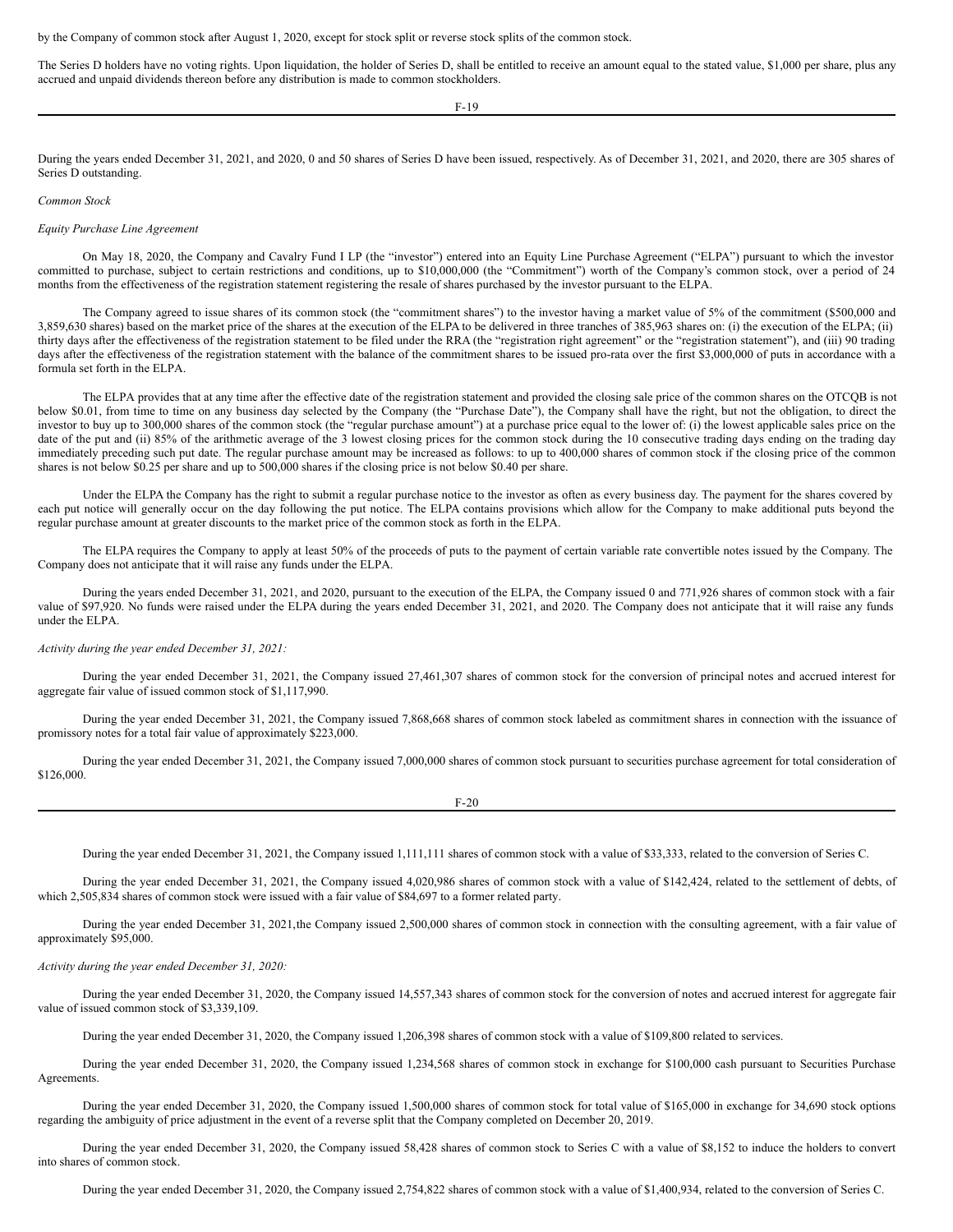During the year ended December 31, 2020, the Company modified the terms of its promissory note with one investor, which extended the maturity date of its promissory note and the issuance of 500,000 restricted stock with a fair value of \$55,000. The recorded of this transaction resulted in a loss on debt extinguishment of \$55,000 per ASC 470-60 *Troubled Debt Restructurings*.

During the year ended December 31, 2020, in connection with the issuance of a new self-amortization promissory note, the Company issued 355,000 restricted shares as inducement with a fair value of \$24,140.

During the year ended December 31, 2020, the Company issued 409,000 shares with a value of \$58,855 to one investor to exchange one variable convertible note with remaining principal of \$283,000 past maturity for a fix rate convertible note with principal of \$525,000 and maturing one year from issuance. The Company recorded a loss on debt extinguishment of \$151,496 for the fair value of the shares issued in accordance with guidance in ASC 470-50 *Debt- Modifications and Extinguishments*.

#### *Stock Options*

The Company did not issue any stock options during the year ended December 31, 2021. The Company cancelled 2,500,350 stock options during the year ended December 31, 2021.

During the year ended December 31, 2020, the Company granted stock options to independent contractor exercisable into up to 3,000,000 shares of common stock with an exercise price of \$ 0.15 per share and expiration date of 2 years from the vesting date. The options shall vest in twelve equal quarterly instalments so long as the contractor remains under retention by the Company to provide service. The stock options will vest in twelve equal instalments of 250,000 shares. These options were valued at approximately \$245,900 using the Black Scholes option pricing model. The Company cancelled 2,500,000 of these stock options since the contract terminated on January 1, 2021.

F-21

Share-based compensation expense for the years ended December 31, 2021, and 2020, totaled \$0 and \$57,400, respectively.

The weighted average grant date fair value of stock options issued during the year ended December 31, 2020, was \$0.08 per share. The Company did not issue any stock options during the year ended December 31, 2021.

Stock option activities for the years ended December 31, 2021, and 2020, are as follows:

|                                  | Options                  |          | Weighted<br>Average<br><b>Exercise Price</b><br>Per Share | Weighted<br>Average<br>Remaining<br>Contractual<br>Term (years) | Aggregate<br>Intrinsic<br>Value |  |  |
|----------------------------------|--------------------------|----------|-----------------------------------------------------------|-----------------------------------------------------------------|---------------------------------|--|--|
| Outstanding at December 31, 2019 | 99,833                   |          | 27.81                                                     | 2.02                                                            |                                 |  |  |
| Granted<br>Cancelled             | 3,000,000<br>(85,753)    | \$<br>\$ | 0.15<br>23.53                                             | 1.65<br>0.68                                                    |                                 |  |  |
| Exercised                        |                          | ж        |                                                           |                                                                 |                                 |  |  |
| Outstanding at December 31, 2020 | 3,014,080                | ъ        | 0.37                                                      | 1.67                                                            | S                               |  |  |
|                                  |                          |          |                                                           |                                                                 |                                 |  |  |
| Granted                          | $\overline{\phantom{a}}$ | \$       | $\overline{\phantom{a}}$                                  | -                                                               |                                 |  |  |
| Cancelled                        | (2,500,350)              |          | 0.16                                                      | 0.65                                                            |                                 |  |  |
| Exercised                        |                          |          |                                                           |                                                                 |                                 |  |  |
| Outstanding at December 31, 2021 | 513,730                  | ъ        | 1.43                                                      | 0.76                                                            | <sup>\$</sup>                   |  |  |
|                                  |                          |          |                                                           |                                                                 |                                 |  |  |
| Exercisable at December 31, 2021 | 513,730                  | \$       | 1.43                                                      | 0.76                                                            | <sup>\$</sup>                   |  |  |
|                                  |                          |          |                                                           |                                                                 |                                 |  |  |

The balance of all stock options outstanding as of December 31, 2021, is as follows:

|                                | Outstanding           |                                                         |   |                                          | Exercisable           |    |                                          |
|--------------------------------|-----------------------|---------------------------------------------------------|---|------------------------------------------|-----------------------|----|------------------------------------------|
| Range of<br>Exercise<br>Prices | Number<br>Outstanding | Weighted<br>Average<br>Remaining<br>Contractual<br>Life |   | Weighted<br>Average<br>Exercise<br>Price | Number<br>Exercisable |    | Weighted<br>Average<br>Exercise<br>Price |
| <b>Options</b>                 |                       |                                                         |   |                                          |                       |    |                                          |
| \$<br>54.00                    | 11,750                | 5.30                                                    |   | 54.00                                    | 11,750                | \$ | 54.00                                    |
| \$<br>11.60                    | 1,980                 | 0.75                                                    |   | 11.60                                    | 1,980                 | \$ | 11.60                                    |
| \$<br>0.15                     | 500,000               | 0.65                                                    |   | 0.15                                     | 500,000               | \$ | 0.15                                     |
|                                | 513,730               | 0.76                                                    | S | 1.43                                     | 513,730               | \$ | 1.43                                     |

# *Warrants*

During the years ended December 31, 2021, and 2020, the Company did not issue any warrants.

F-22

A summary of the status of the warrants at December 31, 2021, and changes during the years ended December 31, 2021 , and 2020, are presented below:

|                                  | <b>Outstanding Warrants</b> |                             |                       |
|----------------------------------|-----------------------------|-----------------------------|-----------------------|
|                                  |                             |                             | Weighted Average      |
|                                  |                             |                             | <b>Exercise Price</b> |
|                                  | <b>Shares</b>               |                             | Per Share             |
|                                  |                             |                             |                       |
| Outstanding at December 31, 2019 | 73,486                      | $\triangle$<br>$\mathbf{D}$ | 306.28                |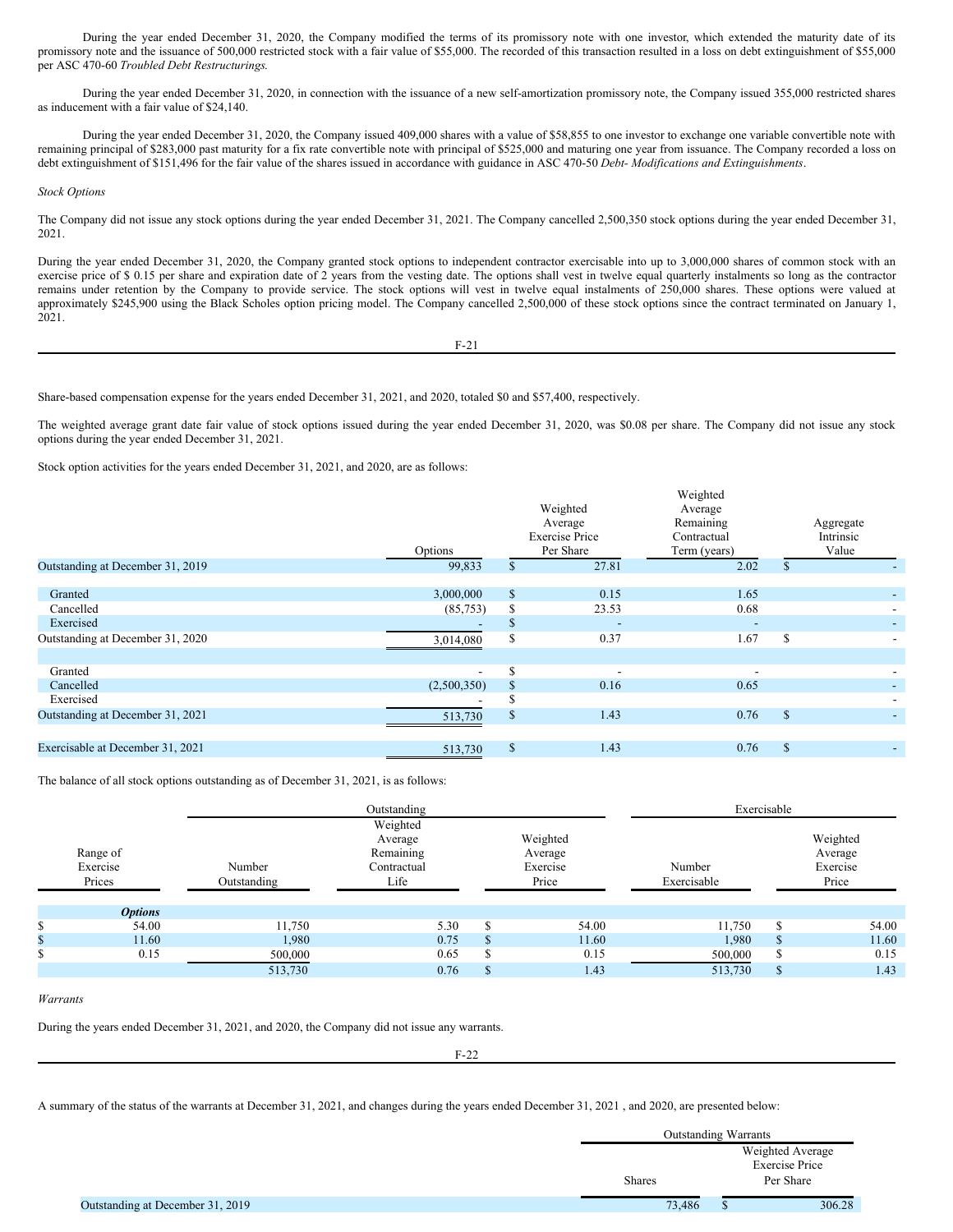| Granted                          |             |             |              |          | $\qquad \qquad \blacksquare$ | \$           |               | $\overline{\phantom{a}}$ |
|----------------------------------|-------------|-------------|--------------|----------|------------------------------|--------------|---------------|--------------------------|
| Cancelled                        |             |             |              |          | (33,920)                     | \$           |               | 404.55                   |
| Exercised                        |             |             |              |          | (271)                        | \$           |               | 44.35                    |
| Outstanding at December 31, 2020 |             |             |              |          | 39,295                       | \$           |               | 200.72                   |
|                                  |             |             |              |          |                              |              |               |                          |
| Granted                          |             |             |              |          | $\overline{\phantom{a}}$     | \$           |               |                          |
| Cancelled                        |             |             |              |          | (17,095)                     | \$           |               | 384.39                   |
| Exercised                        |             |             |              |          |                              |              |               |                          |
| Outstanding at December 31, 2021 |             |             |              |          | 22,200                       |              |               | 59.25                    |
|                                  |             |             |              |          |                              |              |               |                          |
| Exercisable at December 31, 2021 |             |             |              |          | 22,200                       | $\mathbb{S}$ |               | 59.25                    |
|                                  |             |             |              |          |                              |              |               |                          |
|                                  |             | Outstanding |              |          |                              |              | Exercisable   |                          |
|                                  |             | Weighted    |              |          |                              |              |               |                          |
|                                  |             | Average     |              | Weighted |                              |              |               | Weighted                 |
| Range of                         |             | Remaining   |              | Average  |                              |              |               | Average                  |
| Exercise                         | Number      | Contractual |              | Exercise | Number                       |              |               | Exercise                 |
| Prices                           | Outstanding | Life        |              | Price    | Exercisable                  |              |               | Price                    |
|                                  |             |             |              |          |                              |              |               |                          |
| <b>Warrants</b>                  |             |             |              |          |                              |              |               |                          |
| \$<br>14.50-50.00                | 10,326      | 0.35        | $\mathbb{S}$ | 32.64    |                              | 10,326       | \$            | 32.64                    |
| \$<br>51.00-100.00               | 10,595      | 0.29        | S            | 77.47    |                              | 10,595       | \$            | 77.47                    |
| \$<br>101.25-239.00              | 1,203       | 0.30        | $\mathbf S$  | 114,19   |                              | 1,203        | \$            | 114.19                   |
| 266.88                           | 76          | 0.30        | S            | 266.88   |                              | 76           | \$            | 266.88                   |
|                                  | 22,200      | 0.32        | $\mathbf S$  | 59.25    |                              | 22,200       | $\mathsf{\$}$ | 59.25                    |
|                                  |             |             |              |          |                              |              |               |                          |

# **Note 7 – Related Party and former Related Parties Transactions**

One executive officer, one former executive and one former operational manager of the Company have agreed to defer a portion of their compensation until cash flow improves. As of December 31, 2021, and 2020, the balances of their deferred compensation were \$1,289,625 and \$1,240,575, which reflects \$300,000 accrual of deferred compensation and \$250,950 cash repayments of deferred compensation during the year ended December 31, 2021, and \$535,000 accrual of deferred compensation, \$192,900 cash repayments during the year ended December 31, 2020.

From time-to-time officers of the Company advance monies to the Company to cover costs. During the years ended December 31, 2021, and 2020, officers and operational manager advanced \$13,530 and \$30,074 of funds to the Company of which \$13,405 and \$23,545 were repaid during the years then ended. The Company also repaid \$6,529 of accounts payable due to the Company's Chief Executive Officer during the year ended December 31, 2021.

The balance of short-term advances due to one officer and executive of the Company at December 31, 2021, and 2020 was \$125 and \$6,529, respectively and is included in the Company's accounts payable balance as of December 31, 2021.

At December 31, 2021 and 2020, notes payable remain outstanding to the former President of the Company, in the amounts of \$126,100 and \$143,000, respectively. At December 31, 2021 and 2020, accrued interest on these notes payable totaled \$67,787 and \$54,271, respectively, and are included in accrued interest on the consolidated balance sheets.

#### F-23

# **Note 8 - Income taxes**

The Company files income tax returns with the Internal Revenue Service ("IRS") and various state jurisdictions. For jurisdictions in which tax filings are prepared, the Company is subject to income tax examinations by state tax authorities and federal tax authorities for all tax years.

The deferred tax assets are mainly comprised of net loss carryforwards. As of December 31, 2021, and 2020, the Company had approximately \$29,900,000 and \$26,900,000 of federal net operating loss carryforwards, respectively, that it can use to offset a certain amount of taxable income in the future. Some of these federal net operating loss carryforwards begin to expire in 2030. The resulting deferred tax asset is offset by a 100% valuation allowance due to the uncertainty of its realization. Utilization of these net operating losses could be limited under Section 382 of the Internal Revenue Code of 1986, as amended (the "Code"), and similar state laws based on ownership changes and the value of the Company's stock.

A reconciliation of the provision for income tax expense with the expected income tax computed by applying the federal statutory income tax rate to income before provision for income taxes was as follows for the years ended December 31, 2021, and 2020:

|                                               | 2021     | 2020      |
|-----------------------------------------------|----------|-----------|
| Income tax computed at federal statutory rate | $-21.0%$ | $-21.0\%$ |
| State taxes, net of federal benefit           | $-7.0\%$ | $-7.1\%$  |
| Non-Deductible expenses                       | $1.0\%$  | 15.0%     |
| Change in valuation allowance                 | 27.0%    | 13.1%     |
| Total                                         | $0.0\%$  | $0.0\%$   |
|                                               |          |           |
| $F-24$                                        |          |           |

The primary difference between income tax expense attributable to continuing operations and the amount of income tax expense that would result from applying domestic federal statutory rates to income before provision for income taxes relates to the change in the valuation allowance.

The Company has adopted the accounting standards that clarify the accounting for uncertainty in income taxes recognized in an enterprise's financial statements and prescribes a recognition threshold of more likely than not and a measurement process for financial statement recognition and measurement of a tax position taken or expected to be taken in a tax return. In making this assessment, a company must determine whether it is more likely than not that a tax position will be sustained upon examination, based solely on the technical merits of the position, and must assume that the tax position will be examined by taxing authorities. Our policy is to include interest and penalties related to unrecognized tax benefits in income tax expense. Interest and penalties totaled \$0 for the years ended December 31, 2021, and 2020.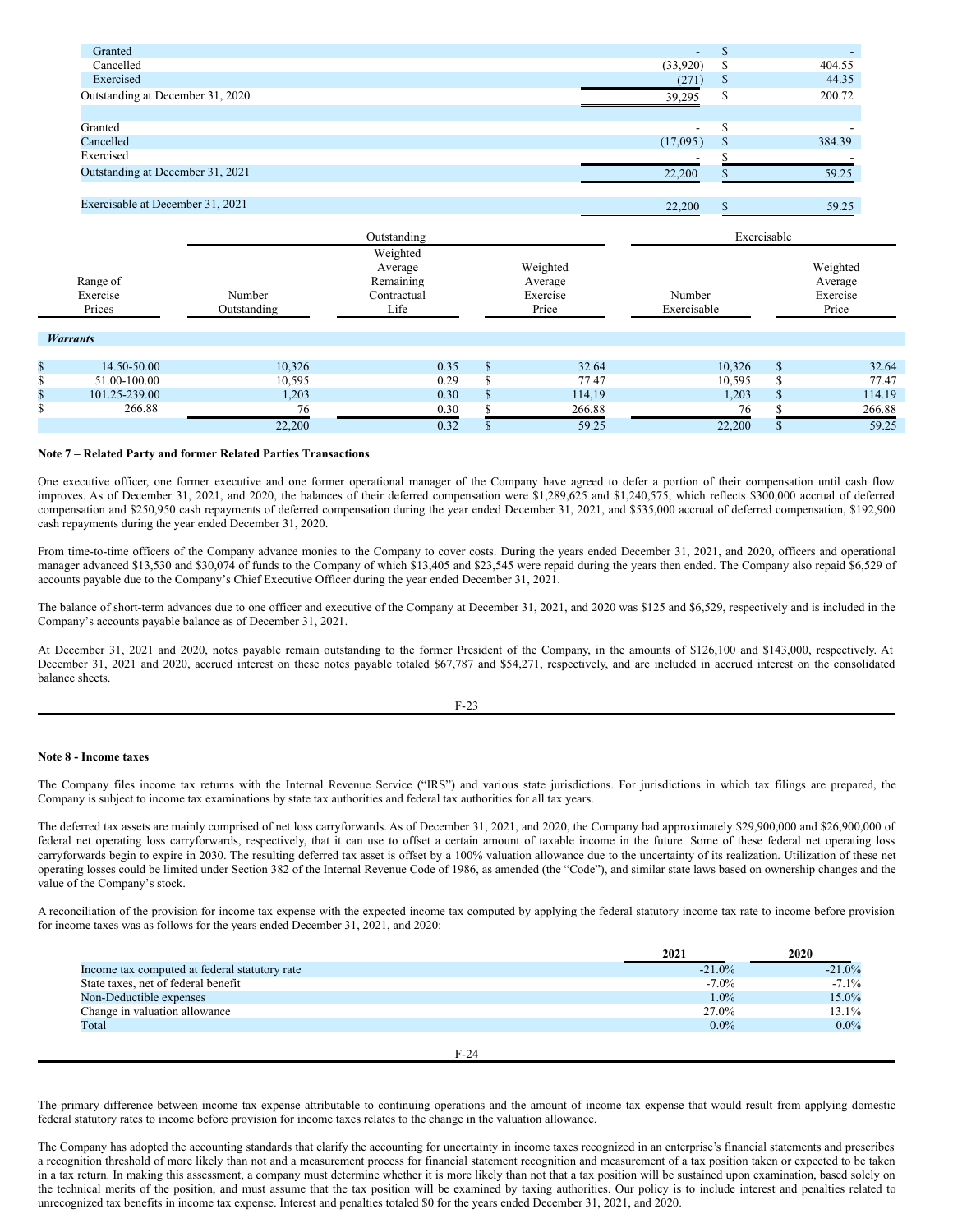# **Note 9 - Commitments and Contingencies**

#### *Legal matters*

We were defendants in a case entitled *Auctus Fund, LLC v. Endonovo Therapeutics, Inc. et.al* 20-cv-11286-PBS filed in the Federal District Court in Massachusetts in July 2020. The complaint sought damages related to a variable rate convertible note dated in August 2019 in the original amount of \$275,250 and alleged various counts of State and Federal securities laws violations, breach of contract, fraud, consumer fraud and other claimed theories of damages while claiming damages in excess of \$500,000, other unspecified damages and attorney fees. Auctus filed an amended complaint that was responded to by way of a motion to dismiss. On February 28, 2022, the Court granted our motion to dismiss, refused to extend supplemental jurisdiction over the State law claims and held that as a result of the dismissal, the Company's counterclaims were moot. To date neither party has appealed the ruling. Due to the nature of our business, we may become active in litigation relating to the defense, or assertion of our patent rights or other corporate matters .

The Company is subject to certain legal proceedings, which it considers routine to its business activities. As of December 31, 2021, the Company believes, after consultation with legal counsel, that the ultimate outcome of such legal proceedings, whether individually or in the aggregate, is not likely to have a material adverse effect on the Company's financial position, results of operations or liquidity.

## **Note 10 – Concentrations.**

*Sales*

During the year ended December 31, 2021, we had two significant customers which accounted for 28% and 25% of sales.

During the year ended December 31, 2020, we had two significant customers which accounted for 36% and 20% of sales.

F-25

#### *Supplier*

We also have a single source for our bioelectric medical devices, which account for 100% of our sales. The interruption of products provided by this supplier would adversely affect our business and financial condition unless an alternative source of products could be found.

*Accounts Receivable*

At December 31, 2021, and 2020, we had two customers which accounted for 67% and 33% of our accounts receivable balances.

## **Note 11 - Subsequent Events.**

Subsequent to December 31, 2021, the Company prepared and filed an offering circular on Form 1-A with the Securities and Exchange Commission relating to an offering of up to \$5,000,000 gross amount of the Company's common stock.

Subsequent to December 31, 2021, an aggregate of 3,700,000 shares of restricted common stock were issued on the conversion of \$0 of principal and \$74,000 of accrued interest pursuant to Variable Notes.

Subsequent to December 31, 2021, the Company issued 2, 428,777 shares of common stock pursuant to a debt settlement agreement with existing convertible debt holder .

Subsequent to December 31, 2021, the Company executed two convertible notes for a total aggregate principal of \$200,000, carrying coupon of 15%, with due date at the earlier of 30 days after qualification of Form 1-A or November and December 2022, convertible six months from issuance date at a fixed conversion rate. Pursuant to the executed share purchase agreements, the Company issued fully vested 1,400,000 commitment shares.

Subsequent to December 31, 2021, the Board of director approved the issuance of 67,500,000 shares of common stock for past services with estimated fair value of approximately \$1.2 million.

As a result of these issuances, the total number of common shares outstanding is 149,527,538 , Preferred B shares outstanding is 600, Preferred C shares outstanding is 763 and Preferred D shares outstanding is 305.

#### F-26

# **PART III Exhibits**

| <b>EXHIBIT</b> |                                                                                                                                                             |
|----------------|-------------------------------------------------------------------------------------------------------------------------------------------------------------|
| <b>NUMBER</b>  | <b>DESCRIPTION</b>                                                                                                                                          |
| 1.1            | Broker-Dealer Agreement, dated February 3, 2022, between the Company and Dalmore Group, LLC, Previously Filed,                                              |
| 1.2            | Finder's Fee Agreement, dated March 15, 2022, between the Company and J.H.Darbie & Co. Filed herewith                                                       |
| 2.1            | Share Exchange Agreement. Incorporated by reference to the current report on Form 8-K filed with the Securities and Exchange Commission on March 21, 2012.  |
|                | Incorporated by reference from exhibit 2.1 to our annual financial statements on Form 10-K filed with the SEC on May 4, 2020.                               |
| 3.1            | Articles of Incorporation. Incorporated by reference to the registration statement filed with the Securities and Exchange Commission on September 22, 2011. |
| 3.2            | By-Laws. Incorporated by reference to the registration statement filed with the Securities and Exchange Commission on September 22, 2011.                   |
| 3.3            | Agreement and Plan of Merger (Delaware reincorporation). Incorporated by reference to the registration statement filed with the Securities and Exchange     |
|                | Commission on September 22, 2011.                                                                                                                           |
| 3.4            | Certificate of Designation (Super AA Voting Preferred). Incorporated by reference to the Annual Report on Form 10-K for the year ended December 31, 2012    |
| 3.5            | Articles of Amendment -Name Change. Incorporated by reference to Exhibit 3.1 to Form 8-K filed with the Securities and Exchange Commission on January 24,   |
|                | 2014.                                                                                                                                                       |
| 3.6            | Articles of Amendment – Increase Authorized Shares. Incorporated by reference to Exhibit 3.1 to Form 8-K filed with the Securities and Exchange Commission  |
|                | on January 24, 2014.                                                                                                                                        |
| 3.7            | Articles of Amendment – Reverse Stock Split. Incorporated by reference to Exhibit 3.7 to Form S-1 amendment filed with the Securities and Exchange          |
|                | Commission on October 6, 2016.                                                                                                                              |
| 3.8            | Certificate of Designation Series B Preferred Stock. Incorporated by reference to Exhibit 3.1 to Current Report on Form 8-K filed with the Securities and   |
|                | Exchange Commission February 10, 2017.                                                                                                                      |
|                |                                                                                                                                                             |

3.9 Certificate of Designation Series C Preferred Stock. [Incorporated](https://www.sec.gov/Archives/edgar/data/1528172/000149315217015035/ex10-4.htm) by reference to Exhibit 10.4 to Current Report on Form 8-K filed with the Securities and Exchange Commission December 26, 2017.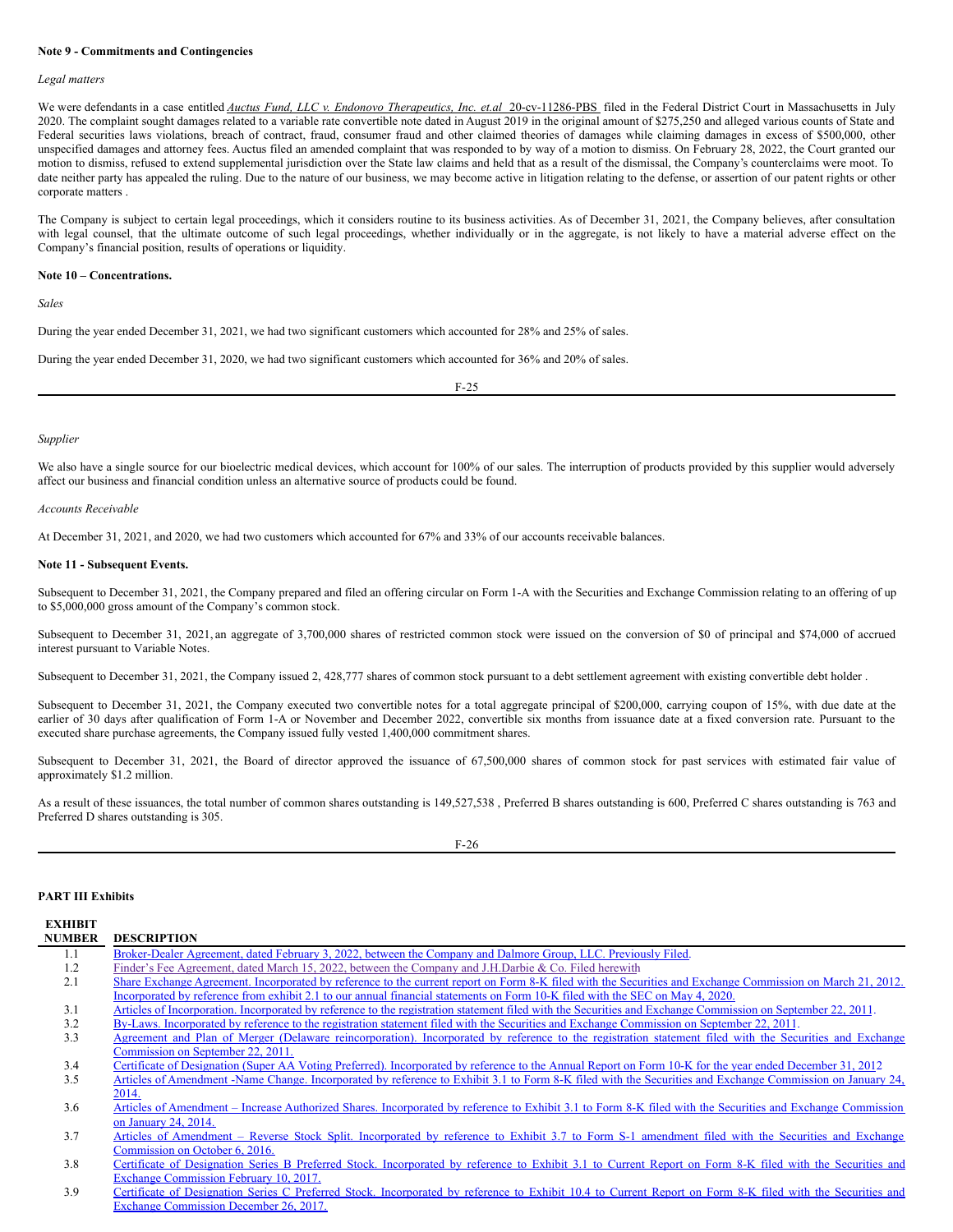- 3.10 Articles of Amendment Authorizing additional Shares. [Incorporated](https://www.sec.gov/Archives/edgar/data/1528172/000149315218013627/ex3-1.htm) by reference to Exhibit 3.1 to Form 8-K filed with the Securities and Exchange Commission on September 18, 2018.
- 4.1 Form of [Subscription](#page-42-0) Agreement Filed herewith
- 6.1 Investment Agreement by and between the Company and Azure Capital, dated as of December 31, 2018. [Incorporated](https://www.sec.gov/Archives/edgar/data/1528172/000149315219000084/ex10-1.htm) by reference to like numbered exhibit to Current Report on Form 8-k filed with the Securities Exchange Commission on January 3, 2018.
- 6.2 Registration Rights Agreement by and between the Company and Azure Capital, dated as of December 31, 2018. [Incorporated](https://www.sec.gov/Archives/edgar/data/1528172/000149315219000084/ex10-2.htm) by reference to like numbered exhibit to Current Report on Form 8-k filed with the Securities Exchange Commission on January 3, 2018.
- 6.3 Acquisition Agreement between the Company and We Heal Animals, Inc. [Incorporated](https://www.sec.gov/Archives/edgar/data/1528172/000146970913000665/ex10_1apg.htm) by reference to Exhibit 10.1 to Current Report on Form 8-K filed November 19, 2013
- 6.4 Settlement and Mutual Release, effective November 22, 2018, between the Company and Rio Grande [Neurosciences,](https://www.sec.gov/Archives/edgar/data/1528172/000149315217015035/ex10-1.htm) LLC. Incorporation by reference to Exhibit 10.1 to current report on Form 8-K filed with the Securities and Exchange Commission on December 26, 2017.
- 6.5 Exchange Agreement dated as of November 30, 2018, between the Company and Eagle Equities, LLC. [Incorporated](https://www.sec.gov/Archives/edgar/data/1528172/000149315218017181/ex10-1.htm) by reference to Exhibit 10.1 to Current Report on Form 8-K filed with the Securities Exchange Commission on December 7, 2018.
- 6.6 Secured \$1,500,000 Convertible Promissory Note, dated as of November 30, 2018, issued by the Company and Eagle Equities, LLC. [Incorporated](https://www.sec.gov/Archives/edgar/data/1528172/000149315218017181/ex10-2.htm) by reference to Exhibit 10.2 to Current Report on Form 8-K filed with the Securities Exchange Commission on December 7, 2018.
- 11.1 Consent of Independent Public [Accountants.](#page-46-0) Filed Herewith.
- 12.1 Opinion of Frank J. Hariton, Esq. Filed [herewith](#page-47-0).

# **SIGNATURES**

Pursuant to the requirements of Regulation A, the issuer certifies that it has reasonable grounds to believe that it meets all of the requirements for filing on Form 1-A and has duly caused this Offering Statement to be signed on its behalf by the undersigned, thereunto duly authorized, in the City of Woodland Hills, California on May 10, 2022.

# **Endonovo Therapeutics, Inc.**

Dated: May 10, 2022 By: */s/ Alan B. Collier*

Alan B. Collier Chief Executive Officer and Interim Chief Financial Officer and Principal Accounting Officer

This offering statement has been signed by the following persons in the capacities and on the dates indicated.

| Signature             | <b>Title</b> | Date         |
|-----------------------|--------------|--------------|
| /s/ Alan B. Collier   | Director     | May 10, 2022 |
| Name: Alan B. Collier |              |              |
|                       |              |              |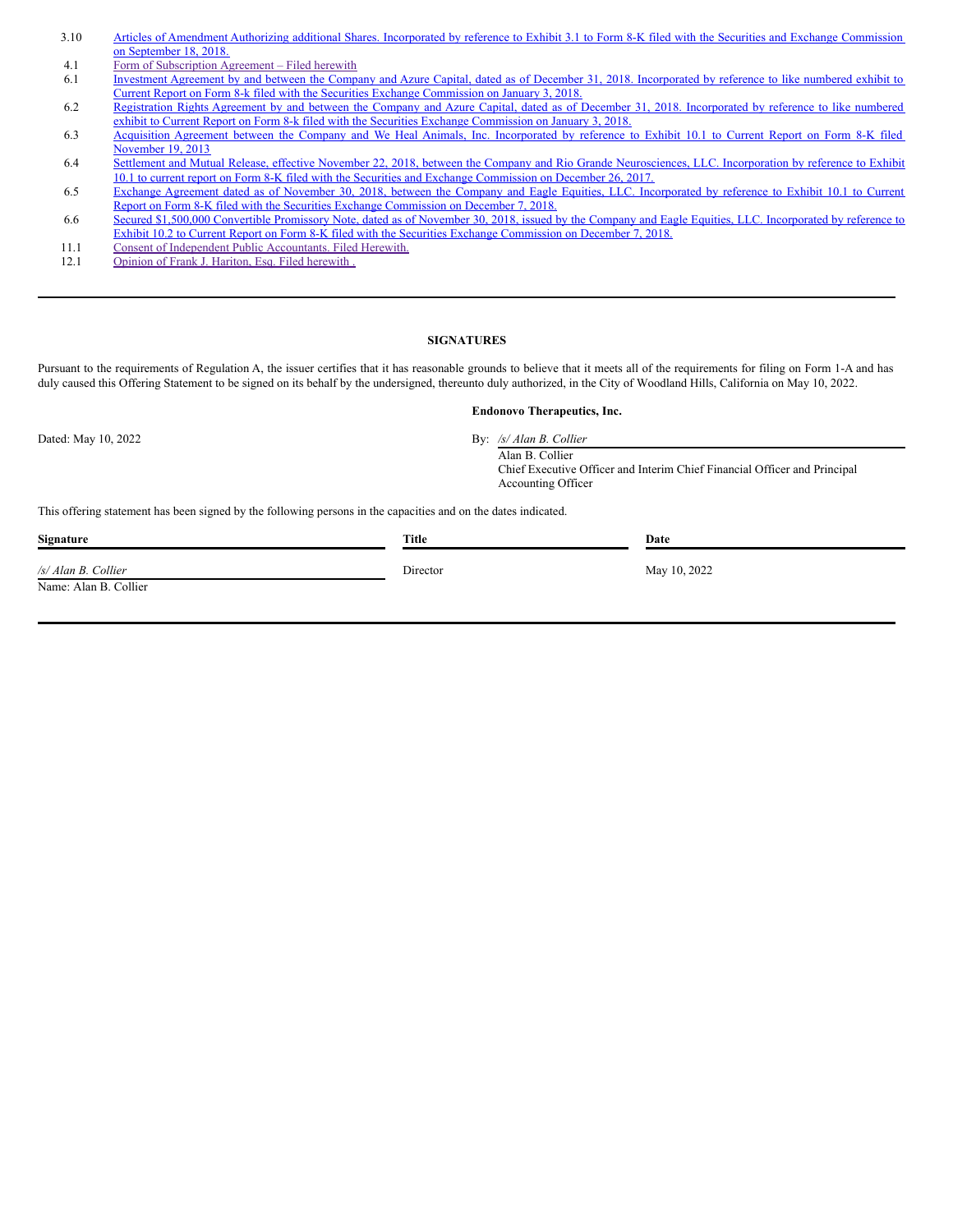

Endonovo Therapeutics, Inc. 6320 Canoga Avenue 15th Floor Woodland Hills, CA 91367

#### Re: Finder's Fee Agreement

Dear Alan Collier:

As you know, Endonovo Therapeutics, Inc. (the "Issuer"), has expressed an interest in obtaining private equity or debt capital for various purposes. This letter agreement ("Agreement") sets forth the terms and conditions upon which J.H. Darbie & Co., Inc. ("Darbie"), will introduce the Issuer to third-party investors (each, an "Introduced Party").

## 1. Nature of Agreement and Services.

(a) Promptly upon execution of this Agreement by the Issuer, Darbie will use its best efforts to initiate an introduction between principals of the Introduced Party and the Issuer. The Issuer understands that Darbie is not guaranteeing that a Transaction (as defined herein) will be consummated, is not offering to purchase any securities of the Issuer, and is not obligated to provide any additional services beyond the scope of this Agreement.

(b) Issuer is not at the time of this Agreement a customer, affiliate, or representative of Darbie.

(c) Darbie is not providing any recommendation to the Issuer in connection with any possible Transaction.

(d) Darbie has not provided any investment banking, advisory, or analytic services to the Issuer, including underwriting or placement agent services, either as principal or agent, in connection with the offer or sale of any securities of the Issuer, and Issuer specifically acknowledges that Darbie will not provide any investment banking, advisory, or analytic services to the Issuer, including underwriting or placement agent services, either as principal or agent, in connection with the offer or sale of any securities of the Issuer under this Agreement.

(e) Darbie is not and will not be a party to any contract entered into between the Issuer and any Introduced Party.

(f) Darbie will not participate in any way in fulfilling any obligations to any Introduced Party undertaken by the Issuer, including services relating to the offer or sale of securities, such as: (i) performing any independent analysis of the offer or sale of securities; (ii) engaging in any due diligence activities; (iii) assisting in or providing financing for such purchases; (iv) providing any advice relating to the valuation of or the financial advisability of such an investment; (v) advising or providing information regarding the suitability of any investment for any person; or (vi) handling any funds or securities.

> J.H. Darbie & Co. 48 Wall Street, Suite 1206 New York, NY 10005 Telephone: 212-269-7271 Fax: 212-269-7330 www.jhdarbie.com

J H DARBIE & CO., INC. Endonovo Therapeutics, Inc. March 7, 2022 Page 2

2. Term.

(a) This Agreement will remain in effect for a period of  $120$  days from its date (the "Term"). Darbie will have the right to terminate this Agreement immediately upon written notice to the Issuer. The Issuer will not have the right to terminate this Agreement unless there has been a breach by Darbie of a material term of this Agreement, and the Issuer has provided Darbie with written notice of such breach; *provided*, *however*, Darbie will have the right to cure such breach within 10 days of the date of the notice sent by the Issuer. Notwithstanding termination of this Agreement, Darbie will be entitled to receive compensation under section 3 in the event the Issuer and an Introduced Party consummate a Transaction (as defined herein) at any time during the period commencing on the date hereof and ending 24 months from the later of the **date of the** termination of this Agreement or the last funding of a Transaction between the Issuer and the Introduced Party. Sections 2, 3, 6, 8, and 11 will survive termination of this Agreement.

(b) If: (i) during the 24 months following termination or expiration of this Agreement, any Introduced Party purchases equity or debt securities from the Issuer; or (ii) during the Term, an Introduced Party enters into an agreement to purchase securities from the Issuer, which is consummated at any time thereafter; each of the foregoing, a "Transaction," the Issuer will pay Darbie, upon the receipt of the purchase price for the securities or the close of the Transaction, a Finder's Fee in the amount that would otherwise have been payable to Darbie in accordance with this Agreement had such Transaction occurred during the Term.

3. Finder's Fee and Expenses.

(a) In consideration of the foregoing, upon consummation of the closing regarding a financing on behalf of the Issuer, directly or through a structured Transaction with a Introduced Party, Darbie will be entitled to receive a finder fee ("Finder's Fee") in cash equal to 8% (3% for investments through the Reg-A) of the gross proceeds of an equity/convertible debt transaction and/or cash equal to 4% of the gross proceeds of a non-convertible debt transaction received by the Issuer within three business days from the closing date. The Issuer and the Introduced Party will not be obligated to pay Darbie if the Issuer does not receive the Transaction Proceeds.

(b) Within three days of closing the Transaction a warrant in the form, appropriately completed to reflect the following terms. The Issuer also shall pay Darbie non-callable warrants of the Issuer issuable to Darbie, or its designee simultaneously with the closing of the Transaction equal to 8% (0% for investments through the Reg-A) warrant coverage of the amount raised. The warrants shall entitle the holder thereof to purchase securities of the Issuer at a purchase price equal to 120% of the Introduced Party's exercise price of the Transaction or the public market closing price of the Issuer's common stock on the date of the Transaction, whichever is lower (such price, the "Warrant Price"). The warrants shall be exercisable immediately after the date of issuance, shall have anti-dilutive price protection, participating registration rights, and shall expire 5 years after the date of issuance. If warrants are issued to investors in a Transaction, the Darbie warrants shall have the same terms as the warrants issued to investors in the applicable Transaction, except that such Darbie warrants shall have an exercise price equal to 120% of the Warrant Price.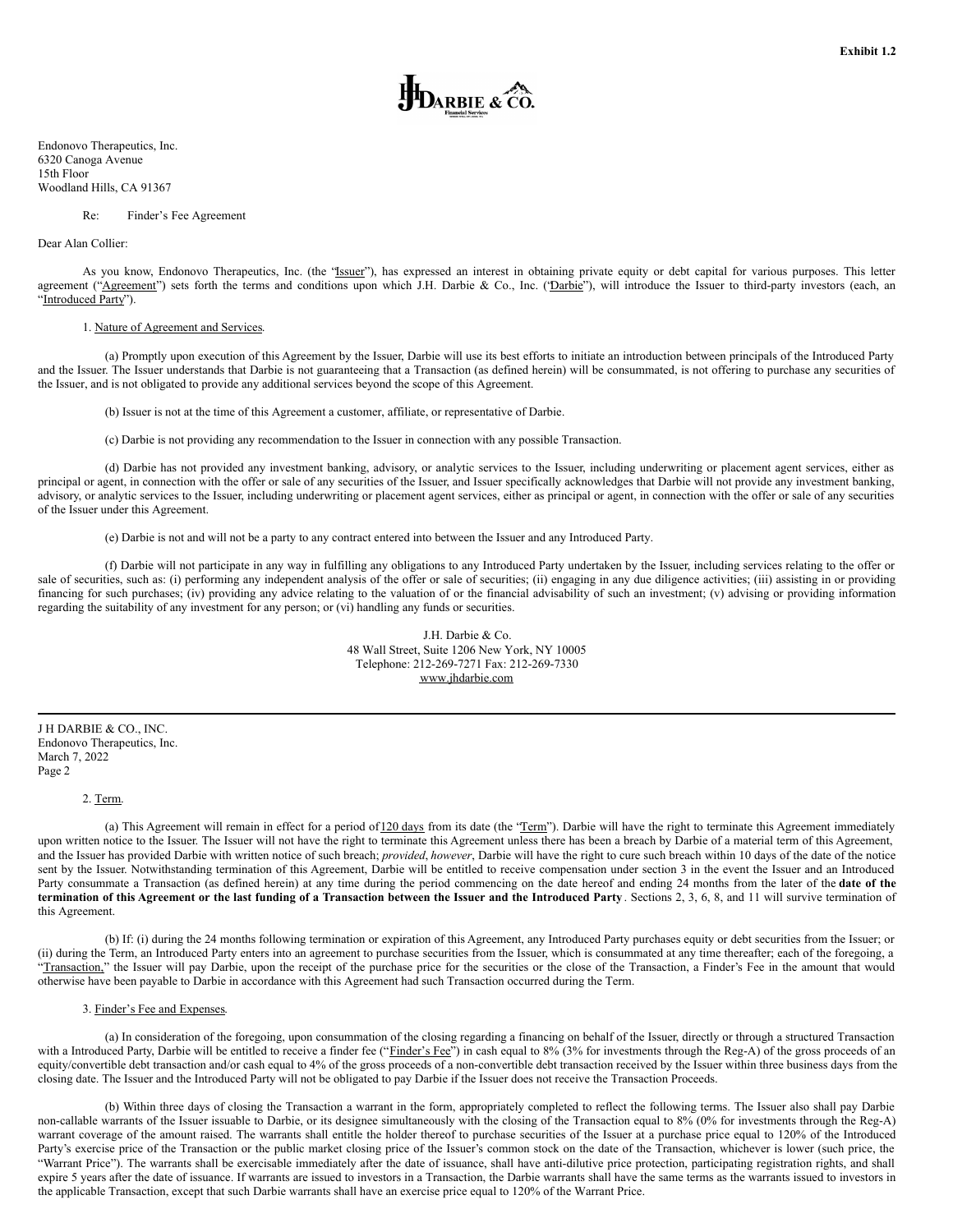<span id="page-38-0"></span>(c) In the event that the Issuer proceeds with a non-financing transaction with one or more Introduced Parties, then prior to closing the Issuer and Darbie shall mutually agree upon compensation payable to Darbie which may include an ownership interest in the resulting licensed, joint venture and/or merged/acquiring entity. In the event the Issuer completes a non-financing transaction with an Introduced Party, without first agreeing with Darbie on the finder's fee for the non-financing transaction, then Darbie shall be entitled to receive a cash fee equal to 6% of any licensing fees payable upon receipt by the licensor, a cash fee equal to 6% of the value of the Issuer related portion of the surviving entity resulting from any merger or acquisition payable upon closing of the transaction and, in the case of a joint venture, equal to 6% of Darbie's ownership portion of the joint venture.

(d) The Finder's Fee will be paid in cash and will be payable whether or not the Transaction involves equity or debt securities, or a combination of equity and debt securities and cash or is made on the installment-sale basis. The Finder's Fee will be deducted from the Transaction Proceeds by the Introduced Party, and the Introduced Party will remit the Finder's Fee directly to Darbie on Issuer's behalf. For purposes of this Agreement "Transaction Proceeds" will mean the fair market value of all cash and securities received by the Issuer from the Introduced Party, including a debt repayment or debt assumption, all determined in accordance with generally accepted accounting principles. Notwithstanding the foregoing, in the event that the Transaction Proceeds are received by the Issuer in installments, the compensation payable to Darbie hereunder will be due and payable upon receipt by the Issuer of each installment in the same manner described earlier in this section.

J H DARBIE & CO., INC. Endonovo Therapeutics, Inc. March 7, 2022 Page 3

(e) Darbie will be solely liable for the payment of any taxes imposed or arising out of any Finder's Fee received by it under this Agreement.

(f) Issuer agrees to not circumvent Darbie by entering into business relations with any Introduced Party without providing payment of the agreed upon Finder's Fee as stated in this Agreement.

(g) Issuer and Darbie will each pay its own expenses arising out of or relating to this Agreement.

4. Preexisting Relationship. Before it makes any introduction of a potential Introduced Investor, Darbie shall advise the issuer of the identity of such party. In the event Issuer has prior evidentiary communication with an Introduced Party, the Issuer will notify Darbie of such a relationship and, upon written request, provide documentation of the Issuer's prior communication with an Introduced Party. Communication will include phone or e-mail contact or written representations by both Issuer and an Introduced Party of a preexisting relationship. For purposes of this paragraph, email communication is deemed acceptable. If the prior relationship is established in accordance with this paragraph, Darbie shall not receive any fees in connection with such investor and such investor shall be deemed to be not an Introduced Party.

5. Confidential Information. Darbie will hold in confidence, for a period of two years from the date hereof, any confidential information that the Issuer may provide to it pursuant to this Agreement unless the Issuer gives Darbie permission in writing to disclose such confidential information to a specific third party. Notwithstanding the foregoing, Darbie will not be required to maintain confidentiality for information: (a) that is or becomes part of the public domain through no fault or action of Darbie; (b) of which it had independent knowledge prior to disclosure to it by the Issuer; (c) that comes into Darbie's possession in the normal and routine course of its own business from and through independent, nonconfidential sources; or (d) that is required to be disclosed by Darbie by governmental or security regulatory requirements. If Darbie is requested or required (by oral questions, interrogatories, requests for information or document subpoenas, civil investigative demands, or similar process) to disclose any confidential information supplied to it by the Issuer, or the existence of other negotiations in the course of its dealings with the Issuer or its representatives, Darbie will, unless prohibited by law, promptly notify the Issuer of such a request so that the Issuer may seek an appropriate protective order.

6. Independent Contractor. Nothing in this Agreement will constitute a business combination, joint venture, partnership, or employment relationship between the Issuer and Darbie. Darbie acknowledges and agrees that it is merely and strictly acting as a finder, and not as an agent, employee, or representative of the Issuer, and has no authority to negotiate for or to bind the Issuer. This Agreement is not exclusive, and each party is free to enter into similar arrangements with third parties. Darbie agrees it will not make, publish, or distribute any advertisement or marketing material using the trademarks, logos, trade names or abbreviations thereof, or any other such identifying mark or name of the Issuer or its affiliates without the prior consent of the Issuer.

7. Indemnification. The Issuer agrees to indemnify and hold harmless Darbie and its officers, directors, employees, agents, representatives, and controlling persons (and the officers, directors, employees, agents, representatives, and controlling persons of each of them), from and against any and all losses, claims, damages, liabilities, costs, and expenses (and all actions, suits, proceedings, or claims in respect thereof) and any legal or other expenses in giving testimony or furnishing documents in response to a subpoena or otherwise (including the cost of investigating, preparing, or defending any such action, suit, proceeding or claim, whether or not in connection with any action, suit, proceeding, or claim in which Darbie or the Issuer is a party), as and when incurred, directly or indirectly, caused by, relating to, based upon, or arising out of Darbie's service pursuant to this Agreement, including any suit based upon the terms and conditions of a Transaction or information, representations, or warranties provided by the Issuer to a Transaction party by the Issuer. The Issuer further agrees that Darbie will incur no liability to the Issuer for any acts or omissions by Darbie arising out of or relating to this Agreement or Darbie's performance or failure to perform any services under this Agreement, except for Darbie's intentional or willful misconduct. Further, in no event will Darbie be liable to the Issuer or to any third party or Transaction party for an amount in excess of the cash compensation received pursuant to section 3 hereof. This section 8 will survive the termination of this Agreement. Notwithstanding the foregoing, no party otherwise entitled to indemnification will be entitled thereto to the extent such party has been determined to have acted in a manner that has been deemed as gross negligence or willful misconduct regarding the matter for which indemnification is sought herein.

J H DARBIE & CO., INC. Endonovo Therapeutics, Inc. March 7, 2022 Page 4

8. Notices. Any notice, demand, request, or other communication permitted or required under this Agreement will be in writing and will be deemed to have been given as of the date so delivered, if personally delivered; as of the date so sent, if sent by electronic mail and receipt is acknowledged by the recipient; and one day after the date so sent, if delivered by overnight courier service; addressed as follows:

| If to the Issuer: | Endonovo Therapeutics, Inc.  |
|-------------------|------------------------------|
|                   | 6320 Canoga Avenue           |
|                   | 15th Floor                   |
|                   | Woodland Hills, CA 91367     |
|                   | Attn: Alan Collier           |
|                   | Email: acollier@endonovo.com |
| If to Darbie, to: | J. H. Darbie & Co., Inc.     |
|                   | 48 Wall Street, Suite 1206   |
|                   | New York, NY 10005           |
|                   | Attn: Xavier Vicuna          |
|                   | Email: ib@jhdarbie.com       |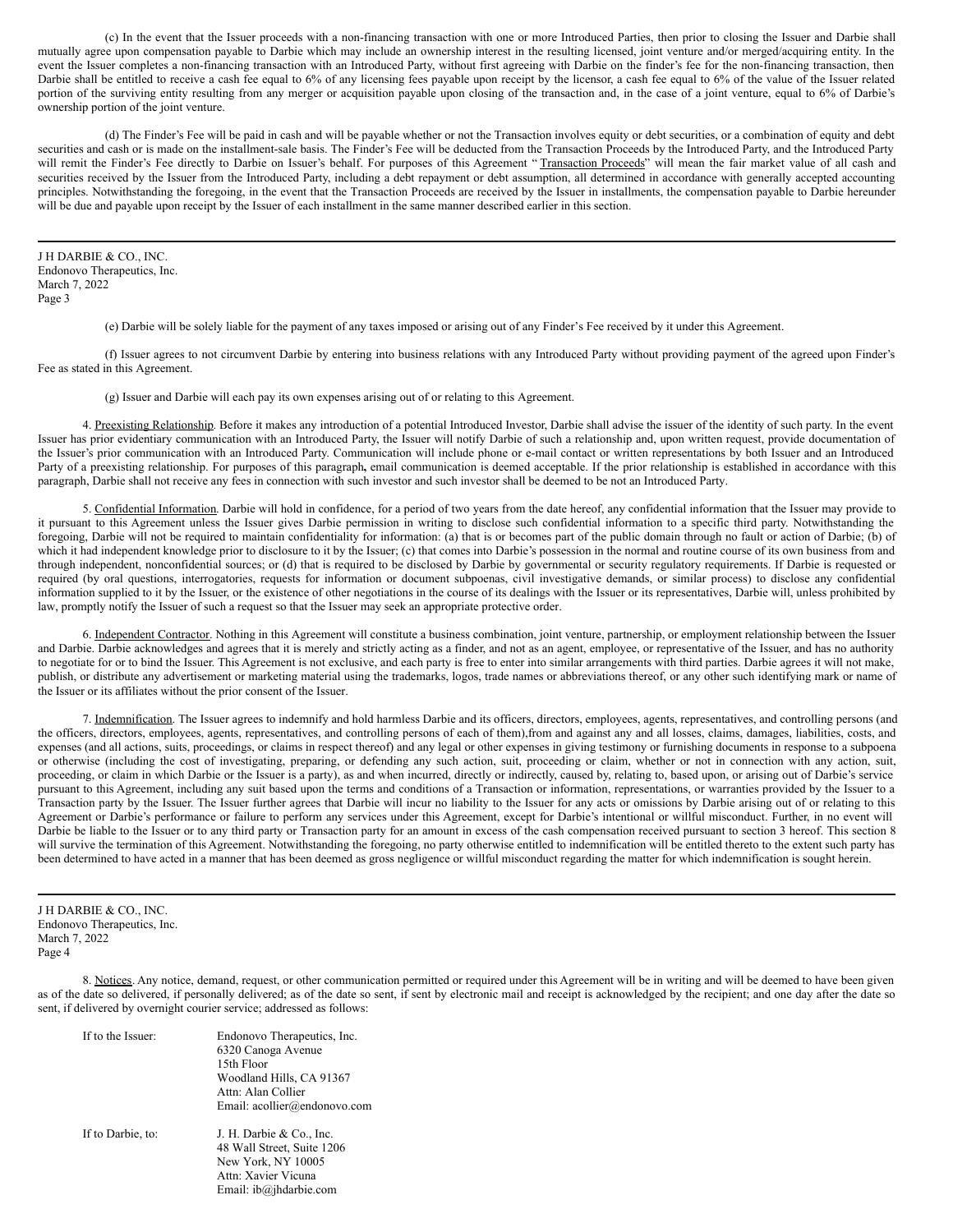Notwithstanding the foregoing, service of legal process or other similar communications will not be given by electronic mail and will not be deemed duly given under this Agreement if delivered by such means. Each party, by notice duly given in accordance herewith, may specify a different address for the giving of any notice hereunder.

9. Successors and Assigns. No party will assign its rights, duties, and obligations under this Agreement without the written consent of the other party, which will not be unreasonably withheld, except as otherwise specifically contemplated in this Agreement. This Agreement will be binding upon, inure to the benefit of, and be enforceable by the parties and their permitted successors and assigns.

10. Governing Law and Enforcement. This Agreement will be governed by and construed under and in accordance with the laws of the state of New York, without giving effect to any choice or conflict of law provision or rule (whether the state of New York or any other jurisdiction) that would cause the application of the laws of any jurisdiction other than the state of New York. All matters involving the Issuer and Darbie, whether arising under this Agreement or otherwise will be heard and determined by mediation or arbitration.

11. Entire Agreement. This Agreement incorporates and includes all prior negotiations, correspondence, conversations, agreements, or understandings applicable to the matters contained herein, and the parties agree that there are no commitments, agreements, or understandings concerning the subject matter of this Agreement that are not contained in this document. The parties acknowledge that, in deciding to enter into this Agreement, they have not relied upon any statements, promises, or representations, written or oral, express or implied, other than those set forth in this Agreement. Accordingly, it is agreed that no deviation from the terms hereof will be predicated upon any prior representations or agreements, whether oral or written. The parties acknowledge that they have negotiated this Agreement at arm's-length with adequate representation on an equal basis, and the filing of a suit challenging the negotiated terms of this Agreement by either party will be deemed a default and this Agreement will be terminated as provided herein.

12. Amendment. Any amendment, modification, or waiver of the terms of this Agreement must be executed in writing by both parties.

J H DARBIE & CO., INC. Endonovo Therapeutics, Inc. March 7, 2022 Page 5

13. Severability. The provisions of this Agreement are severable and should any provision hereof be void, voidable, or unenforceable under any applicable law, such void, voidable, or unenforceable provision will not affect or invalidate any other provision of this Agreement, which will continue to govern the relative rights and duties of the parties as though the void, voidable, or unenforceable provision was not a part hereof. In addition, it is the intention and agreement of the parties that all the terms and conditions hereof be enforced to the fullest extent permitted by law.

14. Warranty of Authority. Each of the individuals signing this Agreement on behalf of a party hereto warrants and represents that such individual is duly authorized and empowered to enter in this Agreement and bind such party hereto.

15. Counterpart Signatures. This Agreement may be executed in any number of counterparts (and any counterpart may be executed by original, portable document format (pdf), or facsimile signature), each of which when executed and delivered will be deemed an original, but all of which will constitute one and the same instrument.

If the foregoing is acceptable to you, please so indicate by signing in the space provided below and returning a signed copy of this Agreement to us for our records.

## Sincerely,

# **J.H. DARBIE & CO., INC.**

By:

Name: Xavier Vicuna Title: Vice President

# **ENDONOVO THERAPEUTICS, INC.**

By:

Name: Alan Collier<br>Title: CEO  $Title$ 

Agreed to and accepted this \_\_\_\_\_\_\_\_ day of March 2022.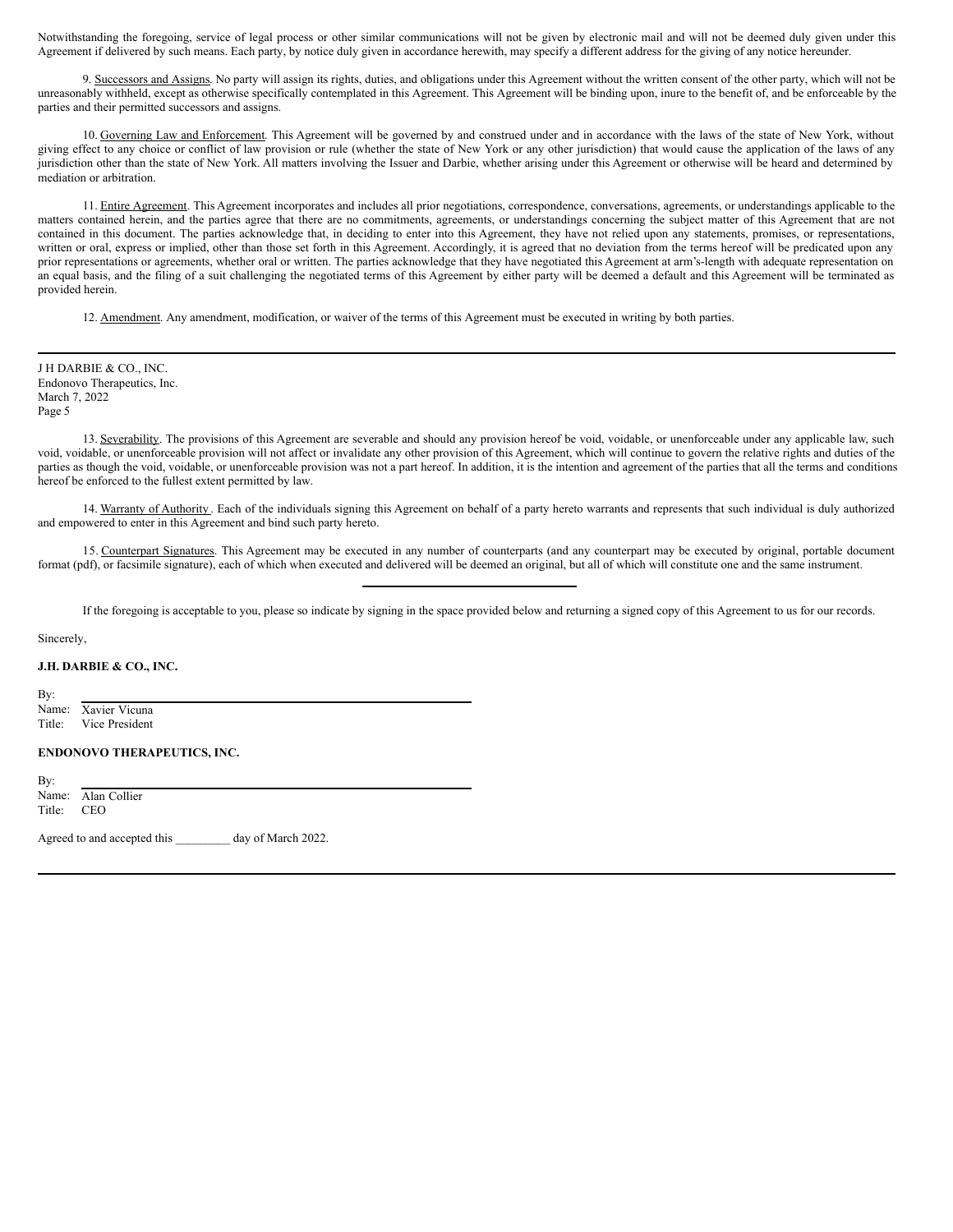## **SUBSCRIPTION AGREEMENT**

**THIS INVESTMENT INVOLVES A HIGH DEGREE OF RISK.** THIS INVESTMENT IS SUITABLE ONLY FOR PERSONS WHO CAN BEAR THE ECONOMIC RISK FOR AN INDEFINITE PERIOD OF TIME AND WHO CAN AFFORD TO LOSE THEIR ENTIRE INVESTMENT. FURTHERMORE, INVESTORS MUST UNDERSTAND THAT SUCH INVESTMENT IS ILLIQUID AND IS EXPECTED TO CONTINUE TO BE ILLIQUID FOR AN INDEFINITE PERIOD OF TIME. NO PUBLIC MARKET EXISTS FOR THE SECURITIES, AND NO PUBLIC MARKET IS EXPECTED TO DEVELOP FOLLOWING THIS OFFERING.

THE SECURITIES OFFERED HEREBY HAVE NOT BEEN REGISTERED UNDER THE SECURITIES ACT OF 1933, AS AMENDED (THE "SECURITIES ACT"), OR ANY STATE SECURITIES OR BLUE SKY LAWS AND ARE BEING OFFERED AND SOLD IN RELIANCE ON EXEMPTIONS FROM THE **REGISTRATION REQUIREMENTS OF THE ACT AND STATE SECURITIES OR BLUE SKY LAWS.** ALTHOUGH AN OFFERING STATEMENT HAS BEEN FILED WITH THE SECURITIES AND EXCHANGE COMMISSION (THE "SEC"), THAT OFFERING STATEMENT DOES NOT INCLUDE THE SAME INFORMATION THAT WOULD BE INCLUDED IN A REGISTRATION STATEMENT UNDER THE SECURITIES ACT. THE SECURITIES HAVE NOT BEEN APPROVED OR DISAPPROVED BY THE SEC, ANY STATE SECURITIES COMMISSION OR OTHER REGULATORY AUTHORITY, NOR HAVE ANY OF THE FOREGOING AUTHORITIES PASSED UPON THE MERITS OF THIS OFFERING OR THE ADEQUACY OR ACCURACY OF THE SUBSCRIPTION AGREEMENT OR ANY OTHER MATERIALS OR INFORMATION MADE AVAILABLE TO SUBSCRIBER IN CONNECTION WITH THIS OFFERING OVER THE WEB-BASED PLATFORM MAINTAINED BY OR FOR THE COMPANY (THE "PLATFORM") OR THROUGH DALMORE GROUP, LLC (THE "BROKER"). ANY REPRESENTATION TO THE CONTRARY IS UNLAWFUL.

INVESTORS WHO ARE NOT "ACCREDITED INVESTORS" (AS THAT TERM IS DEFINED IN SECTION 501 OF REGULATION D PROMULGATED UNDER THE ACT) ARE SUBJECT TO LIMITATIONS ON THE AMOUNT THEY MAY INVEST, AS SET OUT IN SECTION 4. THE COMPANY IS RELYING ON THE REPRESENTATIONS AND WARRANTIES SET FORTH BY EACH SUBSCRIBER IN THIS SUBSCRIPTION AGREEMENT AND THE OTHER INFORMATION PROVIDED BY SUBSCRIBER IN CONNECTION WITH THIS OFFERING TO DETERMINE THE APPLICABILITY TO THIS OFFERING OF EXEMPTIONS FROM THE REGISTRATION REQUIREMENTS OF THE ACT.

**THE OFFERING MATERIALS MAY CONTAIN FORWARD-LOOKING STATEMENTS AND INFORMATION RELATING TO, AMONG OTHER THINGS, THE COMPANY, ITS BUSINESS PLAN AND STRATEGY, AND ITS INDUSTRY.** THESE FORWARD-LOOKING STATEMENTS ARE BASED ON THE BELIEFS OF, ASSUMPTIONS MADE BY, AND INFORMATION CURRENTLY AVAILABLE TO THE COMPANY'S MANAGEMENT. WHEN USED IN THE OFFERING MATERIALS, THE WORDS "ESTIMATE," "PROJECT," "BELIEVE," "ANTICIPATE," "INTEND," "EXPECT" AND SIMILAR EXPRESSIONS ARE INTENDED TO IDENTIFY FORWARD-LOOKING STATEMENTS, WHICH CONSTITUTE FORWARD LOOKING STATEMENTS. THESE STATEMENTS REFLECT MANAGEMENT'S CURRENT VIEWS WITH RESPECT TO FUTURE EVENTS AND ARE SUBJECT TO RISKS AND UNCERTAINTIES THAT COULD CAUSE THE COMPANY'S ACTUAL RESULTS TO DIFFER MATERIALLY FROM THOSE CONTAINED IN THE FORWARD-LOOKING STATEMENTS. INVESTORS ARE CAUTIONED NOT TO PLACE UNDUE RELIANCE ON THESE FORWARD-LOOKING STATEMENTS, WHICH SPEAK ONLY AS OF THE DATE ON WHICH THEY ARE MADE. THE COMPANY DOES NOT UNDERTAKE ANY OBLIGATION TO REVISE OR UPDATE THESE FORWARD-LOOKING STATEMENTS TO REFLECT EVENTS OR CIRCUMSTANCES AFTER SUCH DATE OR TO REFLECT THE OCCURRENCE OF UNANTICIPATED EVENTS.

**THE COMPANY MAY NOT BE OFFERING THE SECURITIES IN EVERY STATE.** THE OFFERING MATERIALS DO NOT CONSTITUTE AN OFFER OR SOLICITATION IN ANY STATE OR JURISDICTION IN WHICH THE SECURITIES ARE NOT BEING OFFERED.

THE COMPANY RESERVES THE RIGHT IN ITS SOLE DISCRETION AND FOR ANY REASON WHATSOEVER TO MODIFY, AMEND AND/OR WITHDRAW ALL OR A PORTION OF THE OFFERING AND/OR ACCEPT OR REJECT IN WHOLE OR IN PART ANY PROSPECTIVE INVESTMENT IN THE SECURITIES OR TO ALLOT TO ANY PROSPECTIVE INVESTOR LESS THAN THE AMOUNT OF SECURITIES SUCH INVESTOR DESIRES TO **PURCHASE.** EXCEPT AS OTHERWISE INDICATED, THE OFFERING MATERIALS SPEAK AS OF THEIR DATE. NEITHER THE DELIVERY NOR THE PURCHASE OF THE SECURITIES SHALL, UNDER ANY CIRCUMSTANCES, CREATE ANY IMPLICATION THAT THERE HAS BEEN NO CHANGE IN THE AFFAIRS OF THE COMPANY SINCE THAT DATE.

TO: Endonovo Therapeutics, Inc. 6320 Canoga Avenue - 15th Floor Woodland Hills, California 91367

#### Ladies and Gentlemen:

# 1. Subscription.

(a) The undersigned ("Subscriber") hereby irrevocably subscribes for and agrees to purchase the Common Stock, par value \$0.0001 per share (the "Securities"), of Endonovo Therapeutics, Inc., a Delaware corporation (the "Company"), at a purchase price of  $$[0,0XX]$  per share of the Securities (the "Per Security Price"), upon the terms and conditions set forth herein. The minimum subscription per Subscriber is \$5,000. The rights of the Securities are as set forth in the Certificate of Incorporation included as an exhibit to the Offering Statement of the Company filed with the SEC (the "Offering Statement").

(b) Subscriber understands that the Securities are being offered pursuant to an offering circular dated [XX, 2022] (the "Offering Circular") filed with the SEC as part of the Offering Statement. By executing this Subscription Agreement, Subscriber acknowledges that Subscriber has received this Subscription Agreement, copies of the Offering Circular and Offering Statement including exhibits thereto and any other information required by the Subscriber to make an investment decision.

(c) The Subscriber's subscription may be accepted or rejected in whole or in part, at any time prior to a Closing Date (as hereinafter defined), by the Company at its sole discretion. In addition, the Company, at its sole discretion, may allocate to Subscriber only a portion of the number of Securities Subscriber has subscribed for. The Company will notify Subscriber whether this subscription is accepted (whether in whole or in part) or rejected. If Subscriber's subscription is rejected, Subscriber's payment (or portion thereof if partially rejected) will be returned to Subscriber within 30 days of such rejection without interest and all of Subscriber's obligations hereunder shall terminate.

(d) The aggregate number of Securities sold shall not exceed XXXX shares issued for cash consideration (the "Maximum Offering"). The Company may accept subscriptions until \_\_\_\_\_, unless otherwise extended by the Company in its sole discretion in accordance with applicable SEC regulations for such other period required to sell the Maximum Offering (the "Termination Date"). The Company may elect at any time to close all or any portion of this offering, on various dates at or prior to the Termination Date (each a "Closing Date").

(e) In the event of rejection of this subscription in its entirety, or in the event the sale of the Securities (or any portion thereof) is not consummated for any reason, this Subscription Agreement shall have no force or effect, except for Section 5 hereof, which shall remain in force and effect.

(f) The terms of this Subscription Agreement shall be binding upon Subscriber and its transferees, heirs, successors and assigns (collectively, "Transferees"); provided that for any such transfer to be deemed effective, the Transferee shall have executed and delivered to the Company in advance an instrument in a form acceptable to the Company in its sole discretion, pursuant to which the proposed Transferee shall acknowledge, agree, and be bound by the representations and warranties of Subscriber and terms of this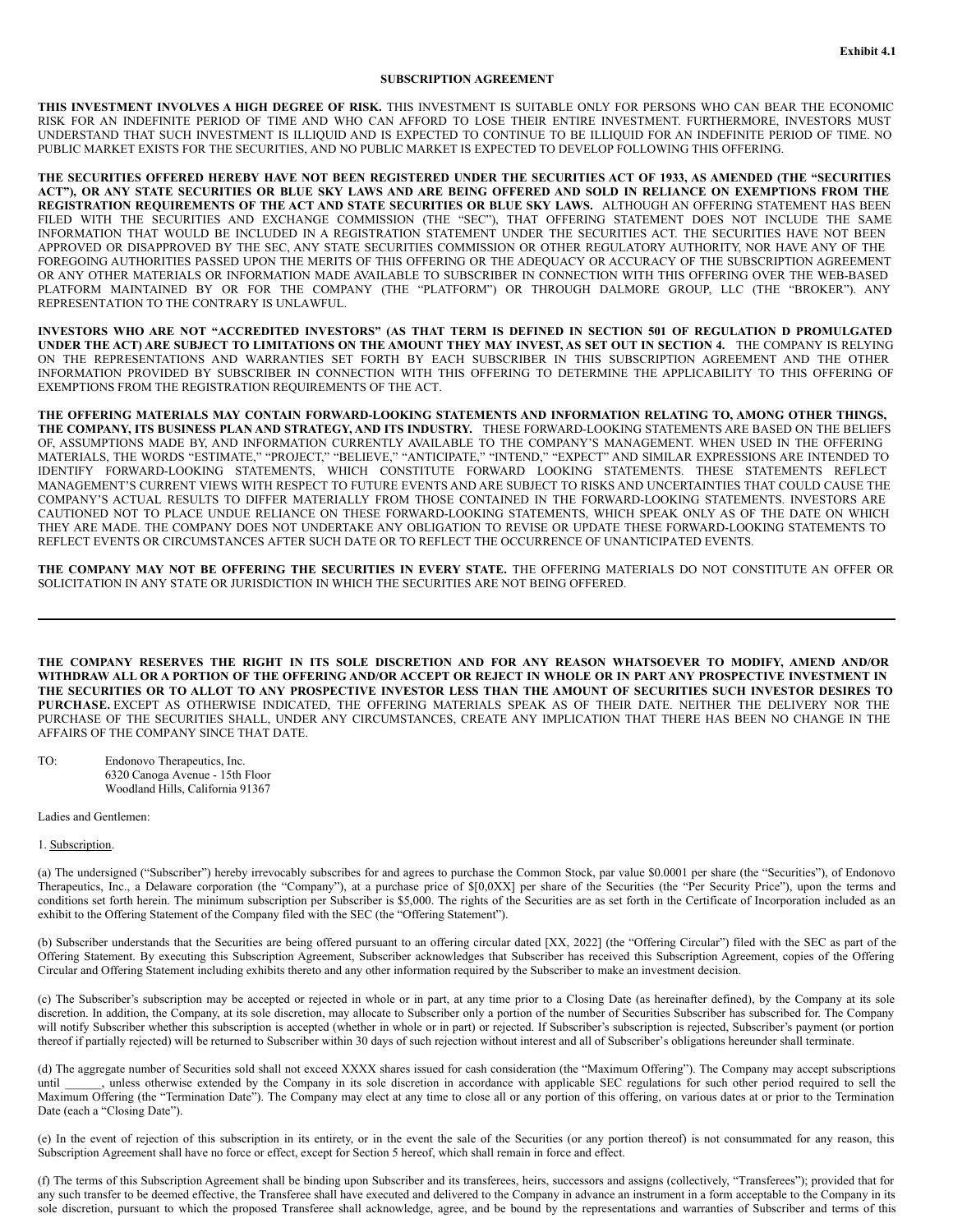Subscription Agreement. The Company shall not record any transfer of Securities on its books unless and until such Transferee shall have complied with the terms of this Section 1(g).

## 2. Purchase Procedure.

(a) Payment. The purchase price for the Securities shall be paid simultaneously with the execution and delivery to the Company of the signature page of this Subscription Agreement. Subscriber shall deliver a signed copy of this Subscription Agreement, along with payment for the aggregate purchase price of the Securities by ACH electronic transfer or wire transfer to an account designated by the Company, by credit or debit card, or by any combination of such methods, subject to the Company's right to reject payments made by wire transfer in the Company's sole discretion.

(b) No Escrow. Payment for the Securities shall be received by the Company into a segregated account from the undersigned by transfer of immediately available funds, credit or debit card, or other means approved by the Company at least two days prior to the applicable Closing Date, in the amount as set forth on the signature page hereto. Funds will be immediately available to the Company upon acceptance of the subscription. The undersigned shall receive notice and evidence of the digital entry of the number of the Securities owned by undersigned reflected on the books and records of the Company and verified by Equity Stock Transfer, LLC (the "Transfer Agent"), which books and records shall bear a notation that the Securities were sold in reliance upon Regulation A.

## 3. Representations and Warranties of the Company.

The Company represents and warrants to Subscriber that the following representations and warranties are true and complete in all material respects as of the date of each Closing Date, except as otherwise indicated. For purposes of this Agreement, an individual shall be deemed to have "knowledge" of a particular fact or other matter if such individual is actually aware of such fact. The Company will be deemed to have "knowledge" of a particular fact or other matter if one of the Company's current officers has, or at any time had, actual knowledge of such fact or other matter.

(a) Organization and standing. The Company is a corporation duly formed, validly existing and in good standing under the laws of the State of Delaware. The Company has all requisite power and authority to own and operate its properties and assets, to execute and deliver this Subscription Agreement, and any other agreements or instruments required hereunder. The Company is duly qualified and is authorized to do business and is in good standing as a foreign corporation in all jurisdictions in which the nature of its activities and of its properties (both owned and leased) makes such qualification necessary, except for those jurisdictions in which failure to do so would not have a material adverse effect on the Company or its business.

(b) Issuance of the Securities. The issuance, sale and delivery of the Securities in accordance with this Subscription Agreement has been duly authorized by all necessary corporate action on the part of the Company. The Securities, when so issued, sold and delivered against payment therefor in accordance with the provisions of this Subscription Agreement, will be duly and validly issued, fully paid and non-assessable.

(c) Authority for Agreement. The execution and delivery by the Company of this Subscription Agreement and the consummation of the transactions contemplated hereby (including the issuance, sale and delivery of the Securities) are within the Company's powers and have been duly authorized by all necessary corporate action on the part of the Company. Upon full execution hereof, this Subscription Agreement shall constitute a valid and binding agreement of the Company, enforceable against the Company in accordance with its terms, except (i) as limited by applicable bankruptcy, insolvency, reorganization, moratorium, and other laws of general application affecting enforcement of creditors' rights generally, (ii) as limited by laws relating to the availability of specific performance, injunctive relief, or other equitable remedies and (iii) with respect to provisions relating to indemnification and contribution, as limited by considerations of public policy and by federal or state securities laws.

(d) No filings. Assuming the accuracy of the Subscriber's representations and warranties set forth in Section 4 hereof, no order, license, consent, authorization or approval of, or exemption by, or action by or in respect of, or notice to, or filing or registration with, any governmental body, agency or official is required by or with respect to the Company in connection with the execution, delivery and performance by the Company of this Subscription Agreement except (i) for such filings as may be required under Regulation A or under any applicable state securities laws, (ii) for such other filings and approvals as have been made or obtained, or (iii) where the failure to obtain any such order, license, consent, authorization, approval or exemption or give any such notice or make any filing or registration would not have a material adverse effect on the ability of the Company to perform its obligations hereunder.

(e) Capitalization. The authorized and outstanding securities of the Company immediately prior to the initial investment in the Securities is as set forth under "*Securities Being* Offered" in the Offering Circular. Except as set forth in the Offering Circular, as of the date of the Offering Circular, there are no outstanding options, warrants, rights (including conversion or preemptive rights and rights of first refusal), or agreements of any kind (oral or written) for the purchase or acquisition from the Company of any of its securities.

(f) Financial statements. Complete copies of the Company's financial statements of the Company (the "Financial Statements) have been made available to the Subscriber and appear in the Offering Circular. The Financial Statements are based on the books and records of the Company and fairly present in all material respects the financial condition of the Company as of the respective dates that they was prepared. Pinnacle Accountancy Group of Utah, which has audited or reviewed the Financial Statements, is an independent accounting firm within the rules and regulations adopted by the SEC.

(g) Proceeds. The Company shall use the proceeds from the issuance and sale of the Securities as set forth in "Use of Proceeds" in the Offering Circular.

(h) Litigation. Except as set forth in the Offering Circular, there is no pending action, suit, proceeding, arbitration, mediation, complaint, claim, charge or investigation before any court, arbitrator, mediator or governmental body, or to the Company's knowledge, currently threatened in writing (a) against the Company or (b) against any consultant, officer, manager, director or key employee of the Company arising out of his or her consulting, employment or board relationship with the Company or that could otherwise materially impact the Company.

4. Representations and Warranties of Subscriber. By executing this Subscription Agreement, Subscriber (and, if Subscriber is purchasing the Securities subscribed for hereby in a fiduciary capacity, the person or persons for whom Subscriber is so purchasing) represents and warrants, which representations and warranties are true and complete in all material respects as of such Subscriber's respective Closing Date(s):

(a) Requisite Power and Authority. Such Subscriber has all necessary power and authority under all applicable provisions of law to execute and deliver this Subscription Agreement, and other agreements required hereunder and to carry out their provisions. All action on Subscriber's part required for the lawful execution and delivery of this Subscription Agreement and other agreements required hereunder have been or will be effectively taken prior to the Closing Date. Upon their execution and delivery, this Subscription Agreement and other agreements required hereunder will be valid and binding obligations of Subscriber, enforceable in accordance with their terms, except (a) as limited by applicable bankruptcy, insolvency, reorganization, moratorium or other laws of general application affecting enforcement of creditors' rights and (b) as limited by general principles of equity that restrict the availability of equitable remedies.

(b) Investment Representations. Subscriber understands that the Securities have not been registered under the Securities Act of 1933, as amended (the "Securities Act"). Subscriber also understands that the Securities are being offered and sold pursuant to an exemption from registration contained in the Securities Act based in part upon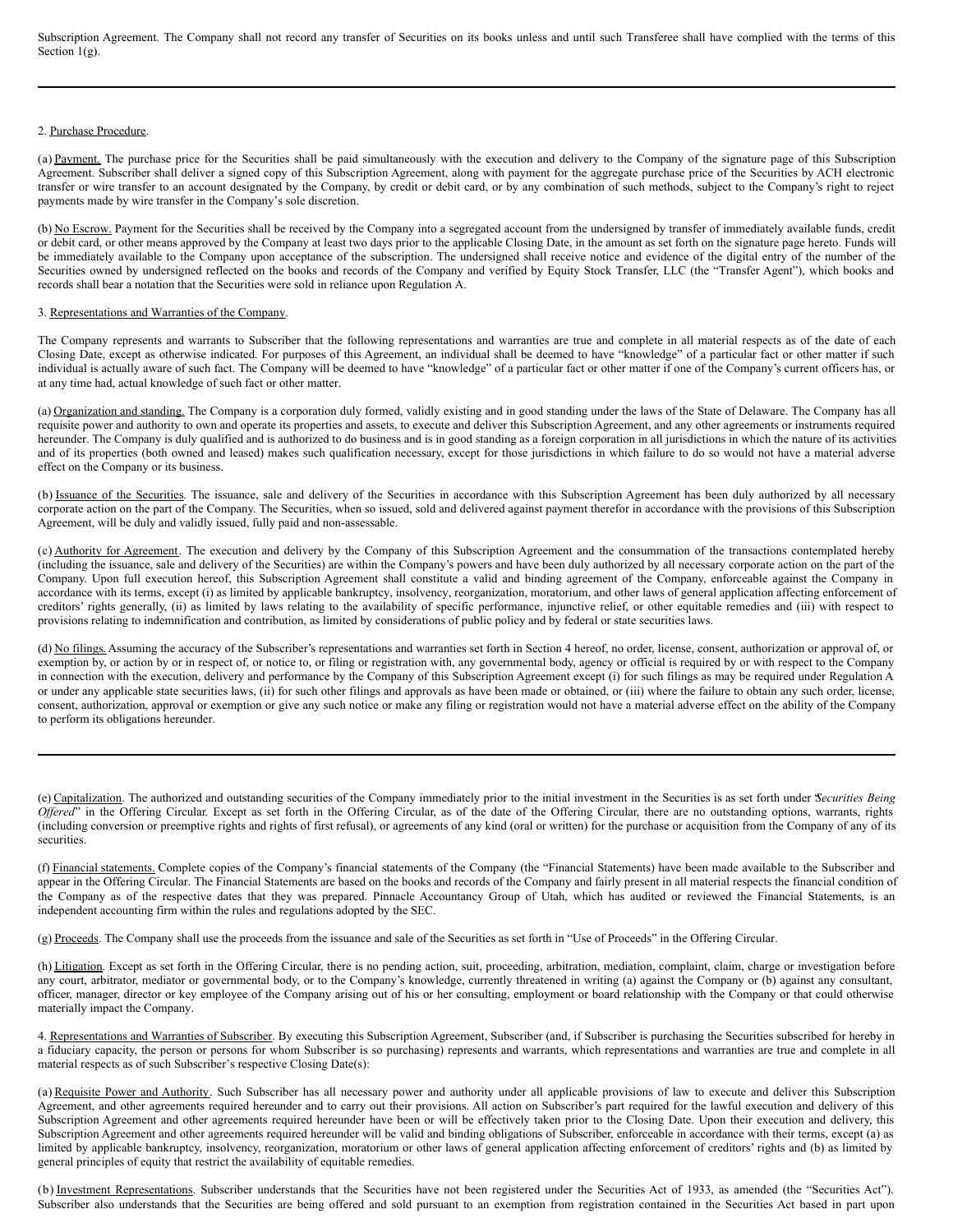#### <span id="page-42-0"></span>Subscriber's representations contained in this Subscription Agreement.

(c) Illiquidity and Continued Economic Risk. Subscriber acknowledges and agrees that there is no ready public market for the Securities and that there is no guarantee that a market for their resale will ever exist. Subscriber must bear the economic risk of this investment indefinitely and the Company has no obligation to list the Securities on any market or take any steps (including registration under the Securities Act or the Securities Exchange Act of 1934, as amended (the "Exchange Act")) with respect to facilitating trading or resale of the Securities. Subscriber acknowledges that Subscriber is able to bear the economic risk of losing Subscriber's entire investment in the Securities. Subscriber also understands that an investment in the Company involves significant risks and has taken full cognizance of and understands all of the risk factors relating to the purchase of Securities.

(d) Accredited Investor Status or Investment Limits. Subscriber represents that either:

- (i) Subscriber is an "accredited investor" within the meaning of Rule 501 of Regulation D under the Securities Act. Subscriber represents and warrants that the information set forth in response to question (c) on the signature page hereto concerning Subscriber is true and correct; or
- (ii) The purchase price set out in paragraph (b) of the signature page to this Subscription Agreement, together with any other amounts previously used to purchase Securities in this offering, does not exceed 10% of the greater of the Subscriber's annual income or net worth.

Subscriber represents that to the extent it has any questions with respect to its status as an accredited investor, or the application of the investment limits, it has sought professional advice.

(e) Shareholder information. Within five days after receipt of a request from the Company, the Subscriber hereby agrees to provide such information with respect to its status as a shareholder (or potential shareholder) and to execute and deliver such documents as may reasonably be necessary to comply with any and all laws and regulations to which the Company is or may become subject. Subscriber further agrees that in the event it transfers any Securities, it will require the transferee of such Securities to agree to **provide such information to the Company as a condition of such transfer.**

(f) Company Information. Subscriber has had such opportunity as it deems necessary (which opportunity may have presented through online chat or commentary functions) to discuss the Company's business, management and financial affairs with managers, officers and management of the Company and has had the opportunity to review the Company's operations and facilities. Subscriber has also had the opportunity to ask questions of and receive answers from the Company and its management regarding the terms and conditions of this investment. Subscriber acknowledges that except as set forth herein, no representations or warranties have been made to Subscriber, or to Subscriber's advisors or representative, by the Company or others with respect to the business or prospects of the Company or its financial condition.

(g) Valuation. The Subscriber acknowledges that the price of the Securities was set by the Company on the basis of the Company's internal valuation and no warranties are made as to value. The Subscriber further acknowledges that future offerings of Securities may be made at lower valuations, with the result that the Subscriber's investment will bear a lower valuation.

(h) Domicile. Subscriber maintains Subscriber's domicile (and is not a transient or temporary resident) at the address shown on the signature page.

(i) No Brokerage Fees. There are no claims for brokerage commission, finders' fees or similar compensation in connection with the transactions contemplated by this Subscription Agreement or related documents based on any arrangement or agreement binding upon Subscriber.

(j) Foreign Investors. If Subscriber is not a United States person (as defined by Section 7701(a)(30) of the Internal Revenue Code of 1986, as amended), Subscriber hereby represents that it has satisfied itself as to the full observance of the laws of its jurisdiction in connection with any invitation to subscribe for the Securities or any use of this Subscription Agreement, including (i) the legal requirements within its jurisdiction for the purchase of the Securities, (ii) any foreign exchange restrictions applicable to such purchase, (iii) any governmental or other consents that may need to be obtained, and (iv) the income tax and other tax consequences, if any, that may be relevant to the purchase, holding, redemption, sale, or transfer of the Securities. Subscriber's subscription and payment for and continued beneficial ownership of the Securities will not violate any applicable securities or other laws of the Subscriber's jurisdiction.

5. Survival of Representations and Indemnity. The representations, warranties and covenants made by the Subscriber shall survive the Termination Date of this Agreement. The Subscriber agrees to indemnify and hold harmless the Company and its respective officers, directors and affiliates, and each other person, if any, who controls the Company within the meaning of Section 15 of the Securities Act against any and all loss, liability, claim, damage and expense whatsoever (including, but not limited to, any and all reasonable attorneys' fees, including attorneys' fees on appeal) and expenses reasonably incurred in investigating, preparing or defending against any false representation or warranty or breach of failure by the Subscriber to comply with any covenant or agreement made by the Subscriber herein or in any other document furnished by the Subscriber to any of the foregoing in connection with this transaction.

6. Governing Law; Jurisdiction. This Subscription Agreement shall be governed and construed in accordance with the laws of the State of Delaware.

EACH OF THE SUBSCRIBER AND THE COMPANY CONSENTS TO THE JURISDICTION OF ANY STATE OR FEDERAL COURT OF COMPETENT JURISDICTION LOCATED WITHIN THE STATE OF DELAWARE AND NO OTHER PLACE AND IRREVOCABLY AGREES THAT ALL ACTIONS OR PROCEEDINGS RELATING TO THIS SUBSCRIPTION AGREEMENT NOT ARISING UNDER THE FEDERAL SECURITIES LAWS MAY BE LITIGATED IN SUCH COURTS. EACH OF SUBSCRIBER AND THE COMPANY ACCEPTS FOR ITSELF AND HIMSELF AND IN CONNECTION WITH ITS AND HIS RESPECTIVE PROPERTIES, GENERALLY AND UNCONDITIONALLY, THE EXCLUSIVE JURISDICTION OF THE AFORESAID COURTS AND WAIVES ANY DEFENSE OF FORUM NON CONVENIENS, AND IRREVOCABLY AGREES TO BE BOUND BY ANY JUDGMENT RENDERED THEREBY IN CONNECTION WITH THIS SUBSCRIPTION AGREEMENT NOT ARISING UNDER THE FEDERAL SECURITIES LAWS. EACH OF SUBSCRIBER AND THE COMPANY FURTHER IRREVOCABLY CONSENTS TO THE SERVICE OF PROCESS OUT OF ANY OF THE AFOREMENTIONED COURTS IN THE MANNER AND IN THE ADDRESS SPECIFIED IN SECTION 7 OF THIS AGREEMENT AND PROVIDED WITH THE EXECUTION OF THIS AGREEMENT. NOTWITHSTANDING THE FOREGOING, THIS FORUM SELECTION CLAUSE WILL NOT APPLY TO ANY ACTION ANY ACTION ASSERTING CLAIMS UNDER THE SECURITIES ACT OF 1933 OR SECURITIES EXCHANGE ACT OF 1934.

7. Notices. Notice, requests, demands and other communications relating to this Subscription Agreement and the transactions contemplated herein shall be in writing and shall be deemed to have been duly given if and when (a) delivered personally, on the date of such delivery; or (b) mailed by registered or certified mail, postage prepaid, return receipt requested, in the third day after the posting thereof; or (c) emailed, telecopied or cabled, on the date of such delivery to the address of the respective parties as follows:

If to the Company, to: Endonovo Therapeutics, Inc. 6320 Canoga Avenue - 15th Floor Woodland Hills, California 91367 Attn: Chief Executive Officer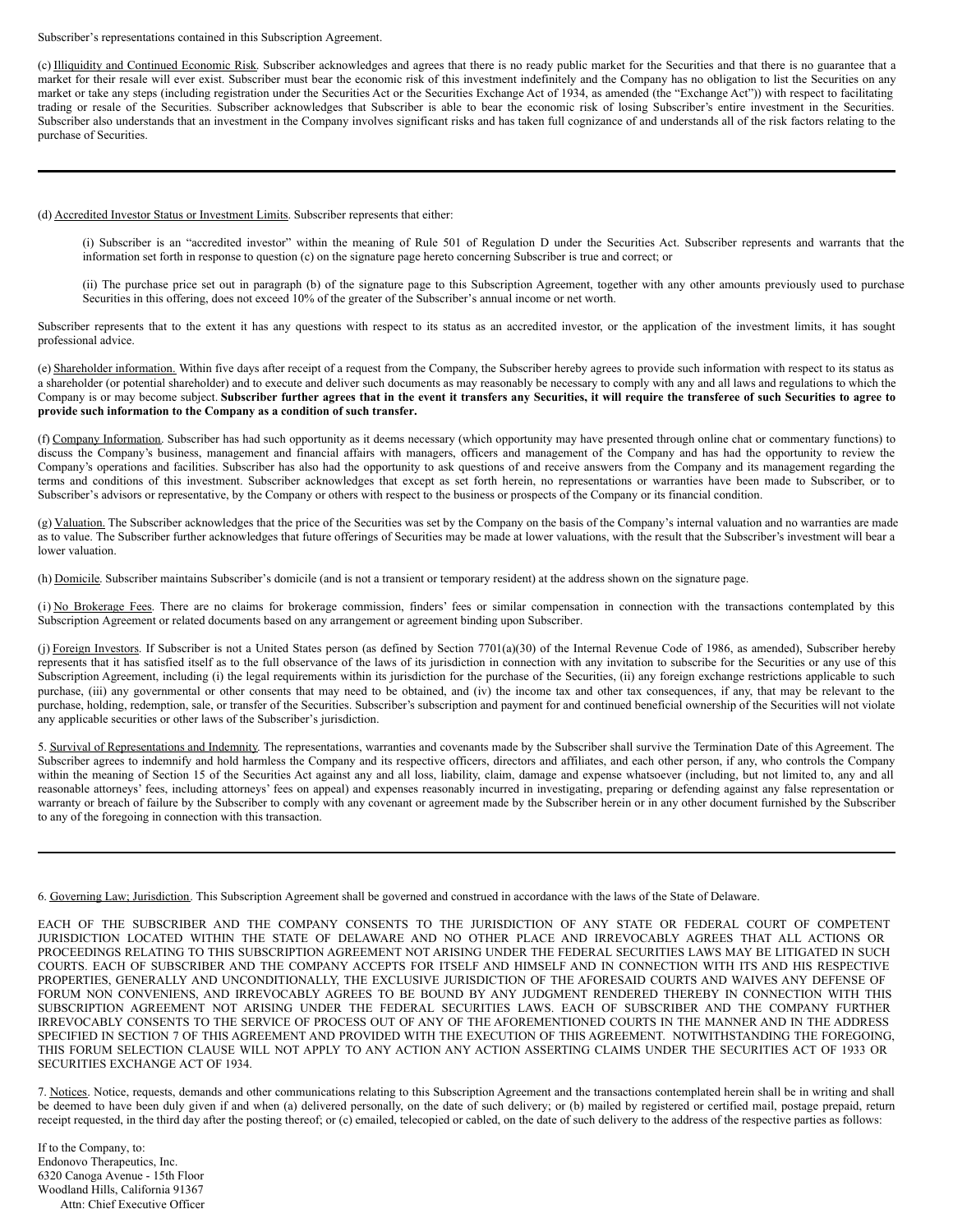## with a required copy to:

If to a Subscriber, to Subscriber's address as provided with the execution of this Agreement or to such other address as may be specified by written notice from time to time by the party entitled to receive such notice. Any notices, requests, demands or other communications by telecopy or cable shall be confirmed by letter given in accordance with (a) or (b) above.

# 8. Miscellaneous.

(a) All pronouns and any variations thereof shall be deemed to refer to the masculine, feminine, neuter, singular or plural, as the identity of the person or persons or entity or entities may require.

(b) This Subscription Agreement is not transferable or assignable by Subscriber.

(c) The representations, warranties and agreements contained herein shall be deemed to be made by and be binding upon Subscriber and its heirs, executors, administrators and successors and shall inure to the benefit of the Company and its successors and assigns.

(d) None of the provisions of this Subscription Agreement may be waived, changed or terminated orally or otherwise, except as specifically set forth herein or except by a writing signed by the Company and Subscriber.

(e) In the event any part of this Subscription Agreement is found to be void or unenforceable, the remaining provisions are intended to be separable and binding with the same effect as if the void or unenforceable part were never the subject of agreement.

(f) The invalidity, illegality or unenforceability of one or more of the provisions of this Subscription Agreement in any jurisdiction shall not affect the validity, legality or enforceability of the remainder of this Subscription Agreement in such jurisdiction or the validity, legality or enforceability of this Subscription Agreement, including any such provision, in any other jurisdiction, it being intended that all rights and obligations of the parties hereunder shall be enforceable to the fullest extent permitted by law.

(g) This Subscription Agreement supersedes all prior discussions and agreements between the parties with respect to the subject matter hereof and contains the sole and entire agreement between the parties hereto with respect to the subject matter hereof.

(h) The terms and provisions of this Subscription Agreement are intended solely for the benefit of each party hereto and their respective successors and assigns, and it is not the intention of the parties to confer, and no provision hereof shall confer, third-party beneficiary rights upon any other person.

(i) The headings used in this Subscription Agreement have been inserted for convenience of reference only and do not define or limit the provisions hereof.

(j) This Subscription Agreement may be executed in any number of counterparts, each of which will be deemed an original, but all of which together will constitute one and the same instrument.

(k) If any recapitalization or other transaction affecting the stock of the Company is effected, then any new, substituted or additional securities or other property which is distributed with respect to the Securities shall be immediately subject to this Subscription Agreement, to the same extent that the Securities, immediately prior thereto, shall have been covered by this Subscription Agreement.

(l) No failure or delay by any party in exercising any right, power or privilege under this Subscription Agreement shall operate as a waiver thereof nor shall any single or partial exercise thereof preclude any other or further exercise thereof or the exercise of any other right, power or privilege. The rights and remedies herein provided shall be cumulative and not exclusive of any rights or remedies provided by law.

9. Subscription Procedure. Each Subscriber, by providing his or her name and subscription amount and clicking "accept" and/or checking the appropriate box on the Platform ("Online Acceptance"), confirms such Subscriber's investment through the Platform and confirms such Subscriber's electronic signature to this Subscription Agreement. Subscriber agrees that his or her electronic signature as provided through Online Acceptance is the legal equivalent of his or her manual signature on this Subscription Agreement and Online Acceptance establishes such Subscriber's acceptance of the terms and conditions of this Subscription Agreement.

[*Signature page follows*]

# **ENDONOVO THERAPEUTICS, INC.**

#### **SUBSCRIPTION AGREEMENT SIGNATURE PAGE**

The undersigned, desiring to purchase the Securities of Endonovo Therapeutics, Inc., by executing this signature page, hereby executes, adopts and agrees to all terms, conditions and representations of the Subscription Agreement.

(a) The number of shares of the Securities the undersigned hereby irrevocably subscribes for is:

#### (print number of shares of the Securities)

(b) The aggregate purchase price (based on a purchase price of  $XXXX$ ] per share) for the Securities the undersigned hereby irrevocably subscribes for is:

 $\sim$ (print aggregate purchase price)

(c) EITHER:

(i) The undersigned is an accredited investor (as that term is defined in Regulation D under the Securities Act), or otherwise suited to make this investment, because the undersigned meets the criteria set forth in the following paragraph(s) of Appendix A attached hereto; OR

(print applicable number from Appendix A:)  $\mathcal{L}_\text{max}$  and  $\mathcal{L}_\text{max}$  and  $\mathcal{L}_\text{max}$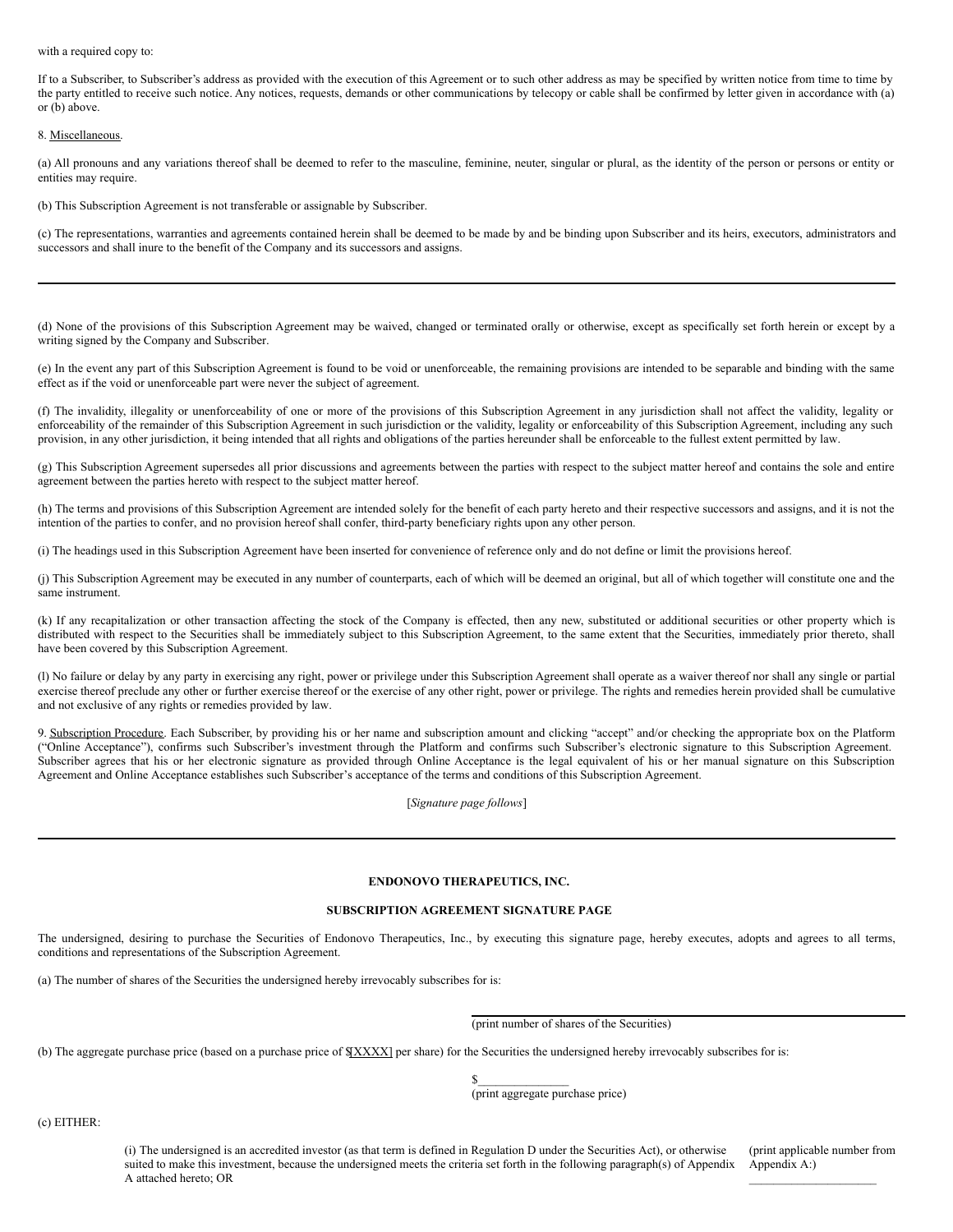(ii) The amount set forth in paragraph (b) above (together with any previous investments in the Securities pursuant to this offering) does not exceed 10% of the greater of the undersigned's net worth or annual income.

(d) The Securities being subscribed for will be owned by, and should be recorded on the Company's books as held in the name of:

| (print name of owner or joint owners)      |                                                                                   |
|--------------------------------------------|-----------------------------------------------------------------------------------|
|                                            | If the Securities are to be purchased in joint names, both Subscribers must sign: |
| Signature                                  | Signature                                                                         |
| Name (Please Print)                        | Name (Please Print)                                                               |
| Email address                              | Email address                                                                     |
| Address                                    | <b>Address</b>                                                                    |
| Telephone Number                           | Telephone Number                                                                  |
| Social Security Number/EIN                 | Social Security Number                                                            |
| Date                                       | Date                                                                              |
| * * * * *<br>This Subscription is accepted | Endonovo Therapeutics, Inc.                                                       |
| on $\qquad \qquad .20$                     | By:<br>Name:<br>Title:                                                            |

#### **APPENDIX A**

*An accredited investor includes the following categories of investor:*

An individual is an accredited investor if he/she meets one of the following criteria:

- a natural person whose individual net worth, or joint net worth with the undersigned's spouse, excluding the "net value" of his or her primary residence, at the time of this purchase exceeds \$1,000,000 and having no reason to believe that net worth will not remain in excess of \$1,000,000 for the foreseeable future, with "net value" for such purposes being the fair value of the residence less any mortgage indebtedness or other obligation secured by the residence, but subtracting such indebtedness or obligation only if it is a liability already considered in calculating net worth;
- a natural person who has individual annual income in excess of \$200,000 in each of the two most recent years or joint annual income with that person's spouse in excess of \$300,000 in each of those years and who reasonably expects an income in excess of those levels in the current year;
- a n individual who holds one of the following licenses in good standing: General Securities Representative license (Series 7), the Private Securities Offerings Representative license (Series 82), or the Investment Adviser Representative license (Series 65);
- a "knowledgeable employee," as defined in rule 3c5(a)(4) under the Investment Company Act of 1940 (17 CFR 270.3c-5(a)(4)), of the Company where the Company would be an investment company, as defined in section 3 of such act, but for the exclusion provided by either section  $3(c)(1)$  or section  $3(c)(7)$  of such act;
- A "family client," as defined in rule 202(a)(11)(G)-1 under the Investment Advisers Act of 1940 (17 CFR 275.202(a)(11)(G)-1)), or the Advisers Act, of a family office meeting the requirements described immediately below and whose prospective investment in the Company is directed by such family office;

An entity other than a natural person is an accredited investor if it falls within any one of the following categories:

- an employee benefit plan within the meaning of Title I of the Employee Retirement Income Security Act of 1974, as amended, (i) if the decision to invest is made by a plan fiduciary which is either a bank, savings and loan association, insurance company, or registered investment adviser; (ii) if such employee benefit plan has total assets in excess of \$5,000,000; or (iii) if it is a self-directed plan whose investment decisions are made solely by accredited investors;
- a tax-exempt organization described in Section 501(c)(3) of the Internal Revenue Code, a corporation, a Massachusetts or similar business trust or a partnership, which was not formed for the specific purpose of acquiring the securities offered and which has total assets in excess of \$5,000,000;
- a trust, with total assets in excess of \$5,000,000, which was not formed for the specific purpose of acquiring the securities offered, whose decision to purchase such securities is directed by a "sophisticated person" as described in Rule 506(b)(2)(ii) under Regulation D;
- certain financial institutions such as banks and savings and loan associations, registered broker-dealers, insurance companies, and registered investment companies;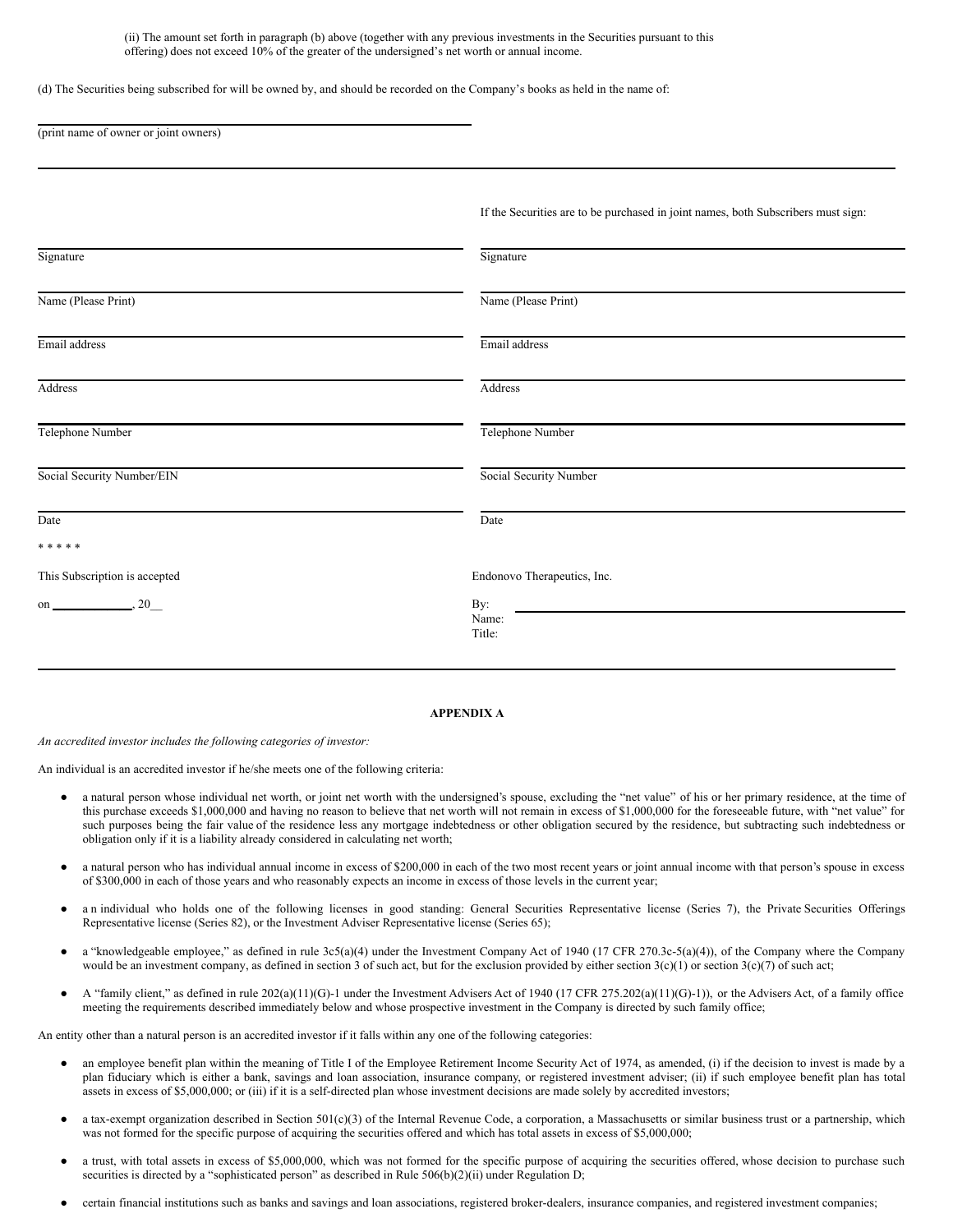- investment advisers that are either registered with the SEC, registered with a state, or is relying on an exemption from registering with the Commission under section 203(l) or (m) of the Advisers Act;
- rural business investment companies, as defined in defined in Section 384A of the Consolidated Farm and Rural Development Act;
- certain limited liability companies with more than \$5 million in assets, which have not been formed for the specific purpose of acquiring the securities offered;
- certain family offices that come within the definition of "family office" in Rule 202(a)(11)(G)–1 under the Advisers Act, have assets under management in excess of \$5 million, have not been formed for the specific purpose of acquiring the securities offered, and have their prospective investments be directed by a person who has such knowledge and experience in financial and business matters that such family office is capable of evaluating the merits and risks of the prospective investment;
- certain entities that (i) come within the definition of "family client" in rule 202(a)(11)(G)–1 under the Advisers Act, (ii) are a family client of a family office that itself qualifies as an accredited investor, and (iii) have its investment be directed by the family office; or
- certain entities owning "investments" in excess of \$5 million as defined in rule 2a51–1(b) under the Investment Company Act to include securities; real estate, commodity interests, physical commodities, and non-security financial contracts held for investment purposes; and cash and cash equivalents.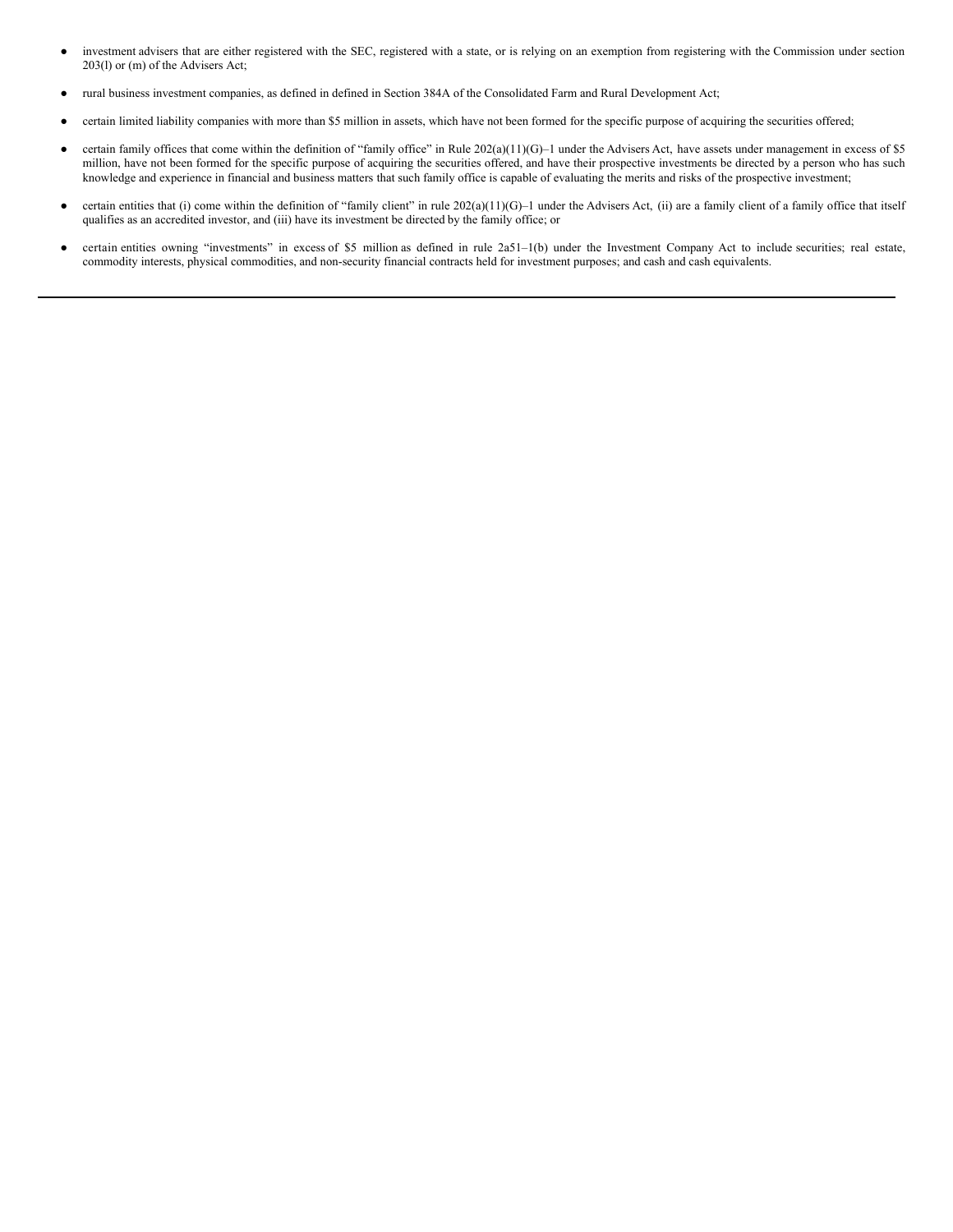<span id="page-46-0"></span>

# CONSENT OF INDEPENDENT REGISTERED PUBLIC ACCOUNTING FIRM

We hereby consent to the use in this Amendment Number 1 to the Registration Statement on Form 1-A of our report dated April 13, 2022, relating to the consolidated financial statements of Endonovo Therapeutics, Inc., and Subsidiaries for the years ended December 31, 2021 and 2020 and to the reference of our Firm under the caption "Experts" in the Prospectus. Our report relating to the consolidated financial statements contains an explanatory paragraph regarding the Company's ability to continue as a going concern.

Ruze. Snydn - Purch LLP<br>Rose, Snyder & Jacobs LLP

Encino, California May 10, 2022



Member of Russell Bedford Internationala global network of independent<br>professional services firms

15821 VENTURA BOULEVARD, SUITE 490, ENCINO, CALIFORNIA 91436<br>PHONE: (818) 461-0600 • FAX: (818) 461-0610